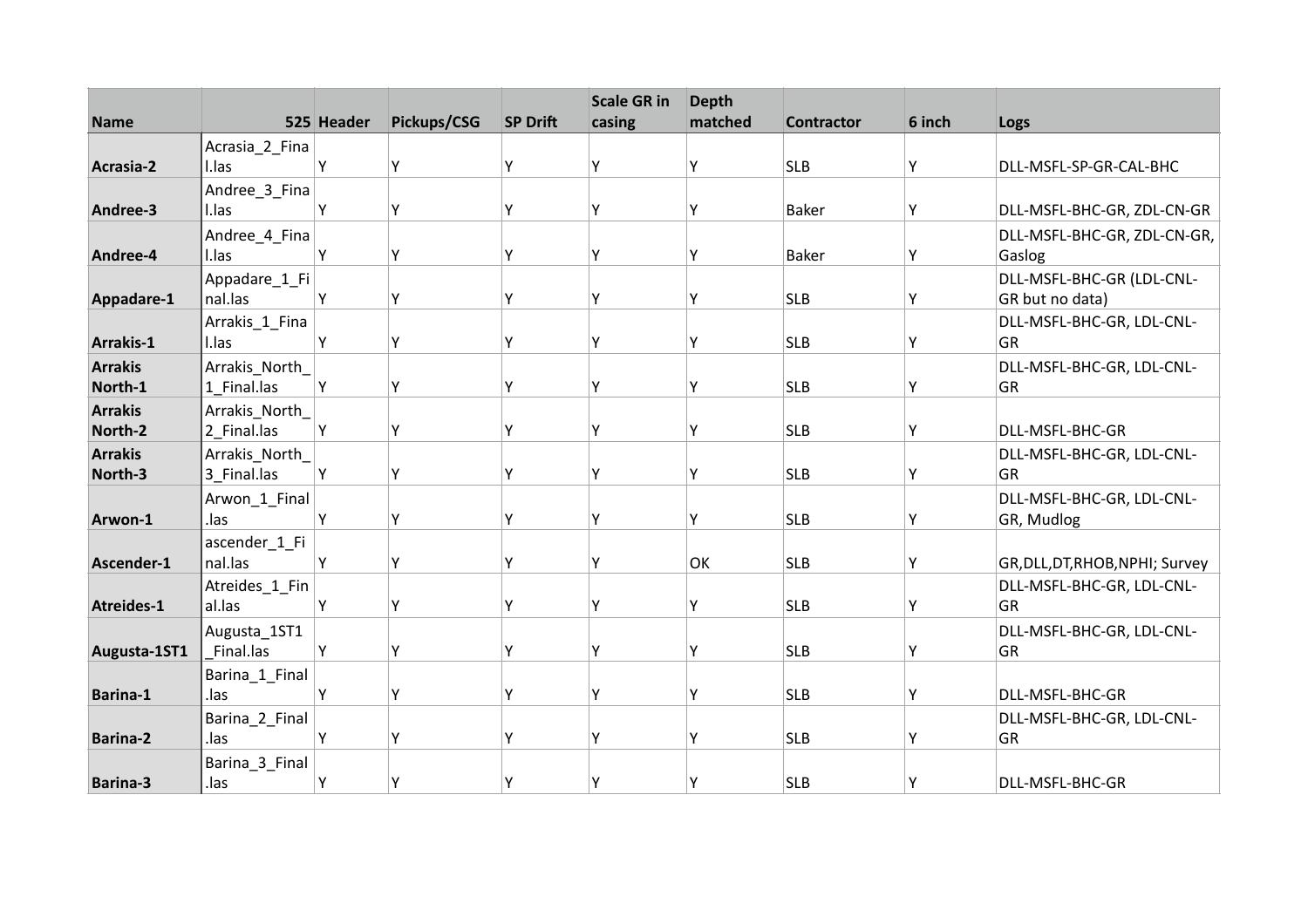| <b>Name</b>        |                         | 525 Header | Pickups/CSG | <b>SP Drift</b> | <b>Scale GR in</b><br>casing | <b>Depth</b><br>matched | <b>Contractor</b> | 6 inch | Logs                        |
|--------------------|-------------------------|------------|-------------|-----------------|------------------------------|-------------------------|-------------------|--------|-----------------------------|
|                    | Barina_4_Final          |            |             |                 |                              |                         |                   |        |                             |
| Barina-4           | .las                    | Υ          | Y           | Y               | ۷                            | Υ                       | <b>SLB</b>        | Υ      | DLL-MSFL-BHC-GR             |
|                    | Barina_5_Final          |            |             |                 |                              |                         |                   |        | DLL-MSFL-BHC-GR, LDL-CNL-   |
| <b>Barina-5</b>    | .las                    | Υ          | Y           | Υ               | Υ                            | Υ                       | <b>SLB</b>        | Y      | GR                          |
|                    | Barina_6_Final          |            |             |                 |                              |                         |                   |        |                             |
| Barina-6           | .las                    | Υ          | Υ           | Y               | γ                            | Υ                       | <b>WA</b>         | Υ      | DLL-MSFL-BHC-GR             |
|                    | Barina_7_Final          |            |             |                 |                              |                         |                   |        |                             |
| Barina-7           | .las                    | Υ          | Υ           | Y               | ٧                            | Υ                       | <b>WA</b>         | Υ      | DLL-MSFL-BHC-GR             |
|                    | Barina_8_Final          |            |             |                 |                              |                         |                   |        | DLL-MSFL-BHC-GR, ZDL-CN-GR, |
| <b>Barina-8</b>    | .las                    | Υ          | Y           | Υ               | Υ                            | Υ                       | <b>WA</b>         | Υ      | Mudlog                      |
| Barra-1            | Barra_1_Final.l<br>as   | Υ          | Υ           | Y               | Υ                            | Υ                       | <b>SLB</b>        | Υ      | DLL-MSFL-BHC-GR             |
|                    | Bartilla_1_Fina         |            |             |                 |                              |                         |                   |        | DLL-MSFL-BHC-GR, LDL-CNL-   |
| <b>Bartilla-1</b>  | I.las                   | Υ          | Y           | Υ               | ٧                            | Υ                       | <b>SLB</b>        | Υ      | GR                          |
|                    | Bobs_Well_1_            |            |             |                 |                              |                         |                   |        | DLL-MSFL-BHC-GR, ZDL-CN-GR, |
| <b>Bobs Well-1</b> | Final.las               | Y          | Y           | γ               | ٧                            | Υ                       | <b>WA</b>         | Y      | Mudlog                      |
|                    | Bobs_Well_2_            |            |             |                 |                              |                         |                   |        |                             |
| <b>Bobs Well-2</b> | Final.las               | Y          | Υ           | γ               | γ                            | Υ                       | <b>WA</b>         | Υ      | DLL-MSFL-BHC-GR, Mudlog     |
|                    | Bobs_Well_3_            |            |             |                 |                              |                         |                   |        | DLL-MSFL-BHC-GR, ZDL-CN-GR, |
| <b>Bobs Well-3</b> | Final.las               | Y          | Y           | Y               | Υ                            | Υ                       | <b>WA</b>         | Υ      | Mudlog                      |
|                    | Boobook_1_Fi            |            |             |                 | ٧                            |                         |                   |        |                             |
| Boobook-1          | nal.las                 | Y          | Y           | Y               |                              | Υ                       | <b>WA</b>         | Υ      | DLL-MSFL-BHC-GR, Mudlog     |
| Boxwood-1          | Boxwood_1_Fi<br>nal.las | Υ          | Υ           | Υ               | Υ                            | Υ                       | <b>SLB</b>        | Υ      | LL7, BHC, MLC, CDM          |
|                    | Boxwood_2_Fi            |            |             |                 |                              |                         |                   |        | DLL-MSFL-BHC-GR, LDL-CNL-   |
| Boxwood-2          | nal.las                 | Υ          | Υ           | Υ               | ٧                            | Υ                       | <b>SLB</b>        | Υ      | GR                          |
|                    | Brighton-1_Fin          |            |             |                 |                              |                         |                   |        | DLL-MLL-                    |
| <b>Brighton-1</b>  | al.las                  | Y          | Y           | N               | ۷                            | Υ                       | <b>BAKER</b>      | Υ      | Sonic-GR (to surface)- Cal  |
|                    | BROLGA_1_Fin            |            |             |                 |                              |                         |                   |        |                             |
| <b>Brolga-1</b>    | al.las                  | Υ          | Υ           | Υ               | N/A                          | OK                      | <b>SLB</b>        | Υ      | GR, DLL, MLL, DT            |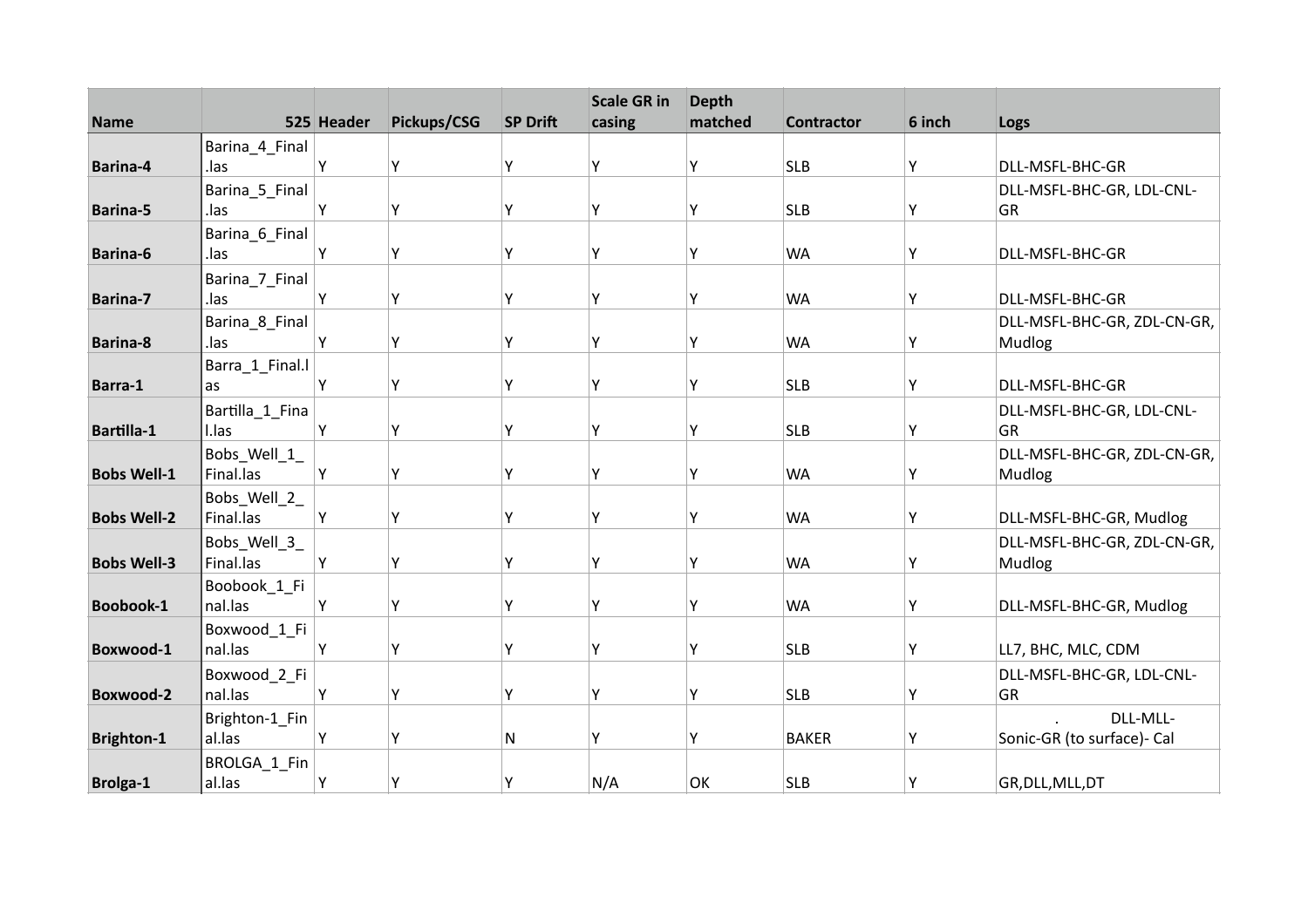| <b>Name</b>       |                          | 525 Header | Pickups/CSG | <b>SP Drift</b> | <b>Scale GR in</b><br>casing | <b>Depth</b><br>matched | <b>Contractor</b> | 6 inch | Logs                        |
|-------------------|--------------------------|------------|-------------|-----------------|------------------------------|-------------------------|-------------------|--------|-----------------------------|
|                   | BROLGA_2_Fin             |            |             |                 |                              |                         |                   |        |                             |
| <b>Brolga-2</b>   | al.las                   | Υ          | Υ           | Y               | N/A                          | OK                      | <b>SLB</b>        | Υ      | GR, DLL, DT                 |
|                   | BROLGA_3_Fin             |            |             |                 |                              |                         |                   |        |                             |
| <b>Brolga-3</b>   | al.las                   | Y          | Υ           | Υ               | N/A                          | OK                      | <b>SLB</b>        | Y      | GR, DLL, DT, FMS            |
|                   | BROLGA_4_Fin             |            |             |                 |                              |                         |                   |        |                             |
| <b>Brolga-4</b>   | al.las                   | Y          | Υ           | Y               | N/A                          | OK                      | <b>SLB</b>        | Υ      | GR, DLL, DT, MUDLOG         |
|                   | Bungee_1_Fin             |            |             |                 |                              |                         |                   |        | DLL-MSFL-BHC-GR, LDL-CNL-   |
| <b>Bungee-1</b>   | al.las                   | Υ          | Υ           | Y               | Υ                            | Υ                       | <b>SLB</b>        | Υ      | GR                          |
|                   | Bungee_2_Fin             |            |             |                 |                              |                         |                   |        |                             |
| <b>Bungee-2</b>   | al.las                   | Y          | Y           | Υ               | γ                            | Υ                       | <b>SLB</b>        | Y      | DLL-MSFL-BHC-GR             |
|                   | Butlers-1_final.         |            |             |                 |                              |                         |                   |        | HALS-PPC-PEX-BHC-RHOB-      |
| <b>Butlers-1</b>  | las                      | Υ          | Υ           | Y               | Υ                            | Υ                       | <b>SLB</b>        | Y      | <b>NPHI</b>                 |
|                   | butlers-2_final.         |            |             |                 |                              |                         |                   |        | SP-HDIL-MLL-MAC-ZDL-CN-     |
| <b>Butlers-2</b>  | las                      | Υ          | Υ           | Y               | Υ                            | Υ                       | <b>Baker</b>      | Υ      | CAL-GR                      |
|                   | Butlers-3_final.         |            |             |                 |                              |                         |                   |        | GR-SP-HDIL-MLL-MAC (WFT) -  |
| <b>Butlers-3</b>  | las                      | Y          | Υ           | Υ               | Υ                            | Υ                       | <b>Baker</b>      | Υ      | ZDL- CN-CAL                 |
|                   | Butlers-4_final.         |            |             |                 |                              |                         |                   |        | GR-SP-HDIL-RTEXMLL-MAC -    |
| <b>Butlers-4</b>  | las                      | Y          | Υ           | Y               | Υ                            | Υ                       | <b>Baker</b>      | Υ      | ZDL- CN-CAL                 |
|                   | butlers-5_final.         |            |             |                 |                              |                         |                   |        | GR-SP-RTEX-MLL-DAL-ZDL- CN- |
| <b>Butlers-5</b>  | las                      | Y          | Υ           | Y               | γ                            | ٧                       | <b>Baker</b>      | Y      | <b>CAL</b>                  |
|                   | butlers-6_final.         |            |             |                 |                              |                         |                   |        | GR-SP-RTEX-MLL-DAL-ZDL- CN- |
| <b>Butlers-6</b>  | las                      | Υ          | Y           | γ               | γ                            | Υ                       | <b>Baker</b>      | Υ      | CAL                         |
|                   | Cabbots_1_Fin            |            |             |                 |                              |                         |                   |        | DLL-MSFL-BHC-GR, ZDL-CN-GR, |
| Cabbots-1         | al.las                   | Υ          | Υ           | γ               | Υ                            | Υ                       | <b>WA</b>         | Υ      | Mudlog                      |
|                   | Cabernet_1_fi            |            |             |                 |                              |                         |                   |        |                             |
| Cabernet-1        | nal.las                  | Y          | Υ           | Y               | Υ                            | Υ                       | <b>SLB</b>        | Y      | PEX-BHC-GR                  |
|                   | Cabernet_2_fi            |            |             |                 |                              |                         |                   |        |                             |
| <b>Cabernet-2</b> | nal.las                  | Υ          | Υ           | Υ               | Y                            | Υ                       | <b>SLB</b>        | Y      | PEX-BHC-GR                  |
| Cabernet-3        | Cabernet_3_fi<br>nal.las | Υ          | Υ           | Υ               | Υ                            | Υ                       | <b>SLB</b>        | Y      | PEX-SDT-GR                  |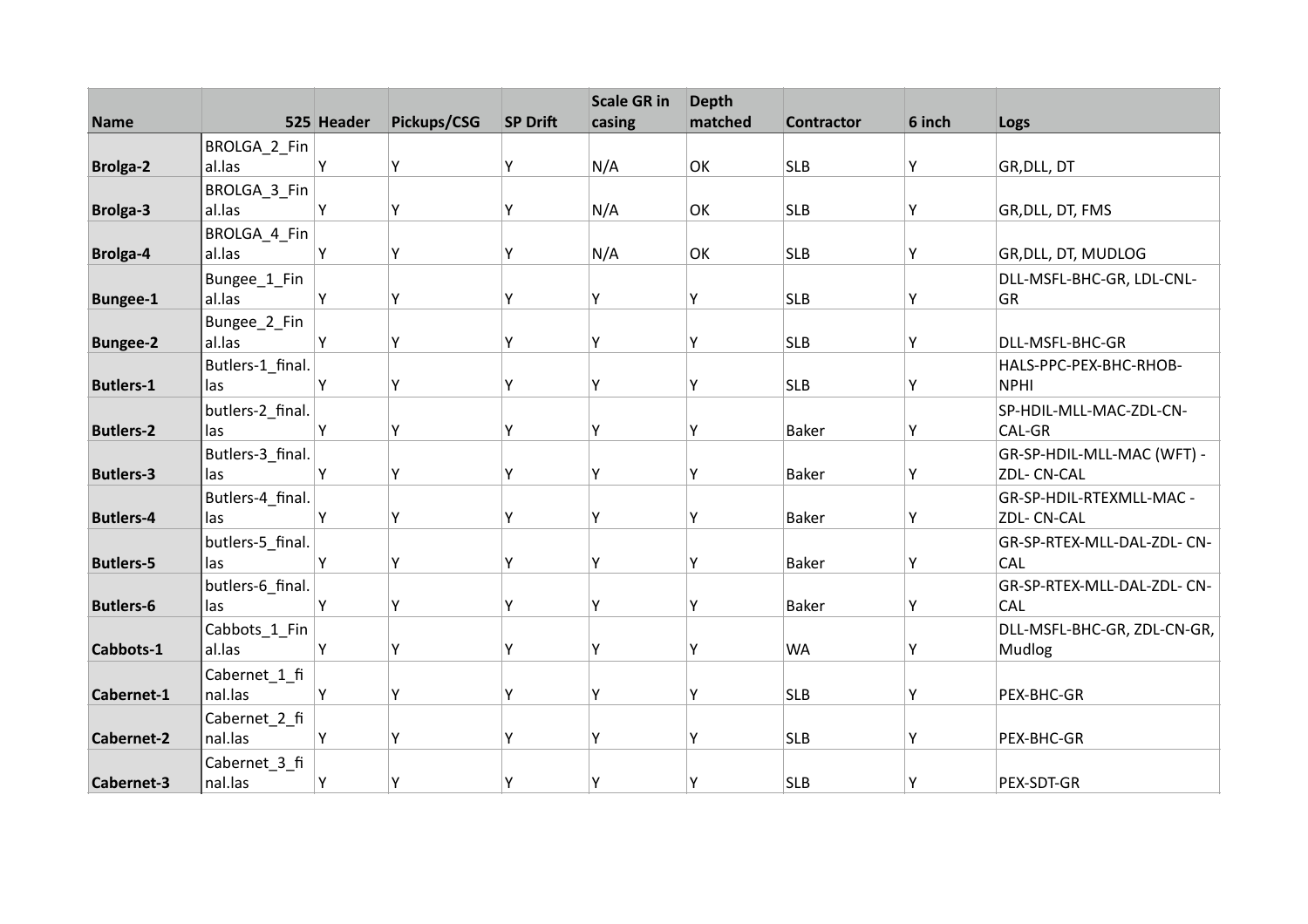|              |                 |            |             |                 | <b>Scale GR in</b> | <b>Depth</b> |                   |        |                            |
|--------------|-----------------|------------|-------------|-----------------|--------------------|--------------|-------------------|--------|----------------------------|
| <b>Name</b>  |                 | 525 Header | Pickups/CSG | <b>SP Drift</b> | casing             | matched      | <b>Contractor</b> | 6 inch | Logs                       |
|              | Cabernet 4 fi   |            |             |                 |                    |              |                   |        |                            |
| Cabernet-4   | nal.las         | Y          | Y           | Y               | Ý                  | Y            | <b>Baker</b>      | Υ      | DLL-MSFL-BHC-GR, ZDL-CN-GR |
|              | Caladan_1_Fin   |            |             |                 |                    |              |                   |        | DLL-MSFL-BHC-GR, LDL-CNL-  |
| Caladan-1    | al.las          | Υ          | Υ           | Y               | Υ                  | Υ            | <b>SLB</b>        | Υ      | GR                         |
|              | Caladan_2_Fin   |            |             |                 |                    |              |                   |        | DLL-MSFL-BHC-GR, LDL-CNL-  |
| Caladan-2    | al.las          | Υ          | Υ           | Y               | Y                  | Υ            | <b>SLB</b>        | Y      | GR                         |
|              | Caladan_3_Fin   |            |             |                 |                    |              |                   |        |                            |
| Caladan-3    | al.las          | Y          | Y           | γ               | γ                  | γ            | <b>WA</b>         | Υ      | DLL-MSFL-BHC-GR, ZDL-CN-GR |
|              | Caladan_4_Fin   |            |             |                 |                    |              |                   |        |                            |
| Caladan-4    | al.las          | Y          | Υ           | Υ               | ٧                  | Υ            | <b>WA</b>         | Υ      | DLL-MSFL-BHC-GR, ZDL-CN-GR |
| Caladan      | Caladan_North   |            |             |                 |                    |              |                   |        |                            |
| North-1      | 1 Final.las     | Υ          | Y           | Υ               | Υ                  | Υ            | <b>WA</b>         | Υ      | DLL-MSFL-BHC-GR, Mudlog    |
|              | Caladan_North   |            |             |                 |                    |              |                   |        |                            |
| Caladan      | east_1_Final.la |            |             |                 |                    |              |                   |        | DLL-MSFL-BHC-GR, LDL-CNL-  |
| Northeast-1  | S.              | Y          | Υ           | Y               | Y                  | Υ            | <b>SLB</b>        | Y      | <b>GR</b>                  |
|              | Callabonna_1_   |            |             |                 |                    |              |                   |        |                            |
| Callabonna-1 | Final.las       | Y          | Υ           | Υ               | N/A                | OK           | <b>SLB</b>        | Y      | GR, DLL, DT                |
|              | callawonga-1    |            |             |                 |                    |              |                   |        |                            |
| Callawonga-1 | final.las       | Υ          | Y           | Υ               | γ                  | Υ            | <b>SLB</b>        | Y      | HALS-PEX-BHC-GR            |
|              | callawonga-2_   |            |             |                 |                    |              |                   |        |                            |
| Callawonga-2 | final.las       | Υ          | Υ           | Y               | ٧                  | γ            | <b>SLB</b>        | Y      | HALS-PEX-BHC-GR            |
|              | callawonga-3    |            |             |                 |                    |              |                   |        |                            |
| Callawonga-3 | final.las       | Υ          | Υ           | Υ               | Υ                  | γ            | <b>SLB</b>        | Y      | HALS-PEX-BHC-GR            |
|              | callawonga-4_   |            |             |                 |                    |              |                   |        |                            |
| Callawonga-4 | final.las       | Y          | Υ           | Y               | Y                  | Υ            | <b>SLB</b>        | Υ      | HALS-PEX-BHC-GR            |
|              | callawonga-5    |            |             |                 |                    |              |                   |        |                            |
| Callawonga-5 | final.las       | Y          | Υ           | Υ               | γ                  | Υ            | <b>SLB</b>        | Υ      | HALS-PEX-BHC-GR            |
|              | callawonga-6_   |            |             |                 |                    |              |                   |        |                            |
| Callawonga-6 | final.las       | Υ          | Y           | Υ               | ٧                  | Ý            | <b>SLB</b>        | Υ      | HALS-PEX-BHC-GR            |
|              | callawonga-7_   |            |             |                 |                    |              |                   |        | GR-SP-RTEX-MLL-MAC-ZDL-    |
|              |                 |            |             |                 |                    |              |                   |        |                            |
| Callawonga-7 | final.las       | Υ          | Y           | Υ               | Υ                  | γ            | <b>Baker</b>      | Y      | <b>CN-CAL</b>              |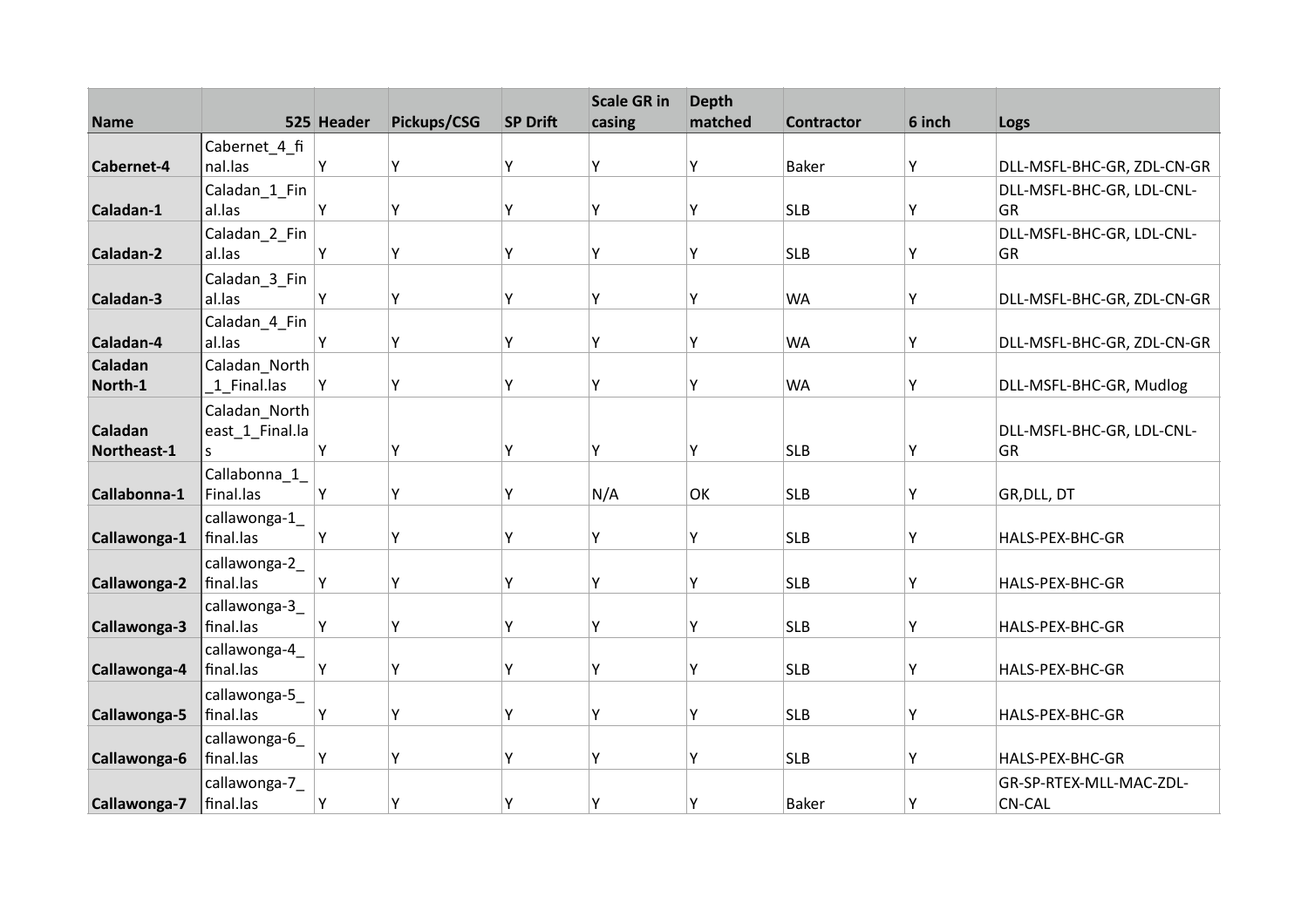| <b>Name</b>        |                           | 525 Header | Pickups/CSG | <b>SP Drift</b> | <b>Scale GR in</b><br>casing | <b>Depth</b><br>matched | <b>Contractor</b> | 6 inch | Logs                                         |
|--------------------|---------------------------|------------|-------------|-----------------|------------------------------|-------------------------|-------------------|--------|----------------------------------------------|
|                    | callawonga-8              |            |             |                 |                              |                         |                   |        | GR-SP-RTEX-MLL-MAC-ZDL-                      |
| Callawonga-8       | final.las                 | Υ          | Υ           | Y               | ۷                            | Υ                       | <b>Baker</b>      | Υ      | <b>CN-CAL</b>                                |
|                    | CARDAM_1_Fi               |            |             |                 |                              |                         |                   |        |                                              |
| Cardam-1           | nal.las                   | Υ          | Y           | Υ               | ٧                            | OK                      | <b>SLB</b>        | Υ      | GR, DLL, DT, RHOB, NPHI                      |
|                    | Castalia_1_Fin            |            |             |                 |                              |                         |                   |        |                                              |
| Castalia-1         | al.las                    | Υ          | Υ           | Υ               | γ                            | Υ                       | <b>WA</b>         | Υ      | DLL-MSFL-BHC-GR                              |
| Charo-14           | charo_14_Fina<br>I.las    | Υ          | Υ           | Y               | ٧                            | OK                      | <b>Baker</b>      | Υ      | GR-DLL-DT-RHOB-NPHI,<br>Mudlog/Gas, FMT, CBL |
|                    | cheetima-1_fin            |            |             |                 |                              |                         |                   |        |                                              |
| Cheetima-1         | al.las                    | Υ          | Y           | Y               | Y                            | Υ                       | <b>SLB</b>        | Υ      | HALS-PEX-BHC-GR                              |
| <b>Chelten</b>     | Chelten_North             |            |             |                 |                              |                         |                   |        |                                              |
| North-1            | 1 Final.las               | Υ          | Υ           | γ               | Υ                            | Υ                       | <b>SLB</b>        | Υ      | DLL-MSFL-BHC-GR                              |
| Chester-1          | Chester_1_Fin<br>al.las   | Y          | Y           | Y               | ٧                            | Υ                       | <b>WA</b>         | Υ      | DLL-MSFL-BHC-GR, ZDL-CN-GR                   |
|                    | Christies-1_fin           |            |             |                 |                              |                         |                   |        | GR-SP-RTEX-MLL-MAC-ZDL-                      |
| <b>Christies-1</b> | al.las                    | Υ          | Y           | γ               | ٧                            | Υ                       | <b>Baker</b>      | Y      | <b>CN-CAL</b>                                |
|                    | Christies-2_fin           |            |             |                 |                              |                         |                   |        |                                              |
| <b>Christies-2</b> | al.las                    | Y          | Υ           | γ               | Υ                            | Υ                       | <b>SLB</b>        | Y      | HALS-PEX-BHC-GR                              |
|                    | Christies-3_fin           |            |             |                 |                              |                         |                   |        |                                              |
| <b>Christies-3</b> | al.las                    | Y          | Y           | Υ               | ٧                            | Υ                       | <b>SLB</b>        | Υ      | HALS-PEX-BHC-GR                              |
| <b>Christies-4</b> | christies-4_fina<br>I.las | Υ          | Y           | Υ               | ٧                            | Υ                       | <b>SLB</b>        | Y      | HALS-PEX-BHC-GR                              |
|                    | christies-5 fina          |            |             |                 |                              |                         |                   |        | HALS-BHC-PEX-RHOB-NPHI-                      |
| <b>Christies-5</b> | I.las                     | Υ          | Υ           | γ               | γ                            | Υ                       | <b>SLB</b>        | Υ      | <b>GPIT</b>                                  |
|                    | christies-6_fina          |            |             |                 |                              |                         |                   |        | GR-SP-RTEX-MLL-MAC-ZDL-                      |
| <b>Christies-6</b> | I.las                     | Y          | Υ           | Υ               | ٧                            | Υ                       | <b>Baker</b>      | Υ      | <b>CN-CAL</b>                                |
| <b>Christies-7</b> | christies-7_fina<br>I.las | Υ          | Y           | Υ               | ٧                            | Y                       | <b>Baker</b>      | Υ      | GR-SP-RTEX-MLL-MAC-ZDL-<br><b>CN-CAL</b>     |
| <b>Coopers</b>     | Coopers_Creek             |            |             |                 |                              |                         |                   |        |                                              |
| Creek-1            | 1 Final.las               | Υ          | Y           | Υ               | γ                            | Υ                       | <b>SLB</b>        | Y      | LL9-BHC-PML-GR                               |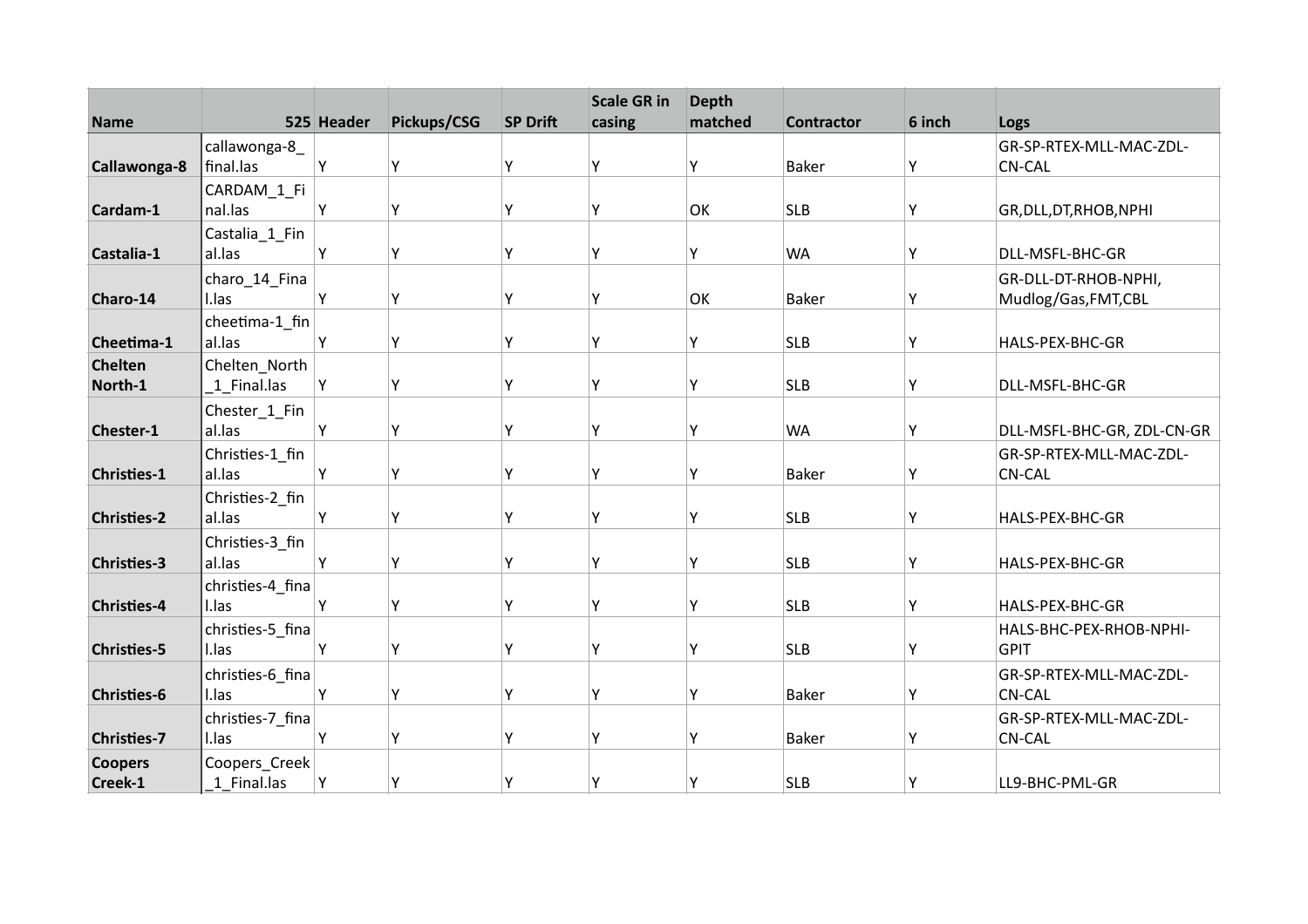| <b>Name</b>    |                           | 525 Header   | Pickups/CSG  | <b>SP Drift</b> | <b>Scale GR in</b><br>casing | <b>Depth</b><br>matched | <b>Contractor</b> | 6 inch | Logs                        |
|----------------|---------------------------|--------------|--------------|-----------------|------------------------------|-------------------------|-------------------|--------|-----------------------------|
| <b>Coopers</b> | Coopers_Creek             |              |              |                 |                              |                         |                   |        |                             |
| Creek-2        | 2 Final.las               | Υ            | Υ            | Y               | Υ                            | Υ                       | <b>SLB</b>        | Y      | DLL-MSFL-BHC-GR             |
|                | Cowan_1_Final             |              |              |                 |                              |                         |                   |        | DLL-MSFL-BHC-GR, LDL-CNL-   |
| Cowan-1        | .las                      | Υ            | Υ            | Y               | Y                            | Υ                       | <b>SLB</b>        | Υ      | <b>GR</b>                   |
|                | Cowan_2_Final             |              |              |                 |                              |                         |                   |        |                             |
| Cowan-2        | .las                      | Υ            | Υ            | Υ               | γ                            | Υ                       | <b>SLB</b>        | Υ      | DLL-MSFL-BHC-GR             |
|                | Cowan_3_Final             |              |              |                 |                              |                         |                   |        | DLL-MSFL-BHC-GR, LDL-CNL-   |
| Cowan-3        | .las                      | Υ            | Υ            | Y               | γ                            | Υ                       | <b>SLB</b>        | Υ      | <b>GR</b>                   |
|                | Cowan_4_Final             |              |              |                 |                              |                         |                   |        |                             |
| Cowan-4        | .las                      | Y            | Υ            | Y               | Y                            | Y                       | <b>SLB</b>        | Υ      | DLL-MSFL-BHC-GR             |
|                | Cowralli_12_Fi            |              |              |                 |                              |                         |                   |        |                             |
| Cowralli-12    | nal.las                   | Υ            | Υ            | Υ               | Υ                            | Υ                       | <b>Baker</b>      | Υ      | DLL-MSFL-BHC-GR, ZDL-CN-GR  |
|                | Cowralli_13_Fi            |              |              |                 |                              |                         |                   |        | DLL-MSFL-BHC-GR, ZDL-CN-GR, |
| Cowralli-13    | nal.las                   | Υ            | Υ            | Y               | γ                            | Y                       | <b>Baker</b>      | Y      | Gaslog                      |
|                | Cowralli_14_Fi            |              |              |                 |                              |                         |                   |        |                             |
| Cowralli-14    | nal.las                   | $\mathsf{N}$ | $\mathsf{N}$ | N               | N                            | N                       | <b>Baker</b>      | N      | <b>MWD</b>                  |
| Cowralli-15    | Cowralli_15_Fi<br>nal.las | Υ            | Υ            | Υ               | Υ                            | Υ                       | <b>Baker</b>      | Y      | DLL-MSFL-BHC-GR, ZDL-CN-GR  |
|                |                           |              |              |                 |                              |                         |                   |        |                             |
| Cowralli-16    | Cowralli_16_Fi<br>nal.las | N            | ${\sf N}$    | N               | N                            | N                       | <b>Baker</b>      | N      | <b>MWD</b>                  |
|                | Cowralli_22_Fi            |              |              |                 |                              |                         |                   |        |                             |
| Cowralli-22    | nal.las                   | Υ            | Υ            | Υ               | Y                            | Υ                       | <b>Baker</b>      | Υ      | DLL-MSFL-BHC-GR, ZDL-CN-GR  |
|                | Cowralli_23_Fi            |              |              |                 |                              |                         |                   |        |                             |
| Cowralli-23    | nal.las                   | Υ            | Υ            | Υ               | Υ                            | Υ                       | <b>Baker</b>      | Υ      | DLL-MSFL-BHC-GR, ZDL-CN-GR  |
|                | Cowralli_24_Fi            |              |              |                 |                              |                         |                   |        |                             |
| Cowralli-24    | nal.las                   | Υ            | Υ            | Υ               | Υ                            | Υ                       | <b>Baker</b>      | Υ      | DLL-MSFL-BHC-GR, ZDL-CN-GR  |
|                | Cowralli_25_Fi            |              |              |                 |                              |                         |                   |        |                             |
| Cowralli-25    | nal.las                   | Y            | Y            | Y               | Y                            | Y                       | <b>Baker</b>      | Υ      | <b>MWD</b>                  |
|                | Cowralli_26_Fi            |              |              |                 |                              |                         |                   |        |                             |
| Cowralli-26    | nal.las                   |              |              |                 |                              |                         |                   |        |                             |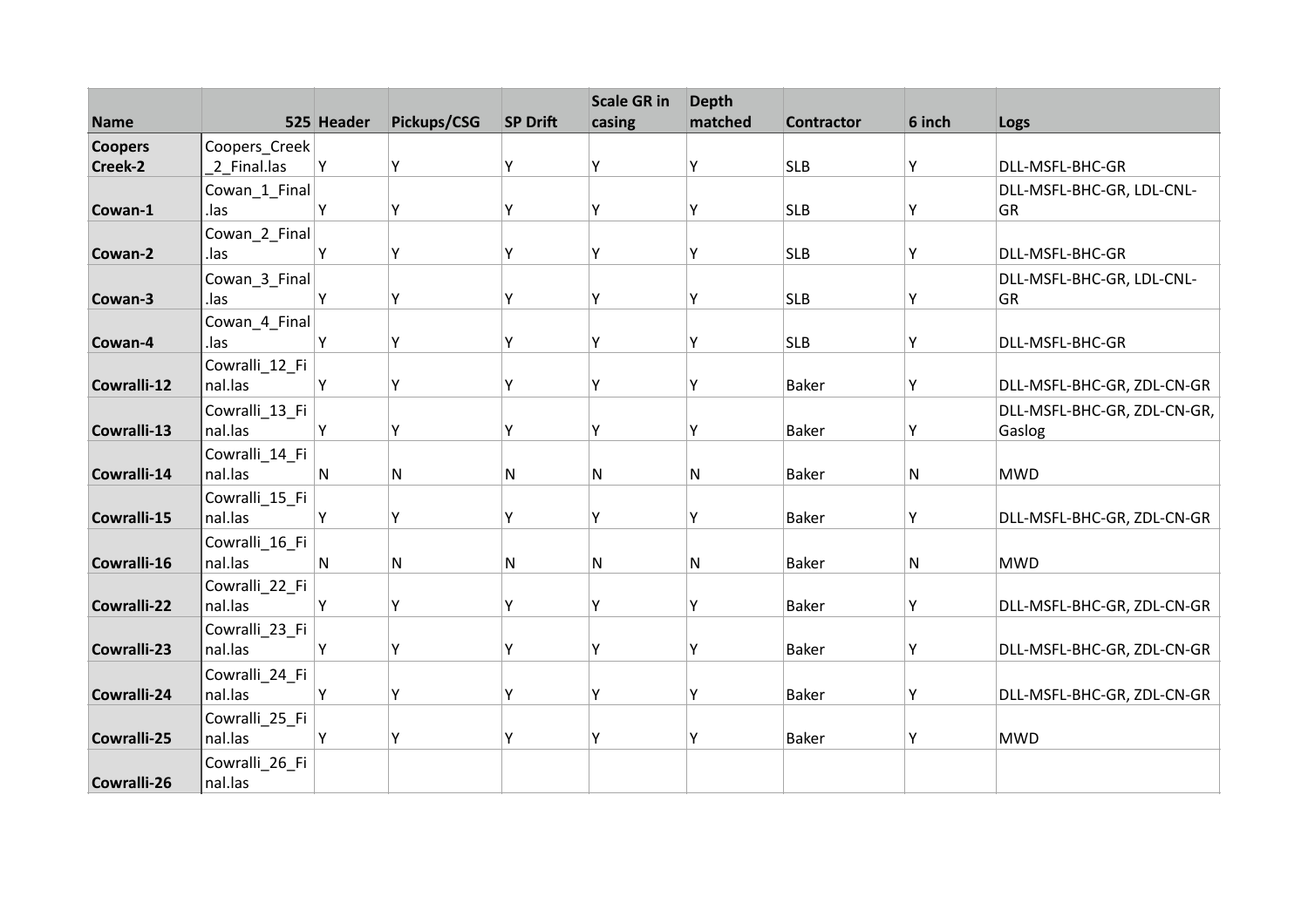| <b>Name</b>      |                             | 525 Header   | Pickups/CSG | <b>SP Drift</b> | <b>Scale GR in</b><br>casing | <b>Depth</b><br>matched | <b>Contractor</b> | 6 inch | Logs                            |
|------------------|-----------------------------|--------------|-------------|-----------------|------------------------------|-------------------------|-------------------|--------|---------------------------------|
|                  |                             |              |             |                 |                              |                         |                   |        |                                 |
| Cowralli-3       | Cowralli_3_Fin<br>al.las    | Υ            | Υ           | Y               | ۷                            | Υ                       | <b>SLB</b>        | Υ      | DLL-MSFL-BHC-GR                 |
|                  | Cowralli_4_Fin              |              |             |                 |                              |                         |                   |        |                                 |
| Cowralli-4       | al.las                      | $\mathsf{N}$ | Y           | Υ               | ٧                            | Υ                       | <b>Baker</b>      | Υ      | DLL-MSFL-BHC-GR, ZDL-CN-GR      |
|                  | Cowralli_5_Fin              |              |             |                 |                              |                         |                   |        |                                 |
| Cowralli-5       | al.las                      | Υ            | Υ           | Y               | γ                            | Υ                       | <b>Baker</b>      | Υ      | DLL-MSFL-BHC-GR, ZDL-CN-GR      |
|                  | Cowralli 6 Fin              |              |             |                 |                              |                         |                   |        |                                 |
| Cowralli-6       | al.las                      | Υ            | Υ           | Y               | ٧                            | Υ                       | <b>Baker</b>      | Υ      | DLL-MSFL-BHC-GR, ZDL-CN-GR      |
|                  | Cowralli_7_Fin              |              |             |                 |                              |                         |                   |        |                                 |
| Cowralli-7       | al.las                      | Y            | Y           | Υ               | Υ                            | Υ                       | <b>Baker</b>      | Υ      | DLL-MSFL-BHC-GR, ZDL-CN-GR      |
|                  | Crater-1 final.l            |              |             |                 |                              |                         |                   |        |                                 |
| Crater-1         | as                          | Υ            | Υ           | γ               | γ                            | Υ                       | <b>SLB</b>        | Υ      | DLL-MSFL-SP-GR-CAL              |
|                  | Cypress_1_Fin               |              |             |                 |                              |                         |                   |        |                                 |
| <b>Cypress-1</b> | al.las                      | N            | N           | N               | N                            | N                       | <b>SLB</b>        | N      | No log data available, Gas only |
|                  | Dalray_1_Final              |              |             |                 |                              |                         |                   |        |                                 |
| Dalray-1         | .las                        | Υ            | Y           | Υ               | ٧                            | Υ                       | <b>SLB</b>        | Y      | PEX-BHC-GR                      |
|                  | Daralingie_1_F<br>inal.las  | Υ            | Υ           | Υ               | γ                            | Υ                       | <b>SLB</b>        | Y      | BSGR-FDC-PMT-CDM-GR             |
| Daralingie-1     |                             |              |             |                 |                              |                         |                   |        |                                 |
| Daralingie-10    | Daralingie_10_<br>Final.las | Υ            | Υ           | Y               | ۷                            | Υ                       | <b>SLB</b>        | Υ      | DLL-MSFL-BHC-GR                 |
|                  | Daralingie_11_              |              |             |                 |                              |                         |                   |        | DLL-MSFL-BHC-GR, LDL-CNL-       |
| Daralingie-11    | Final.las                   | Y            | Υ           | Y               | ٧                            | Υ                       | <b>SLB</b>        | Y      | GR                              |
|                  | Daralingie_12_              |              |             |                 |                              |                         |                   |        |                                 |
| Daralingie-12    | Final.las                   | Υ            | Υ           | Υ               | γ                            | Υ                       | <b>SLB</b>        | Υ      | DLL-MSFL-BHC-GR                 |
|                  | Daralingie_13_              |              |             |                 |                              |                         |                   |        |                                 |
| Daralingie-13    | Final.las                   | Υ            | Υ           | Υ               | ٧                            | Υ                       | <b>SLB</b>        | Υ      | DLL-MSFL-BHC-GR                 |
|                  | Daralingie_14_              |              |             |                 |                              |                         |                   |        |                                 |
| Daralingie-14    | Final.las                   | Y            | Y           | Υ               | ٧                            | Υ                       | <b>SLB</b>        | Υ      | DLL-MSFL-BHC-GR                 |
|                  | Daralingie_15_              |              |             |                 |                              |                         |                   |        |                                 |
| Daralingie-15    | Final.las                   | Y            | Υ           | Υ               | γ                            | Υ                       | <b>SLB</b>        | Υ      | DLL-MSFL-BHC-GR                 |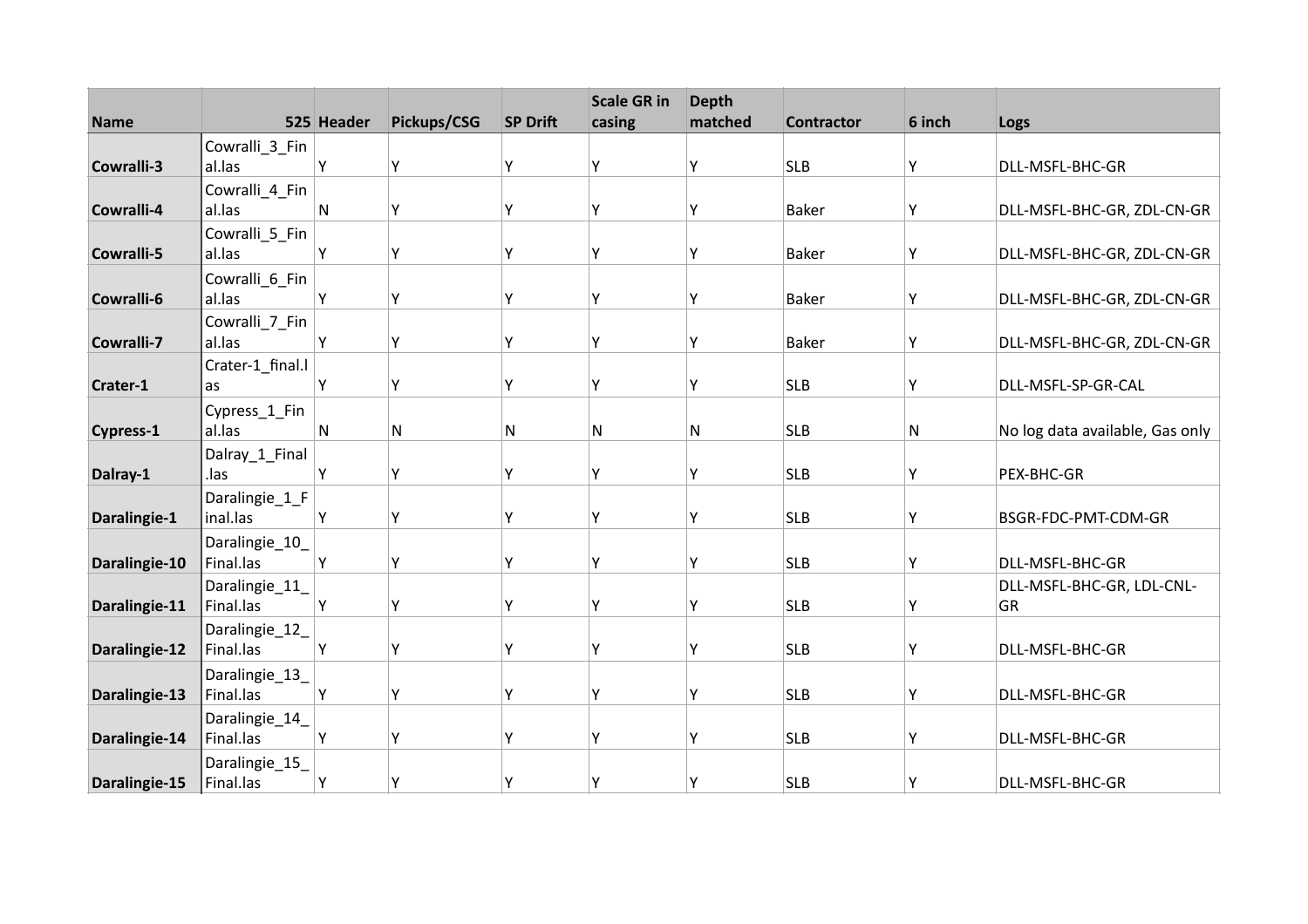|               |                            |            |             |                 | <b>Scale GR in</b> | <b>Depth</b><br>matched |                   |        |                           |
|---------------|----------------------------|------------|-------------|-----------------|--------------------|-------------------------|-------------------|--------|---------------------------|
| <b>Name</b>   |                            | 525 Header | Pickups/CSG | <b>SP Drift</b> | casing             |                         | <b>Contractor</b> | 6 inch | Logs                      |
|               | Daralingie_16              |            |             |                 |                    |                         |                   |        | DLL-MSFL-BHC-GR, LDL-CNL- |
| Daralingie-16 | Final.las                  | Υ          | Υ           | Υ               | Υ                  | Υ                       | <b>SLB</b>        | Υ      | GR                        |
|               | Daralingie_17_             |            |             |                 |                    |                         |                   |        | DLL-MSFL-BHC-GR, LDL-CNL- |
| Daralingie-17 | Final.las                  | Υ          | Υ           | Υ               | Υ                  | Υ                       | <b>SLB</b>        | Υ      | GR                        |
|               | Daralingie_18_             |            |             |                 |                    |                         |                   |        | DLL-MSFL-BHC-GR, LDL-CNL- |
| Daralingie-18 | Final.las                  | Υ          | Υ           | Υ               | Υ                  | Υ                       | <b>SLB</b>        | Υ      | GR                        |
|               | Daralingie_19_             |            |             |                 |                    |                         |                   |        | DLL-MSFL-BHC-GR, LDL-CNL- |
| Daralingie-19 | Final.las                  | Υ          | Υ           | Υ               | Υ                  | Υ                       | <b>SLB</b>        | Υ      | GR                        |
|               | Daralingie_2_F             |            |             |                 |                    |                         |                   |        |                           |
| Daralingie-2  | inal.las                   | Υ          | Υ           | Υ               | Υ                  | Υ                       | <b>SLB</b>        | Y      | LL7-BHC-GR                |
|               | Daralingie_20_             |            |             |                 |                    |                         |                   |        | DLL-MSFL-BHC-GR, LDL-CNL- |
| Daralingie-20 | Final.las                  | Υ          | Υ           | Υ               | Υ                  | Υ                       | <b>SLB</b>        | Υ      | GR                        |
|               | Daralingie_21_             |            |             |                 |                    |                         |                   |        | DLL-MSFL-BHC-GR, LDL-CNL- |
| Daralingie-21 | Final.las                  | Υ          | Υ           | Υ               | γ                  | γ                       | <b>SLB</b>        | Υ      | GR                        |
|               | Daralingie_22_             |            |             |                 |                    |                         |                   |        | DLL-MSFL-BHC-GR, LDL-CNL- |
| Daralingie-22 | Final.las                  | Y          | Υ           | Υ               | Υ                  | γ                       | <b>SLB</b>        | Υ      | GR                        |
|               | Daralingie_23_             |            |             |                 |                    |                         |                   |        | DLL-MSFL-BHC-GR, LDL-CNL- |
| Daralingie-23 | Final.las                  | Υ          | Υ           | Υ               | Υ                  | Υ                       | <b>SLB</b>        | Υ      | GR                        |
|               | Daralingie_24_             |            |             |                 |                    |                         |                   |        |                           |
| Daralingie-24 | Final.las                  | Υ          | Υ           | Υ               | Υ                  | γ                       | <b>SLB</b>        | Y      | DLL-MSFL-BHC-GR           |
|               | Daralingie_25_             |            |             |                 |                    |                         |                   |        | DLL-MSFL-BHC-GR, LDL-CNL- |
| Daralingie-25 | Final.las                  | Υ          | Υ           | Y               | γ                  | γ                       | <b>SLB</b>        | Y      | GR                        |
|               | Daralingie_26_             |            |             |                 |                    |                         |                   |        |                           |
| Daralingie-26 | Final.las                  | Υ          | Υ           | Υ               | Υ                  | Υ                       | <b>WA</b>         | Υ      | DLL-MSFL-BHC-GR           |
|               | Daralingie 27              |            |             |                 |                    |                         |                   |        |                           |
| Daralingie-27 | Final.las                  | Υ          | Υ           | Y               | Υ                  | γ                       | <b>WA</b>         | Y      | <b>DLL-MSFL-GR</b>        |
|               |                            |            |             |                 |                    |                         |                   |        |                           |
| Daralingie-3  | Daralingie_3_F<br>inal.las | Υ          | Y           | γ               | ٧                  | Υ                       | <b>SLB</b>        | Y      | DLL-MSFL-BHC-GR           |
|               |                            |            |             |                 |                    |                         |                   |        |                           |
|               | Daralingie_4_F             |            |             |                 |                    |                         |                   |        | DLL-MSFL-BHC-GR, LDL-CNL- |
| Daralingie-4  | inal.las                   | Υ          | Y           | Υ               | Υ                  | γ                       | <b>SLB</b>        | Υ      | GR                        |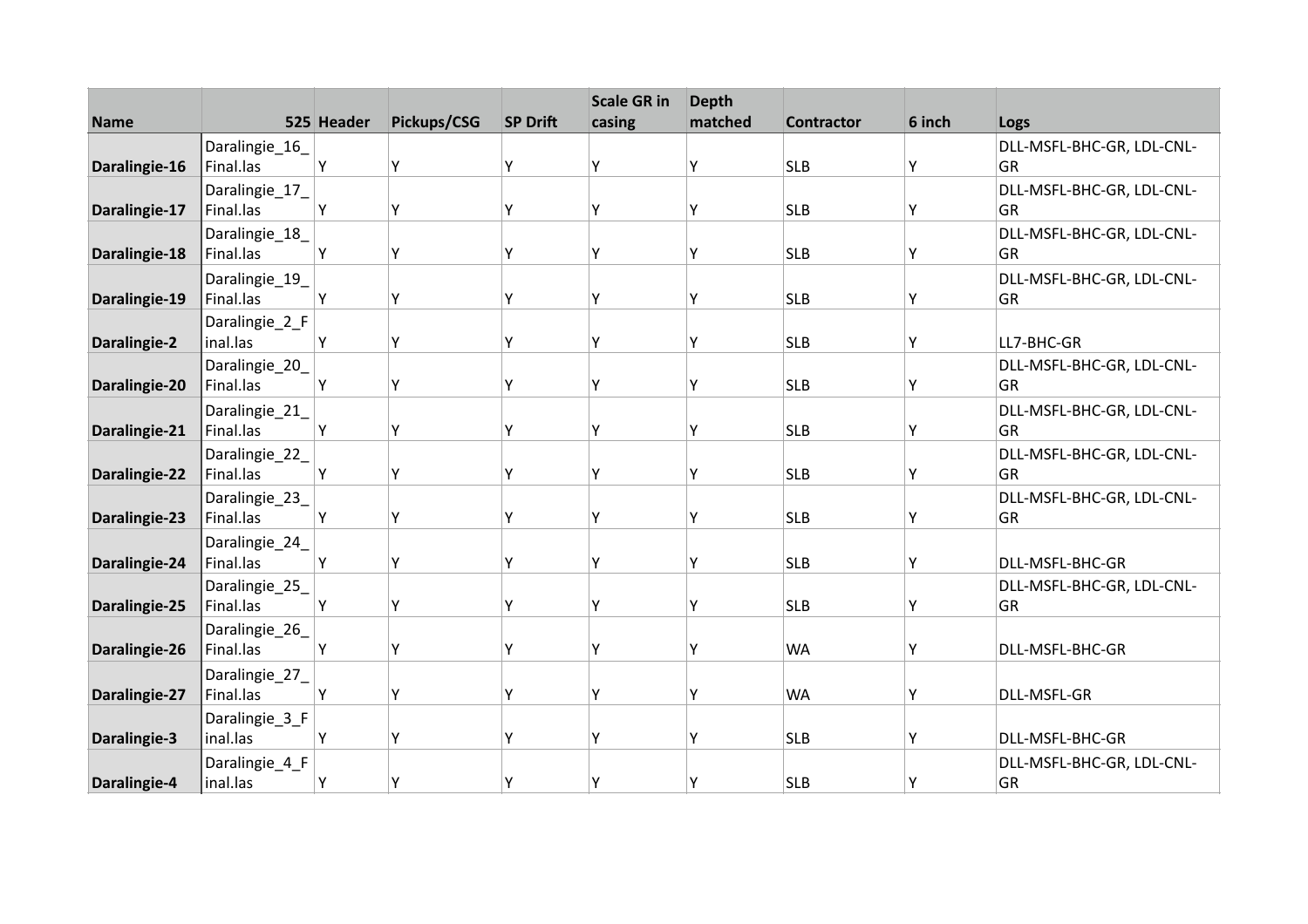|                              |                               |            |             |                 | <b>Scale GR in</b> | <b>Depth</b> |                   |        |                                 |
|------------------------------|-------------------------------|------------|-------------|-----------------|--------------------|--------------|-------------------|--------|---------------------------------|
| <b>Name</b>                  |                               | 525 Header | Pickups/CSG | <b>SP Drift</b> | casing             | matched      | <b>Contractor</b> | 6 inch | Logs                            |
|                              | Daralingie_5_F                |            |             |                 |                    |              |                   |        | DLL-MSFL-BHC-GR, LDL-CNL-       |
| Daralingie-5                 | inal.las                      | Υ          | Υ           | Υ               | Υ                  | Υ            | <b>SLB</b>        | Y      | <b>GR</b>                       |
|                              | Daralingie_6_F                |            |             |                 |                    |              |                   |        | DLL-MSFL-BHC-GR, LDL-CNL-       |
| Daralingie-6                 | inal.las                      | Y          | Υ           | Υ               | Υ                  | γ            | <b>SLB</b>        | Υ      | GR                              |
|                              | Daralingie_7_F                |            |             |                 |                    |              |                   |        | DLL-MSFL-BHC-GR, LDL-CNL-       |
| Daralingie-7                 | inal.las                      | Υ          | Υ           | Υ               | γ                  | Υ            | <b>SLB</b>        | Υ      | <b>GR</b>                       |
|                              | Daralingie_8_F                |            |             |                 |                    |              |                   |        | DLL-MSFL-BHC-GR, LDL-CNL-       |
| Daralingie-8                 | inal.las                      | Υ          | Υ           | Υ               | ٧                  | γ            | <b>SLB</b>        | Υ      | GR                              |
|                              | Daralingie_9_F                |            |             |                 |                    |              |                   |        | DLL-MSFL-BHC-GR, LDL-CNL-       |
| Daralingie-9                 | inal.las                      | Y          | Υ           | Υ               | γ                  | γ            | <b>SLB</b>        | Y      | GR                              |
|                              | Deina_1_Final.                |            |             |                 |                    |              |                   |        | DLL-MSFL-BHC-GR, LDL-CNL-       |
| Deina-1                      | las                           | Υ          | Υ           | Υ               | Υ                  | Υ            | <b>SLB</b>        | Y      | <b>GR</b>                       |
|                              | Dirkala_1_Fina                |            |             |                 |                    |              |                   |        | DLL-MSFL-BHC-GR, LDL-CNL-       |
| Dirkala-1                    | I.las                         | Υ          | Υ           | Υ               | γ                  | Υ            | <b>SLB</b>        | Y      | GR                              |
|                              | Dirkala_2_Fina                |            |             |                 |                    |              |                   |        | DLL-MSFL-BHC-GR, LDL-CNL-       |
| Dirkala-2                    | I.las                         | Υ          | Υ           | Υ               | γ                  | Υ            | <b>SLB</b>        | Υ      | GR                              |
|                              | Dirkala_3_Fina                |            |             |                 |                    |              |                   |        | DLL-MSFL-BHC-GR, LDL-CNL-       |
| Dirkala-3                    | I.las                         | Υ          | Υ           | γ               | Υ                  | Υ            | <b>SLB</b>        | Y      | GR                              |
|                              |                               |            |             |                 |                    |              |                   |        |                                 |
| Dirkala-4                    | Dirkala_4_Fina<br>I.las       | Υ          | Υ           | Υ               | v                  | γ            | <b>SLB</b>        | Y      | PEX-SDT-GR                      |
| <b>Dirkala</b>               |                               |            |             |                 |                    |              |                   |        |                                 |
| South-1                      | Dirkala_South_<br>1 Final.las | Y          | Y           | Υ               | γ                  | Υ            | <b>SLB</b>        | Y      | DLL-MSFL-BHC-GR, LDL-CNL-<br>GR |
|                              |                               |            |             |                 |                    |              |                   |        |                                 |
| Dirkala West-1   1 Final.las | Dirkala_West_                 | Υ          | Υ           | Υ               | γ                  | Υ            | <b>SLB</b>        | Y      | DLL-MSFL-BHC-GR                 |
|                              |                               |            |             |                 |                    |              |                   |        |                                 |
|                              | Dorodillo 1 Fi                |            |             |                 |                    |              |                   |        | DLL-MSFL-BHC-GR, LDL-CNL-       |
| Dorodillo-1                  | nal.las                       | Υ          | Υ           | Y               | Υ                  | γ            | <b>SLB</b>        | Υ      | GR                              |
|                              | Dorodillo_2_Fi                |            |             |                 |                    |              |                   |        | DLL-MSFL-BHC-GR, LDL-CNL-       |
| Dorodillo-2                  | nal.las                       | Y          | Y           | γ               | ٧                  | Υ            | <b>SLB</b>        | Υ      | GR                              |
|                              | Dorodillo_3_Fi                |            |             |                 |                    |              |                   |        | DLL-MSFL-BHC-GR, LDL-CNL-       |
| Dorodillo-3                  | nal.las                       | Y          | Υ           | Υ               | γ                  | Υ            | <b>SLB</b>        | Y      | GR                              |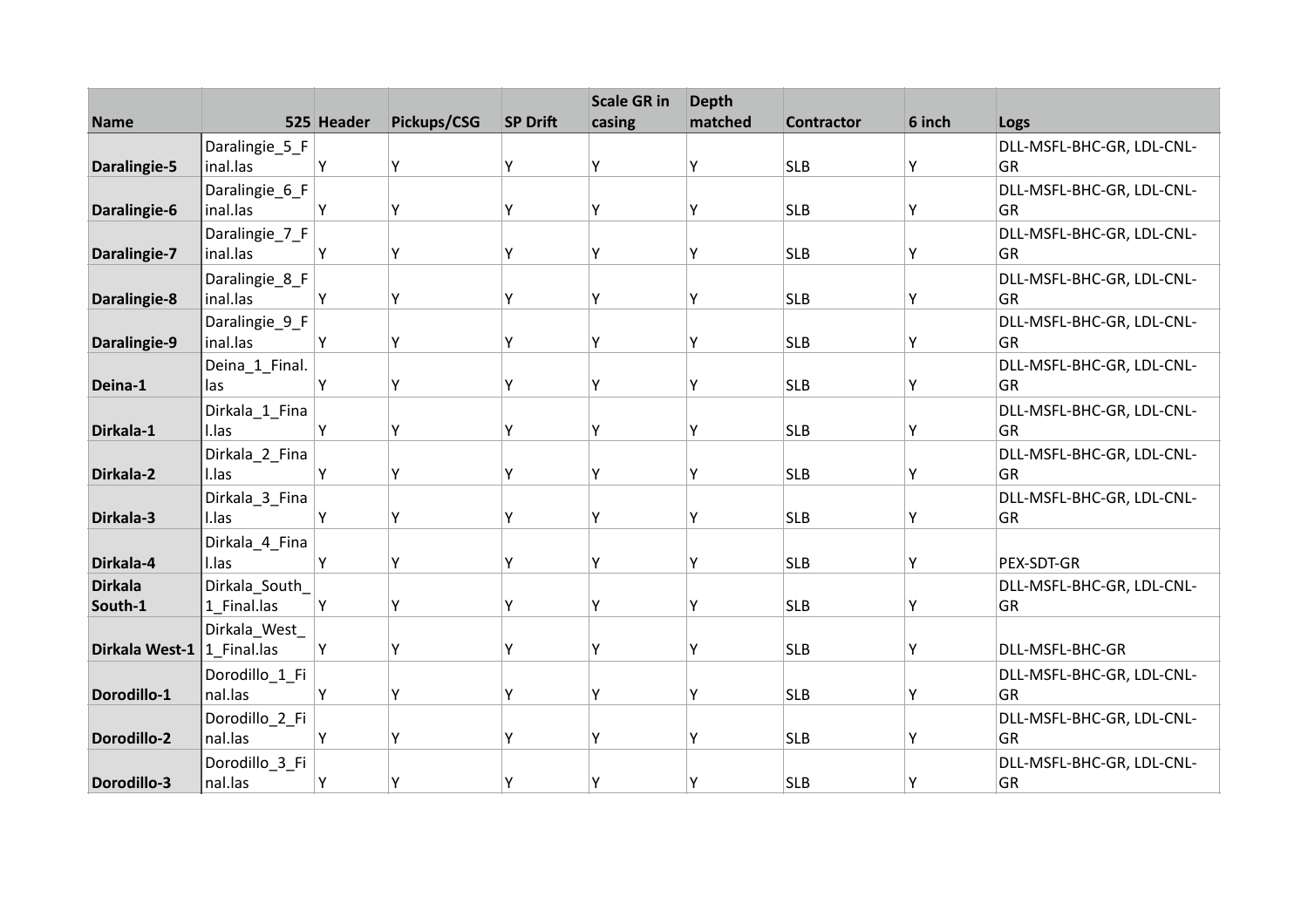| <b>Name</b> |                           | 525 Header | Pickups/CSG | <b>SP Drift</b> | <b>Scale GR in</b><br>casing | <b>Depth</b><br>matched | <b>Contractor</b> | 6 inch | Logs                      |
|-------------|---------------------------|------------|-------------|-----------------|------------------------------|-------------------------|-------------------|--------|---------------------------|
|             | Dorodillo_4_Fi            |            |             |                 |                              |                         |                   |        |                           |
| Dorodillo-4 | nal.las                   | Υ          | Y           | γ               | Υ                            | Υ                       | <b>WA</b>         | Y      | DLL-MSFL-BHC-GR           |
|             | Dune_1_Final.l            |            |             |                 |                              |                         |                   |        |                           |
| Dune-1      | as                        | Υ          | Υ           | Υ               | Υ                            | Υ                       | <b>SLB</b>        | Υ      | DLL-MSFL-BHC-GR           |
|             | elliston-1_final          |            |             |                 |                              |                         |                   |        |                           |
| Elliston-1  | .las                      | Υ          | Υ           | Υ               | Υ                            | Υ                       | <b>Baker</b>      | Υ      | GR-HDIL-MLL-AC-ZDL-CN-CAL |
|             | Farina_1_Final.           |            |             |                 |                              |                         |                   |        |                           |
| Farina-1    | las                       | Υ          | Υ           | Υ               | Υ                            | Υ                       | <b>SLB</b>        | Υ      | DLL-MSFL-BHC-GR           |
|             | Farina_2_Final.           |            |             |                 |                              |                         |                   |        | DLL-MSFL-BHC-GR, LDL-CNL- |
| Farina-2    | las                       | Υ          | Υ           | Υ               | Υ                            | Υ                       | <b>SLB</b>        | Y      | GR                        |
|             | Fly                       |            |             |                 |                              |                         |                   |        |                           |
|             | Lake-1_Final.la           |            |             |                 |                              |                         |                   |        |                           |
| Fly Lake-1  | S                         | γ          | Υ           | Υ               | γ                            | OK                      | <b>SLB</b>        | Υ      | GR, DLL, DT, RHOB; MPLT   |
|             | Fly                       |            |             |                 |                              |                         |                   |        |                           |
|             | Lake-12_Final.l           |            |             |                 |                              |                         |                   |        | GR-DLL-DT-RHOB-NPHI; FMT; |
| Fly Lake-12 | as                        | Υ          | Υ           | Υ               | Υ                            | OK                      | <b>Baker</b>      | Υ      | <b>STAR</b>               |
|             | Fly                       |            |             |                 |                              |                         |                   |        |                           |
|             | Lake-4_Final.la           |            |             |                 |                              |                         |                   |        |                           |
| Fly Lake-4  | S                         | Y          | Y           | N/A             | N/A                          | OK                      | <b>SLB</b>        | Υ      | GR, DLL, DT, RHOB, NPHI   |
|             | Fly_Lake_10_Fi            |            |             |                 |                              |                         |                   |        | GR-DLL-DT-RHOB-NPHI; FMT; |
| Fly Lake-10 | nal.las                   | Υ          | Υ           | Υ               | Υ                            | OK                      | <b>Baker</b>      | Υ      | STAR; WAVE                |
|             | fly_lake_11_Fi            |            |             |                 |                              |                         |                   |        |                           |
| Fly Lake-11 | nal.las                   | Y          | Υ           | γ               | Υ                            | OK                      | <b>Baker</b>      | Υ      | GR-DLL-DT-RHOB-NPHI; WAVE |
|             | Fly_Lake_13_Fi            |            |             |                 |                              |                         |                   |        | GR-DLL-DT-RHOB-NPHI; FMT; |
| Fly Lake-13 | nal.las                   | Υ          | Y           | Υ               | Υ                            | OK                      | <b>Baker</b>      | Υ      | <b>WAVE</b>               |
|             | Fly_Lake_14_Fi<br>nal.las |            |             | Υ               | Υ                            |                         |                   |        | GR-DLL-DT-RHOB-NPHI; FMT; |
| Fly Lake-14 |                           | Υ          | Υ           |                 |                              | OK                      | <b>Baker</b>      | Υ      | <b>WAVE</b>               |
|             | Fly_Lake_15_Fi            |            |             |                 |                              |                         |                   |        | GR-DLL-DT-RHOB-NPHI; FMT; |
| Fly Lake-15 | nal.las                   | Υ          | Υ           | Y               | Y                            | OK                      | Baker             | Υ      | MREX; WAVE                |
|             | Fly_Lake_16_Fi            |            |             |                 |                              |                         |                   |        | GR-DLL-DT-RHOB-NPHI; FMT; |
| Fly Lake-16 | nal.las                   | Υ          | Υ           | Υ               | Υ                            | OK                      | Baker             | Υ      | <b>WAVE</b>               |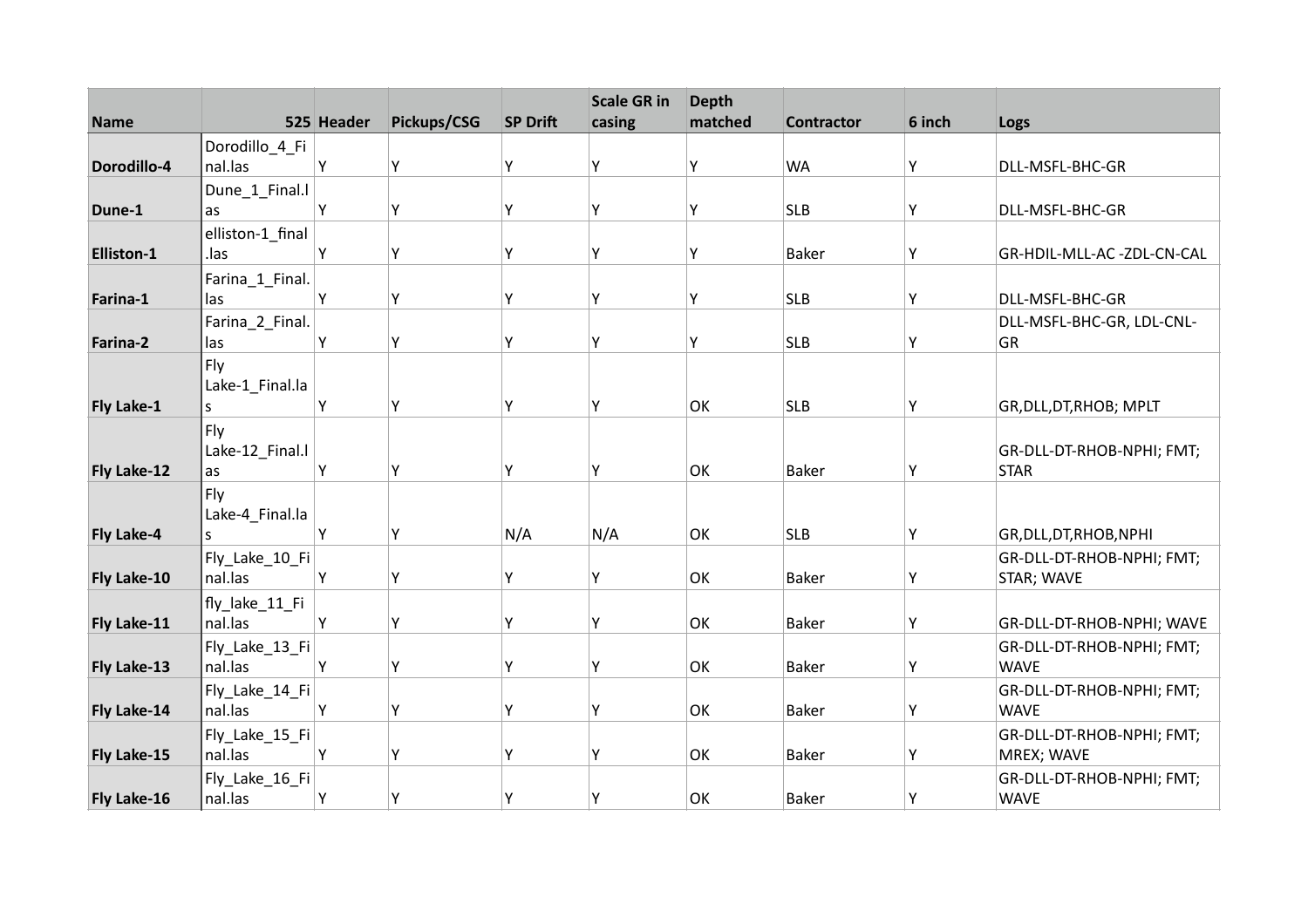| <b>Name</b>       |                           | 525 Header | Pickups/CSG | <b>SP Drift</b> | <b>Scale GR in</b><br>casing | <b>Depth</b><br>matched | <b>Contractor</b> | 6 inch | Logs                                     |
|-------------------|---------------------------|------------|-------------|-----------------|------------------------------|-------------------------|-------------------|--------|------------------------------------------|
|                   |                           |            |             |                 |                              |                         |                   |        |                                          |
| Fly Lake-17       | Fly_Lake_17_Fi<br>nal.las | Υ          | Υ           | Y               | Υ                            | OK                      | <b>Baker</b>      | Y      | GR-DLL-DT-RHOB-NPHI; FMT;<br><b>WAVE</b> |
|                   | Fly_Lake_18_Fi            |            |             |                 |                              |                         |                   |        | GR-DLL-DT-RHOB-NPHI; FMT;                |
| Fly Lake-18       | nal.las                   | Y          | Y           | Υ               | γ                            | OK                      | <b>Baker</b>      | Υ      | <b>WAVE</b>                              |
|                   | Fly_Lake_19_Fi            |            |             |                 |                              |                         |                   |        | GR-DLL-DT-RHOB-NPHI; FMT;                |
| Fly Lake-19       | nal.las                   | Υ          | Υ           | Υ               | Υ                            | OK                      | <b>Baker</b>      | Y      | <b>WAVE</b>                              |
|                   | FLY_LAKE_2_Fi             |            |             |                 |                              |                         |                   |        |                                          |
| <b>Fly Lake-2</b> | nal.las                   | Y          | Υ           | N/A             | N/A                          | OK                      | <b>SLB</b>        | Υ      | GR, DLL, DT, RHOB                        |
|                   | fly_lake_20_Fi            |            |             |                 |                              |                         |                   |        | GR-DLL-DT-RHOB-NPHI; FMT;                |
| Fly Lake-20       | nal.las                   | Y          | Υ           | Υ               | γ                            | OK                      | <b>Baker</b>      | Υ      | <b>WAVE</b>                              |
|                   | fly_lake_21_Fi            |            |             |                 |                              |                         |                   |        | GR-DLL-DT-RHOB-NPHI; FMT;                |
| Fly Lake-21       | nal.las                   | Y          | Υ           | Y               | γ                            | OK                      | <b>Baker</b>      | Υ      | <b>WAVE</b>                              |
|                   | Fly_Lake_22_Fi            |            |             |                 |                              |                         |                   |        | GR-DLL-DT-RHOB-NPHI; FMT;                |
| Fly Lake-22       | nal.las                   | Υ          | Υ           | Y               | γ                            | OK                      | <b>Baker</b>      | Y      | <b>WAVE</b>                              |
|                   | Fly_Lake_23_Fi            |            |             |                 |                              |                         |                   |        | GR-DLL-DT-RHOB-NPHI; FMT;                |
| Fly Lake-23       | nal.las                   | Y          | Υ           | Y               | ٧                            | OK                      | <b>Baker</b>      | Υ      | <b>WAVE</b>                              |
|                   | Fly_Lake_24_Fi            |            |             |                 |                              |                         |                   |        | GR-DLL-DT-RHOB-NPHI; FMT;                |
| Fly Lake-24       | nal.las                   | Υ          | Υ           | Υ               | Υ                            | OK                      | <b>Baker</b>      | Y      | <b>WAVE</b>                              |
|                   | Fly_Lake_25_Fi            |            |             |                 |                              |                         |                   |        | GR-DLL-DT-RHOB-NPHI; FMT;                |
| Fly Lake-25       | nal.las                   | Υ          | Υ           | Υ               | Υ                            | OK                      | <b>Baker</b>      | Υ      | WAVE; Mudlog                             |
|                   | Fly_Lake_26_Fi            |            |             |                 |                              |                         |                   |        | GR-DLL-DT-RHOB-NPHI; FMT;                |
| Fly Lake-26       | nal.las                   | Y          | Y           | Υ               | γ                            | OK                      | <b>Baker</b>      | Υ      | <b>WAVE</b>                              |
|                   | Fly_Lake_27_Fi            |            |             |                 |                              |                         |                   |        |                                          |
| Fly Lake-27       | nal.las                   | Υ          | Υ           | Υ               | Υ                            | Υ                       | <b>Baker</b>      | Υ      | DLL-MSFL-BHC-GR, ZDL-CN-GR               |
|                   | Fly_Lake_3_Fin            |            |             |                 |                              |                         |                   |        |                                          |
| Fly Lake-3        | al.las                    | Υ          | Υ           | N/A             | N/A                          | OK                      | <b>SLB</b>        | Υ      | GR, DLL, DT                              |
|                   | FLY_LAKE_5_Fi             |            |             |                 |                              |                         |                   |        |                                          |
| Fly Lake-5        | nal.las                   | Y          | Y           | N/A             | N/A                          | OK                      | <b>SLB</b>        | Y      | GR, DLL, DT, RHOB, NPHI                  |
|                   | FLY_LAKE_6_Fi             |            |             |                 |                              |                         |                   |        |                                          |
| Fly Lake-6        | nal.las                   | Υ          | Υ           | N/A             | N/A                          | OK                      | <b>SLB</b>        | Y      | GR, DLL, DT, RHOB, NPHI                  |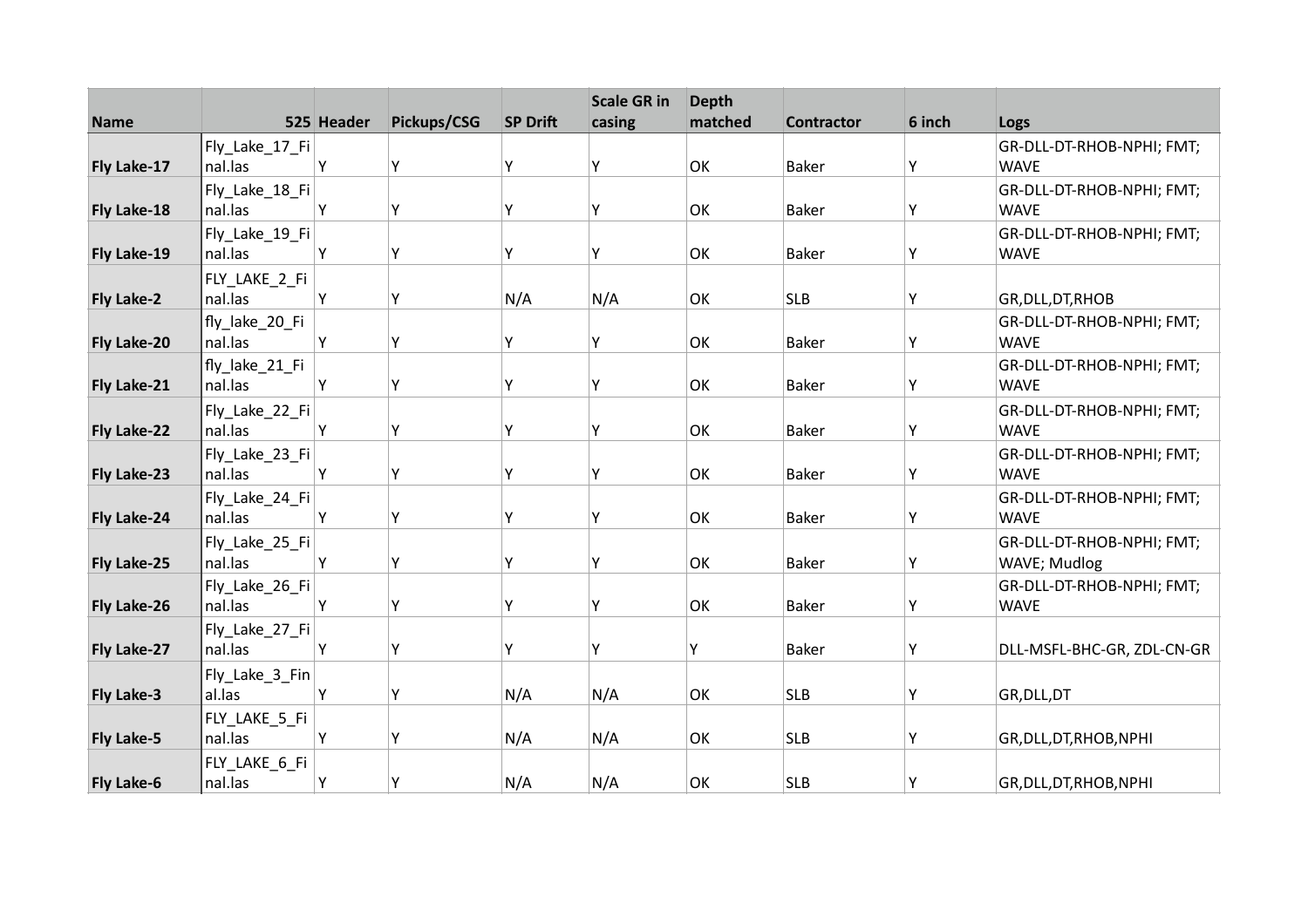| <b>Name</b>       |                            | 525 Header | Pickups/CSG | <b>SP Drift</b> | <b>Scale GR in</b><br>casing | <b>Depth</b><br>matched | <b>Contractor</b> | 6 inch | Logs                            |
|-------------------|----------------------------|------------|-------------|-----------------|------------------------------|-------------------------|-------------------|--------|---------------------------------|
|                   | FLY_LAKE_7_Fi              |            |             |                 |                              |                         |                   |        |                                 |
| Fly Lake-7        | nal.las                    | Υ          | Υ           | Y               | N/A                          | OK                      | <b>SLB</b>        | Υ      | GR, DLL, DT                     |
|                   | FLY_LAKE_8_Fi              |            |             |                 |                              |                         |                   |        |                                 |
| <b>Fly Lake-8</b> | nal.las                    | Υ          | Υ           | Υ               | N/A                          | OK                      | <b>SLB</b>        | Y      | GR, DLL, DT; FMS;               |
|                   | FLY_LAKE_9_Fi              |            |             |                 |                              |                         |                   |        |                                 |
| Fly Lake-9        | nal.las                    | Y          | Υ           | Υ               | Υ                            | OK                      | <b>SLB</b>        | Υ      | GR, DLL, DT                     |
|                   | Fortanna_1_Fi              |            |             |                 |                              |                         |                   |        |                                 |
| Fortanna-1        | nal.las                    | Υ          | Υ           | Y               | Υ                            | Υ                       | <b>SLB</b>        | Υ      | DLL-MSFL-BHC-GR                 |
|                   | Gamay_1_Fina               |            |             |                 |                              |                         |                   |        | DLL-MSFL-BHC-GR, LDL-CNL-       |
| Gamay-1           | I.las                      | Υ          | Υ           | Y               | Y                            | Υ                       | <b>SLB</b>        | Υ      | GR                              |
|                   | Garanjanie_1_              |            |             |                 |                              |                         |                   |        | DLL-MSFL-BHC-GR, LDL-CNL-       |
| Garanjanie-1      | Final.las                  | Υ          | Υ           | Y               | Υ                            | Υ                       | <b>SLB</b>        | Υ      | GR                              |
|                   | Garanjanie_2_              |            |             |                 |                              |                         |                   |        | DLL-MSFL-BHC-GR, LDL-CNL-       |
| Garanjanie-2      | Final.las                  | Υ          | Υ           | Y               | Υ                            | Υ                       | <b>SLB</b>        | Υ      | GR                              |
|                   | Garanjanie_3_<br>Final.las | Υ          | Y           | Y               | γ                            | Υ                       | <b>SLB</b>        | Y      | DLL-MSFL-BHC-GR, LDL-CNL-<br>GR |
| Garanjanie-3      |                            |            |             |                 |                              |                         |                   |        |                                 |
| Grenache-1        | Grenache_1_Fi<br>nal.las   | Υ          | Υ           | Y               | Υ                            | Υ                       | <b>SLB</b>        | Y      | DLL-MSFL-BHC-GR                 |
|                   | Growler_10_Fi              |            |             |                 |                              |                         |                   |        |                                 |
| Growler-10        | nal.las                    | Υ          | Υ           | Y               | Υ                            | OK                      | Weatherford       | Υ      | SuperCombo, MFT                 |
|                   | Growler_11_Fi              |            |             |                 |                              |                         |                   |        |                                 |
| Growler-11        | nal.las                    | Υ          | Υ           | Υ               | γ                            | OK                      | Weatherford       | Υ      | SuperCombo, MFT, SWC            |
|                   | gunyah-1_final             |            |             |                 |                              |                         |                   |        |                                 |
| Gunyah-1          | .las                       | Υ          | Υ           | Υ               | Υ                            | Υ                       | <b>SLB</b>        | Υ      | HALS-PEX-BHC-GR                 |
|                   | Hackett_2_Fin              |            |             |                 |                              |                         |                   |        | DLL-MSFL-BHC-GR, ZDL-CN-GR,     |
| Hackett-2         | al.las                     | Υ          | Υ           | Y               | Υ                            | Υ                       | <b>Baker</b>      | Υ      | Gaslog                          |
|                   | Hiraji_1_Final.l           |            |             |                 |                              |                         |                   |        | DLL-MSFL-BHC-GR, LDL-CNL-       |
| Hiraji-1          | as                         | Υ          | Y           | Υ               | γ                            | Υ                       | <b>SLB</b>        | Υ      | GR                              |
|                   | Hollows_1_Fin              |            |             |                 |                              |                         |                   |        | DLL-MSFL-BHC-GR, LDL-CNL-       |
| Hollows-1         | al.las                     | no BHT     | Y           | Υ               | Υ                            | Υ                       | <b>SLB</b>        | Υ      | GR                              |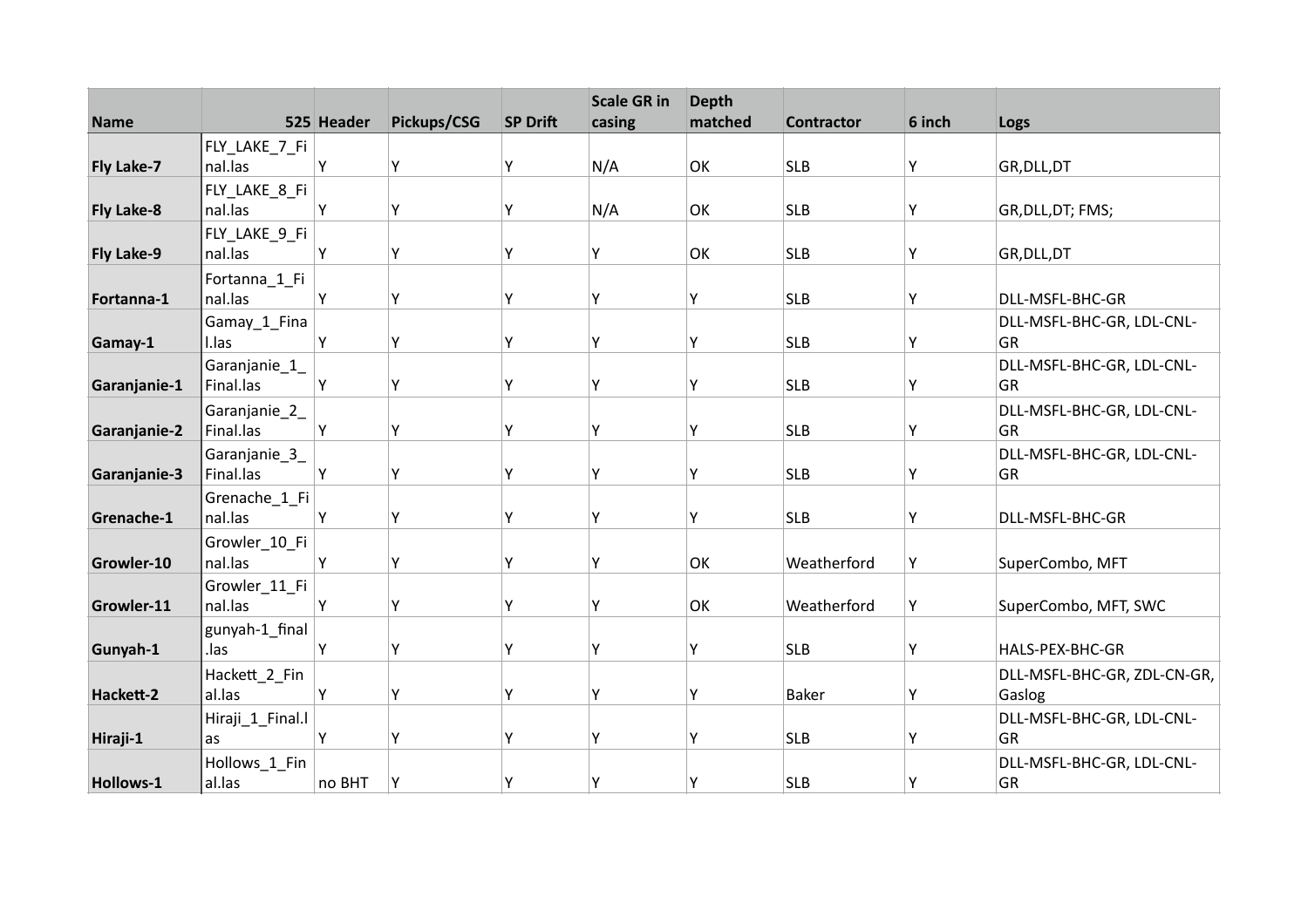| <b>Name</b>   |                          | 525 Header | Pickups/CSG | <b>SP Drift</b> | <b>Scale GR in</b><br>casing | <b>Depth</b><br>matched | <b>Contractor</b> | 6 inch | Logs                                  |
|---------------|--------------------------|------------|-------------|-----------------|------------------------------|-------------------------|-------------------|--------|---------------------------------------|
|               | Jaffa-1_final.la         |            |             |                 |                              |                         |                   |        |                                       |
| Jaffa-1       | S                        | Υ          | Υ           | Υ               | Υ                            | γ                       | <b>Baker</b>      | Y      | GR-HDIL-MLL-AC -ZDL-CN-CAL            |
|               | Jaguar_1_Final           |            |             |                 |                              |                         |                   |        |                                       |
| Jaguar-1      | .las                     | Υ          | Υ           | Υ               | Υ                            | OK                      | Weatherford       | Υ      | SuperCombo, MFT                       |
|               | Jaspa_1_Final.l          |            |             |                 |                              |                         |                   |        | DLL-MSFL-BHC-GR, LDL-CNL-             |
| Jaspa-1       | as                       | Υ          | Υ           | Υ               | Υ                            | Υ                       | <b>SLB</b>        | Υ      | GR                                    |
|               | Jennet_1_Final           |            |             |                 |                              |                         |                   |        |                                       |
| Jennet-1      | .las                     | Υ          | Υ           | Y               | γ                            | Υ                       | <b>SLB</b>        | Υ      | DLL-MSFL-BHC-GR                       |
|               | Kalladeina_1_F           |            |             |                 |                              |                         |                   |        |                                       |
| Kalladeina-1  | inal.las                 | Y          | Υ           | Υ               | Y                            | Υ                       | <b>SLB</b>        | Υ      | LAT-SN-LN-BHC-GR, RHOB                |
|               | Kanowana_3_F             |            |             |                 |                              |                         |                   |        | DLL-MSFL-BHC-GR, LDL-CNL-             |
| Kanowana-3    | inal.las                 | Υ          | Υ           | Y               | Υ                            | Υ                       | <b>SLB</b>        | Υ      | GR                                    |
|               | Kanowana_5_F             |            |             |                 |                              |                         |                   |        | DLL-MSFL-BHC-GR, LDL-CNL-             |
| Kanowana-5    | inal.las                 | Υ          | Υ           |                 | ٧                            | γ                       | <b>SLB</b>        | Υ      | GR                                    |
|               | Kanowana_6_F<br>inal.las | Υ          |             | Υ               | Υ                            | γ                       | <b>SLB</b>        |        | DLL-MSFL-BHC-GR, LDL-CNL-<br>GR       |
| Kanowana-6    |                          |            | Υ           |                 |                              |                         |                   | Y      |                                       |
| Kanowana-7    | Kanowana_7_F<br>inal.las | Υ          | Υ           | Υ               | Υ                            | Υ                       | <b>Baker</b>      | Y      | DLL-MSFL-BHC-GR, ZDL-CN-GR,<br>Gaslog |
|               |                          |            |             |                 |                              |                         |                   |        |                                       |
| Kanowana-8    | Kanowana_8_F<br>inal.las | Y          | Υ           | Υ               | Y                            | Υ                       | <b>Baker</b>      | Υ      | DLL-MSFL-BHC-GR, ZDL-CN-GR,<br>Gaslog |
|               | Kanowana_9_F             |            |             |                 |                              |                         |                   |        | DLL-MSFL-BHC-GR, ZDL-CN-GR,           |
| Kanowana-9    | inal.las                 | Y          | Υ           | Υ               | Υ                            | Υ                       | <b>Baker</b>      | Y      | Gaslog                                |
|               | Karbine_1_Fin            |            |             |                 |                              |                         |                   |        |                                       |
| Karbine-1     | al.las                   | Υ          | Υ           | Υ               | Υ                            | Υ                       | <b>Baker</b>      | Y      | DLL-MSFL-BHC-GR                       |
|               | Karilla_1_Final.         |            |             |                 |                              |                         |                   |        |                                       |
| Karilla-1     | las                      | Υ          | Υ           | Υ               | Y                            | Υ                       | <b>SLB</b>        | Υ      | DLL-MSFL-BHC-GR                       |
| <b>Karina</b> | Karina_Southw            |            |             |                 |                              |                         |                   |        |                                       |
| Southwest-1   | est_1_Final.las  Y       |            | Υ           | γ               | ٧                            | Υ                       | <b>SLB</b>        | Υ      | DLL-MSFL-BHC-GR                       |
|               | Keena_1_Final.           |            |             |                 |                              |                         |                   |        | DLL-MSFL-BHC-GR, LDL-CNL-             |
| Keena-1       | las                      | Y          | Y           | Υ               | Υ                            | Υ                       | <b>SLB</b>        | Υ      | GR                                    |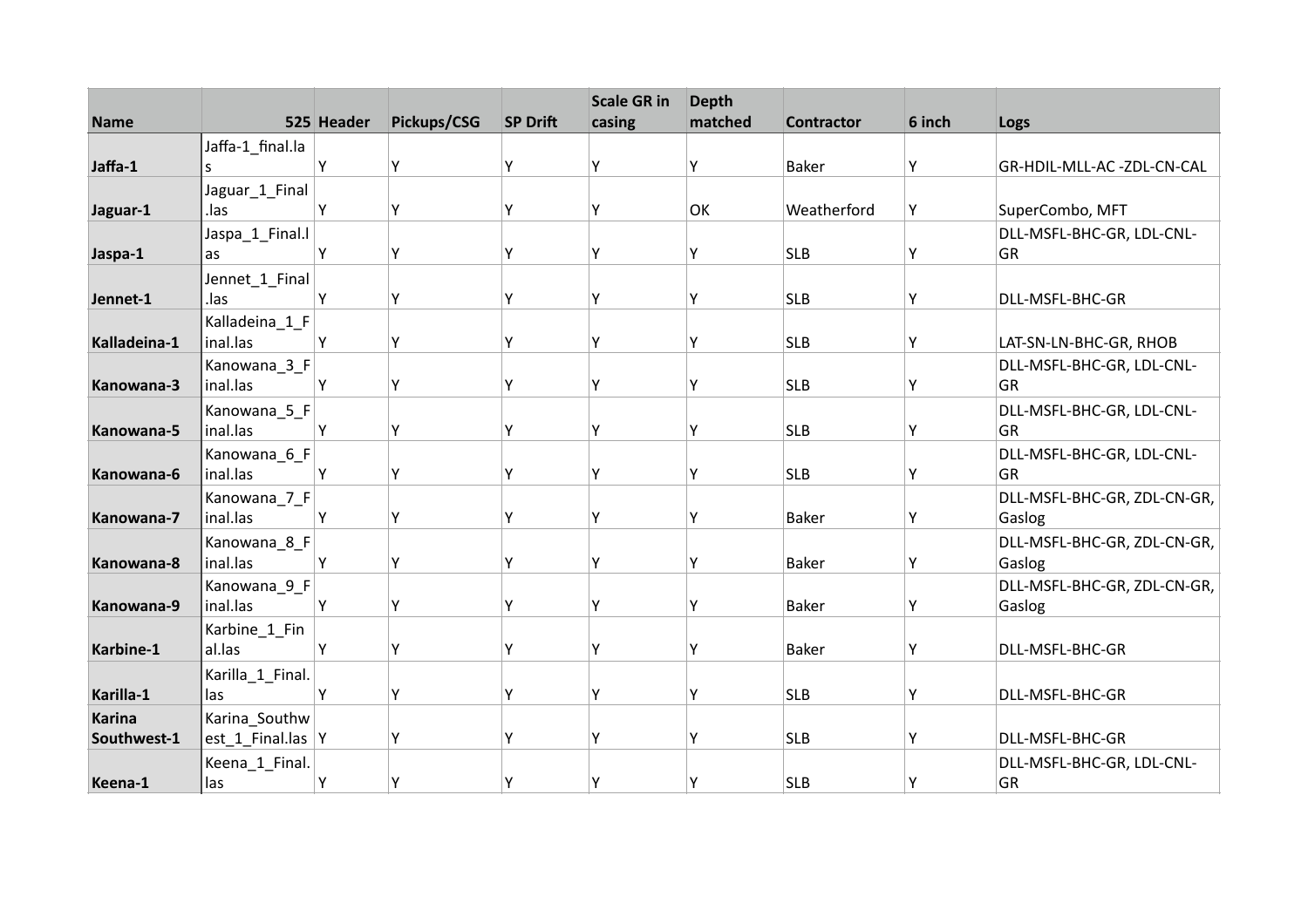|               |                 |            |             |                 | <b>Scale GR in</b> | <b>Depth</b> |                   |        |                              |
|---------------|-----------------|------------|-------------|-----------------|--------------------|--------------|-------------------|--------|------------------------------|
| <b>Name</b>   |                 | 525 Header | Pickups/CSG | <b>SP Drift</b> | casing             | matched      | <b>Contractor</b> | 6 inch | Logs                         |
|               | Keena_2_Final.  |            |             |                 |                    |              |                   |        | DLL-MSFL-BHC-GR, LDL-CNL-    |
| Keena-2       | las             | Υ          | Υ           | Υ               | Υ                  | Υ            | <b>SLB</b>        | Y      | <b>GR</b>                    |
|               | Keena_3_Final.  |            |             |                 |                    |              |                   |        | DLL-MSFL-BHC-GR, LDL-CNL-    |
| Keena-3       | las             | Υ          | Υ           | Υ               | Υ                  | Υ            | <b>SLB</b>        | Υ      | GR                           |
|               | Kiana_1_Final.l |            |             |                 |                    |              |                   |        | DLL-MSFL-BHC-GR, LDL-CNL-    |
| Kiana-1       | as              | Υ          | Υ           | Υ               | γ                  | Υ            | <b>SLB</b>        | Υ      | <b>GR</b>                    |
|               | Kiana_2_Final.l |            |             |                 |                    |              |                   |        | DLL-MSFL-BHC-GR, LDL-CNL-    |
| Kiana-2       | as              | Υ          | Υ           | Υ               | ٧                  | γ            | <b>SLB</b>        | Υ      | GR                           |
|               | Kirralee_1_Fin  |            |             |                 |                    |              |                   |        | DLL-MSFL-BHC-GR, LDL-CNL-    |
| Kirralee-1    | al.las          | Y          | Y           | Υ               | Υ                  | γ            | <b>SLB</b>        | Y      | GR                           |
|               | Kirralee_2_Fin  |            |             |                 |                    |              |                   |        | DLL-MSFL-BHC-GR, ZDL-CN-GR,  |
| Kirralee-2    | al.las          | Υ          | Υ           | Υ               | Υ                  | Υ            | <b>BA</b>         | Υ      | Mudlog                       |
|               | Koonchera_1_    |            |             |                 |                    |              |                   |        | DLL-MSFL-SLS-GR, LDL-CNL-GR, |
| Koonchera-1   | Final.las       | Υ          | Υ           | Υ               | γ                  | Υ            | <b>SLB</b>        | Y      | <b>CST</b>                   |
|               | Kopi_1_Final.la |            |             |                 |                    |              |                   |        |                              |
| Kopi-1        | S               | Y          | Υ           | Υ               | Υ                  | Υ            | <b>SLB</b>        | Υ      | DLL-MSFL-BHC-GR              |
|               | Koree_1_Final.  |            |             |                 |                    |              |                   |        |                              |
| Koree-1       | las             | Υ          | Υ           | γ               | Υ                  | Υ            | <b>SLB</b>        | Y      | DLL-MSFL-BHC-GR              |
|               | Koree_South_    |            |             |                 |                    |              |                   |        | DLL-MSFL-BHC-GR, LDL-CNL-    |
| Koree South-1 | 1 Final.las     | Y          | Υ           | Υ               | v                  | γ            | <b>SLB</b>        | Y      | GR                           |
|               | KUENPINNIE-1    |            |             |                 |                    |              |                   |        |                              |
| Kuenpinnie-1  | final.las       | Y          | Y           | Υ               | γ                  | Υ            | <b>SLB</b>        | Y      | DLL-MSFL-SDT-GR-SP-CAL       |
|               | Kujani_1_Final. |            |             |                 |                    |              |                   |        | DLL-MSFL-BHC-GR, LDL-CNL-    |
| Kujani-1      | las             | Υ          | Υ           | Υ               | γ                  | Υ            | <b>SLB</b>        | Υ      | <b>GR</b>                    |
|               | Kujani_2_Final. |            |             |                 |                    |              |                   |        |                              |
| Kujani-2      | las             | Υ          | Υ           | Y               | Υ                  | γ            | <b>SLB</b>        | Υ      | DLL-MSFL-BHC-GR              |
|               | Kurunda_1_Fin   |            |             |                 |                    |              |                   |        |                              |
| Kurunda-1     | al.las          | Y          | Y           | Υ               | ٧                  | Y            | <b>SLB</b>        | Υ      | DLL-MSFL-BHC-GR              |
|               | Kurunda_2_Fin   |            |             |                 |                    |              |                   |        | DLL-MSFL-BHC-GR, LDL-CNL-    |
|               |                 |            |             |                 |                    |              |                   |        |                              |
| Kurunda-2     | al.las          | Υ          | Υ           | Υ               | Υ                  | Υ            | <b>SLB</b>        | ۱Y.    | GR                           |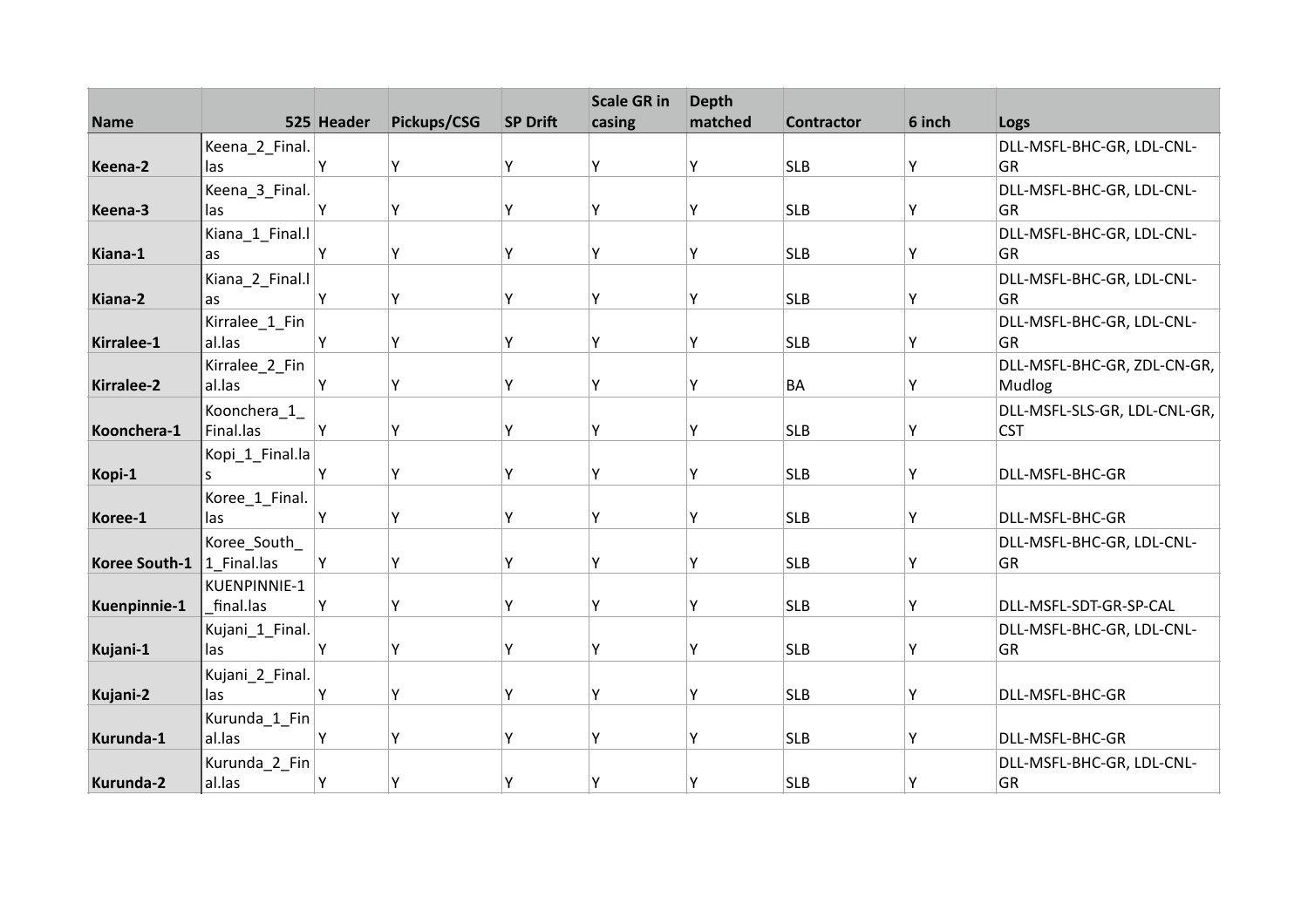| <b>Name</b> |                           | 525 Header | Pickups/CSG | <b>SP Drift</b> | <b>Scale GR in</b><br>casing | <b>Depth</b><br>matched | <b>Contractor</b> | 6 inch | Logs                                  |
|-------------|---------------------------|------------|-------------|-----------------|------------------------------|-------------------------|-------------------|--------|---------------------------------------|
|             | Kurunda_4_Fin             |            |             |                 |                              |                         |                   |        |                                       |
| Kurunda-4   | al.las                    | Y          | Y           | Y               | ٧                            | Υ                       | <b>SLB</b>        | Y      | DLL-MSFL-BHC-GR                       |
|             | Kurunda_5_Fin             |            |             |                 |                              |                         |                   |        |                                       |
| Kurunda-5   | al.las                    | Y          | Υ           | Υ               | Υ                            | Υ                       | <b>SLB</b>        | Y      | DLL-MSFL-BHC-GR                       |
| Lake Hope-1 | Lake_Hope_1_<br>Final.las | Y          | Υ           | Υ               | γ                            | Υ                       | <b>SLB</b>        | Υ      | DLL-MSFL-BHC-GR                       |
| Leleptian-4 | Leleptian 4 Fi<br>nal.las | Y          | Υ           | Y               | γ                            | Υ                       | <b>Baker</b>      | Υ      | DLL-MSFL-BHC-GR, ZDL-CN-GR,<br>Gaslog |
| Lhotsky-1   | Lhotsky-1_final<br>.las   | Y          | Υ           | Y               | γ                            | Υ                       | <b>SLB</b>        | Υ      | GR-SLS-DLL-MSFL-GR-CST                |
| Lialis-1    | Lialis_1_Final.l<br>as    | Y          | Υ           | γ               | Υ                            | Υ                       | <b>SLB</b>        | Υ      | DLL-MSFL-BHC-GR                       |
| Lycium-1    | Lycium-1_final.<br>las    | Y          | Υ           | Υ               | ٧                            | γ                       | <b>SLB</b>        | Y      | GR-SLS-DLL-MSFL-GR-CST-WST            |
| Lycosa-1    | Lycosa_1_Final<br>.las    | Y          | Y           | γ               | γ                            | γ                       | <b>SLB</b>        | Y      | DLL-MSFL-BHC-GR, LDL-CNL-<br>GR       |
| Malgoona-1  | Malgoona_1_F<br>inal.las  | Y          | Υ           | Y               | γ                            | γ                       | <b>SLB</b>        | Y      | DLL-MSFL-BHC-GR                       |
| Malgoona-1A | Malgoona_1A_<br>Final.las | Y          | Υ           | Y               | γ                            | γ                       | <b>SLB</b>        | Y      | DLL-MSFL-BHC-GR, LDL-CNL-<br>GR       |
| Malgoona-2  | Malgoona_2_F<br>inal.las  | Y          | Υ           | Υ               | γ                            | Υ                       | <b>SLB</b>        | Y      | DLL-MSFL-BHC-GR, LDL-CNL-<br>GR       |
| Manooka-1   | Manooka_1_Fi<br>nal.las   | Υ          | Υ           | Υ               | Υ                            | Υ                       | <b>SLB</b>        | Υ      | DLL-MSFL-BHC-RHOB-GR                  |
| Mataro-1    | Mataro_1_Fina<br>I.las    | Y          | Υ           | Y               | γ                            | Υ                       | <b>SLB</b>        | Υ      | DLL-MSFL-SDT-GR, LDL-CNL-GR           |
|             | Mawson_1_Fin              |            |             |                 |                              |                         |                   |        | DLL-MSFL-BHC-GR, LDL-CNL-             |
| Mawson-1    | al.las                    | Y          | Y           | γ               | ٧                            | Y                       | <b>SLB</b>        | Υ      | GR                                    |
| Mawson-2    | Mawson_2_Fin<br>al.las    | Y          | Y           | Υ               | Υ                            | Υ                       | <b>SLB</b>        | Y      | DLL-MSFL-BHC-GR, LDL-CNL-<br>GR       |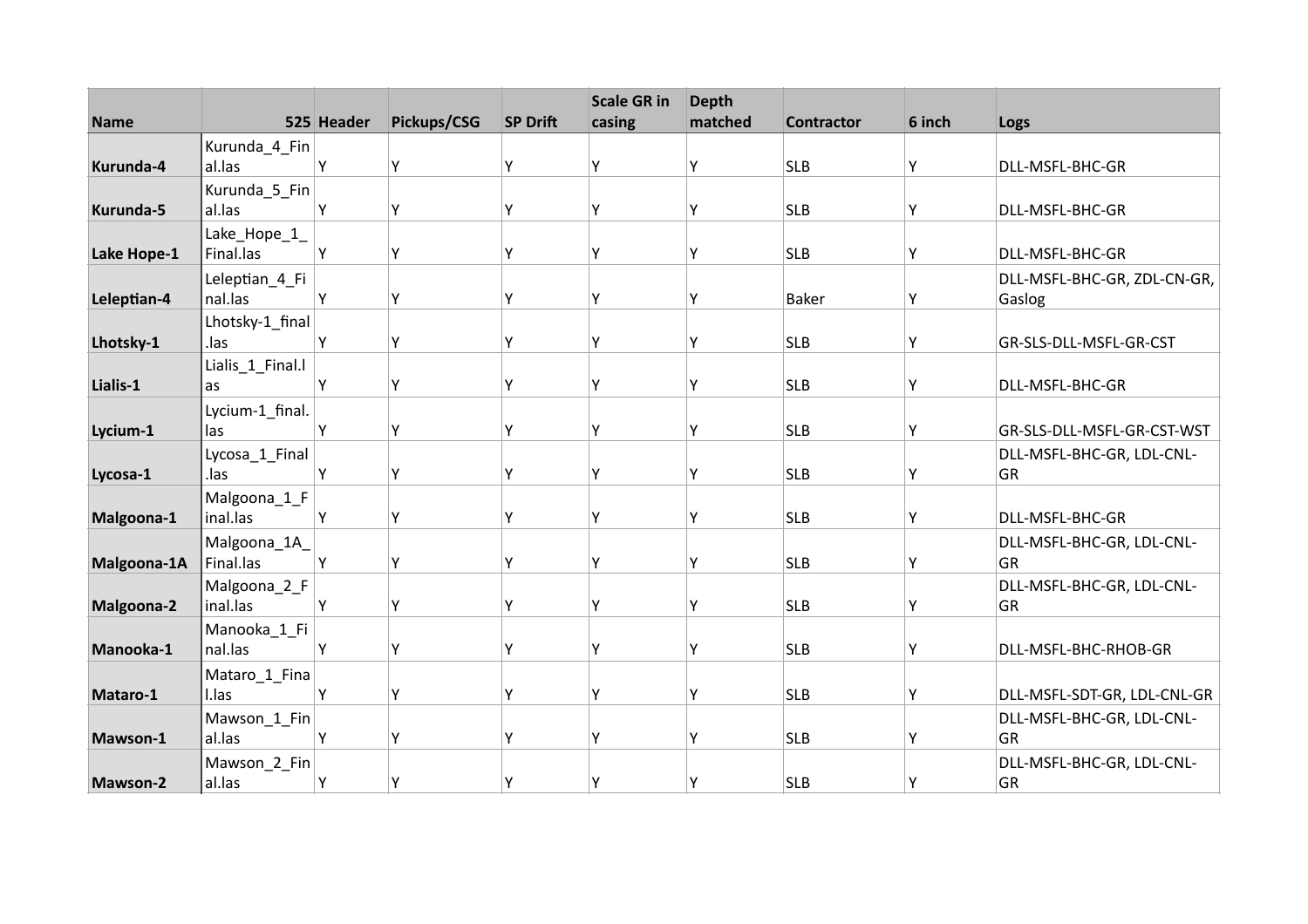| <b>Name</b>      |                           | 525 Header | Pickups/CSG | <b>SP Drift</b> | <b>Scale GR in</b><br>casing | <b>Depth</b><br>matched | <b>Contractor</b> | 6 inch | Logs                                          |
|------------------|---------------------------|------------|-------------|-----------------|------------------------------|-------------------------|-------------------|--------|-----------------------------------------------|
|                  | Merlot_1_Fina             |            |             |                 |                              |                         |                   |        |                                               |
| Merlot-1         | I.las                     | Υ          | Y           | Υ               | ۷                            | Υ                       | <b>SLB</b>        | Υ      | DLL-MSFL-BHC-GR, Gas data                     |
|                  | mills-1_final.la          |            |             |                 |                              |                         |                   |        | GR-SP-RTEX-MLL-MAC-ZDL-                       |
| Mills-1          | S.                        | Y          | Y           | Υ               | γ                            | Υ                       | <b>Baker</b>      | Y      | <b>CN-CAL</b>                                 |
| Millswood-1      | Millswood 1 F<br>inal.las | Υ          | Υ           | Υ               | γ                            | Υ                       | <b>BA</b>         | Υ      | DLL-MSFL-BHC-GR, ZDL-CN-GR                    |
| Mingana-1        | Mingana_1_Fi<br>nal.las   | Y          | Υ           | Y               | ۷                            | Υ                       | <b>SLB</b>        | Υ      | DLL-MSFL-SLS-GR, LDL-CNL-GR,<br>CST, CIS      |
| Moana-1          | Moana-1_final.<br>las     | Υ          | Y           | Υ               | γ                            | Υ                       | <b>Baker</b>      | Υ      | GR-SP-DLL-MLL-DAL-ZDL- CN-<br>CAL             |
| Moolalla-1       | Moolalla_1_Fi<br>nal.las  | Υ          | Υ           | γ               | γ                            | Υ                       | <b>SLB</b>        | Υ      | DLL-MSFL-BHC-GR, LDL-CNL-<br>GR               |
| Moomba-153       | Moomba 153<br>Final.las   | Y          | Υ           | Υ               | ٧                            | Υ                       | <b>BA</b>         | Y      | DLL-MSFL-BHC-GR, ZDL-CN-GR,<br>Mudlog         |
| Moomba-69        | Moomba_69_F<br>inal.las   | Y          | Y           | γ               | ٧                            | Υ                       | <b>SLB</b>        | Y      | DLL-MSFL-BHC-GR, LDL-CNL-<br>GR               |
| Mooran-1         | Mooran_1_Fin<br>al.las    | no Mud     | Y           | Υ               | γ                            | Υ                       | <b>SLB</b>        | Y      | DLL-MSFL-BHC-GR, LDL-CNL-<br><b>GR</b>        |
| Moorari-1        | Moorari_1_Fin<br>al.las   | Y          | Y           | N/A             | Υ                            | Υ                       | <b>SLB</b>        | Υ      | IES-BHS-GR, SNP-FDC-GR, SESC,<br>CBL,         |
| <b>Moorari-2</b> | Moorari_2_Fin<br>al.las   | no Mud     | Y           | N/A             | γ                            | Υ                       | <b>SLB</b>        | Y      | ILD-GR, BHC-GR, FDC-GR                        |
| <b>Moorari-3</b> | Moorari 3 Fin<br>al.las   | Υ          | Υ           | Y               | γ                            | Υ                       | <b>SLB</b>        | Υ      | DLL-MSFL-GR, BHS-GR, LDL-<br>CNL-GR, CIS, CST |
| Moorari-4        | Moorari_4_Fin<br>al.las   | Υ          | Υ           | N/A             | ٧                            | Υ                       | <b>SLB</b>        | Υ      | DLL-MSFL-GR, BHS-GR, LDL-<br>CNL-GR, CIS, CST |
| Moorari-5        | Moorari_5_Fin<br>al.las   | Υ          | Y           | Υ               | ۷                            | Υ                       | <b>SLB</b>        | Υ      | DLL-MSFL-GR, BHS-GR, LDL-<br>CNL-GR, CIS, CST |
| Moorari-6        | Moorari_6_Fin<br>al.las   | Υ          | Υ           | Υ               | ۷                            | Υ                       | <b>SLB</b>        | Y      | DLL-MSFL-GR, BHS-GR, LDL-<br>CNL-GR, CIS, CST |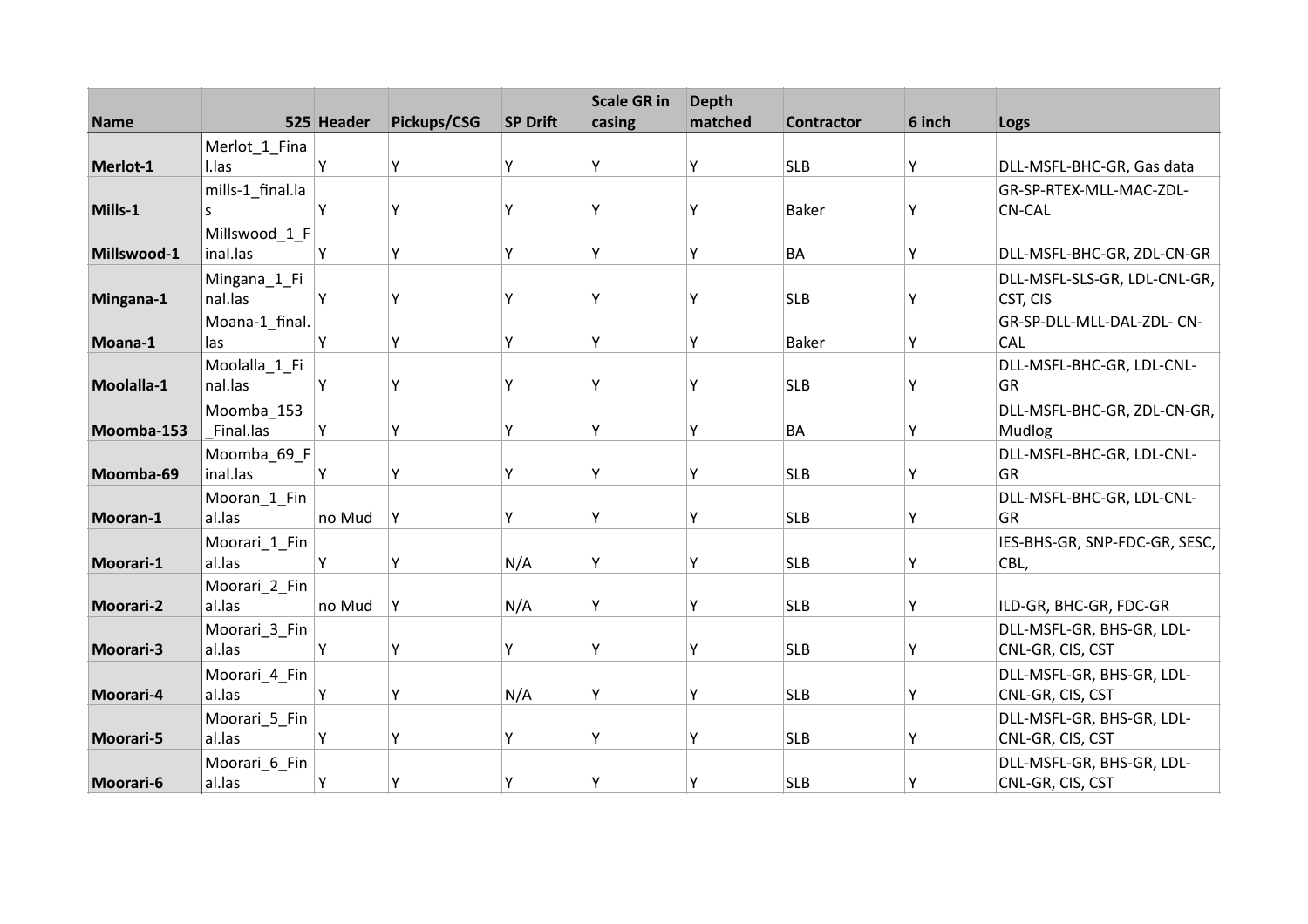| <b>Name</b>      |                         | 525 Header | Pickups/CSG | <b>SP Drift</b> | <b>Scale GR in</b><br>casing | <b>Depth</b><br>matched | <b>Contractor</b> | 6 inch | Logs                                   |
|------------------|-------------------------|------------|-------------|-----------------|------------------------------|-------------------------|-------------------|--------|----------------------------------------|
|                  | Moorari_7_Fin           |            |             |                 |                              |                         |                   |        |                                        |
| Moorari-7        | al.las                  | Υ          | Y           | Υ               | Y                            | Υ                       | <b>SLB</b>        | Υ      | DLL-MSFL-GR, BHS-GR                    |
|                  | Moorari_8_Fin           |            |             |                 |                              |                         |                   |        |                                        |
| Moorari-8        | al.las                  | Y          | Υ           | Y               | Y                            | Υ                       | <b>SLB</b>        | Υ      | DLL-MSFL-GR, BHS-GR, CBL               |
|                  | Moorari_9_Fin           |            |             |                 |                              |                         |                   |        |                                        |
| <b>Moorari-9</b> | al.las                  | Y          | Υ           | Y               | ٧                            | Υ                       | <b>SLB</b>        | Υ      | DLL-MSFL-GR, BHS-GR                    |
|                  | Mulapula_1_Fi           |            |             |                 |                              |                         |                   |        | DLL-MSFL-BHC-GR, LDL-CNL-              |
| Mulapula-1       | nal.las                 | Y          | Υ           | Y               | ٧                            | γ                       | <b>SLB</b>        | Υ      | GR                                     |
|                  | Murrippi_1_Fi           |            |             |                 |                              |                         |                   |        | DLL-MSFL-GR, BHS-GR, LDL-              |
| Murrippi-1       | nal.las                 | Y          | Υ           | Υ               | Υ                            | Υ                       | <b>SLB</b>        | Υ      | CNL-GR, CIS, CST, HiRes data           |
|                  | Muscat_1_Fina           |            |             |                 |                              |                         |                   |        | DLL-MSFL-BHC-GR, LDL-CNL-              |
| Muscat-1         | I.las                   | Υ          | Υ           | γ               | γ                            | Υ                       | <b>SLB</b>        | Υ      | GR                                     |
|                  | Muscat_2_Fina           |            |             |                 |                              |                         |                   |        | DLL-MSFL-BHC-GR, LDL-CNL-              |
| Muscat-2         | I.las                   | Y          | Y           | Υ               | ٧                            | γ                       | <b>SLB</b>        | Y      | GR                                     |
|                  | Mustang_1_Fi            |            |             |                 |                              |                         |                   |        | DLL-MSFL-GR, BHS-GR, LDL-              |
| Mustang-1        | nal.las                 | Y          | Y           | γ               | γ                            | γ                       | <b>SLB</b>        | Υ      | CNL-GR, CST, CBL, HiRes data           |
|                  | Muteroo_1_Fi            |            |             |                 |                              |                         |                   |        | DLL-MSFL-BHC-GR, LDL-CNL-              |
| Muteroo-1        | nal.las                 | Υ          | Υ           | Υ               | Υ                            | Υ                       | <b>SLB</b>        | Υ      | GR                                     |
|                  | Muteroo 2 Fi            |            |             |                 |                              |                         |                   |        | DLL-MSFL-BHC-GR, LDL-CNL-              |
| Muteroo-2        | nal.las                 | Υ          | Υ           | Y               | γ                            | γ                       | <b>SLB</b>        | Υ      | GR                                     |
| Muteroo-3        | Muteroo_3_Fi<br>nal.las | Y          | Y           | γ               | ٧                            | γ                       | <b>SLB</b>        | Y      | DLL-MSFL-BHC-GR, LDL-CNL-<br>GR        |
|                  |                         |            |             |                 |                              |                         |                   |        |                                        |
| Muteroo-4        | Muteroo_4_Fi<br>nal.las | Y          | Y           | γ               | γ                            | γ                       | <b>SLB</b>        | Y      | DLL-MSFL-BHC-GR, LDL-CNL-<br><b>GR</b> |
|                  |                         |            |             |                 |                              |                         |                   |        |                                        |
| Muteroo-5        | Muteroo_5_Fi<br>nal.las | Y          | Υ           | Υ               | γ                            | γ                       | <b>SLB</b>        | Υ      | DLL-MSFL-BHC-GR, LDL-CNL-<br><b>GR</b> |
|                  |                         |            |             |                 |                              |                         |                   |        |                                        |
| Muteroo-6        | Muteroo_6_Fi<br>nal.las | Y          | Y           | γ               | ٧                            | Υ                       | <b>BA</b>         | Υ      | DLL-MSFL-BHC-GR, ZDL-CN-GR,<br>Mudlog  |
|                  |                         |            |             |                 |                              |                         |                   |        |                                        |
| Nealyon-1        | Nealyon_1_Fin<br>al.las | Y          | Υ           | Υ               | ٧                            | Υ                       | <b>SLB</b>        | Y      | DLL-MSFL-BHC-GR                        |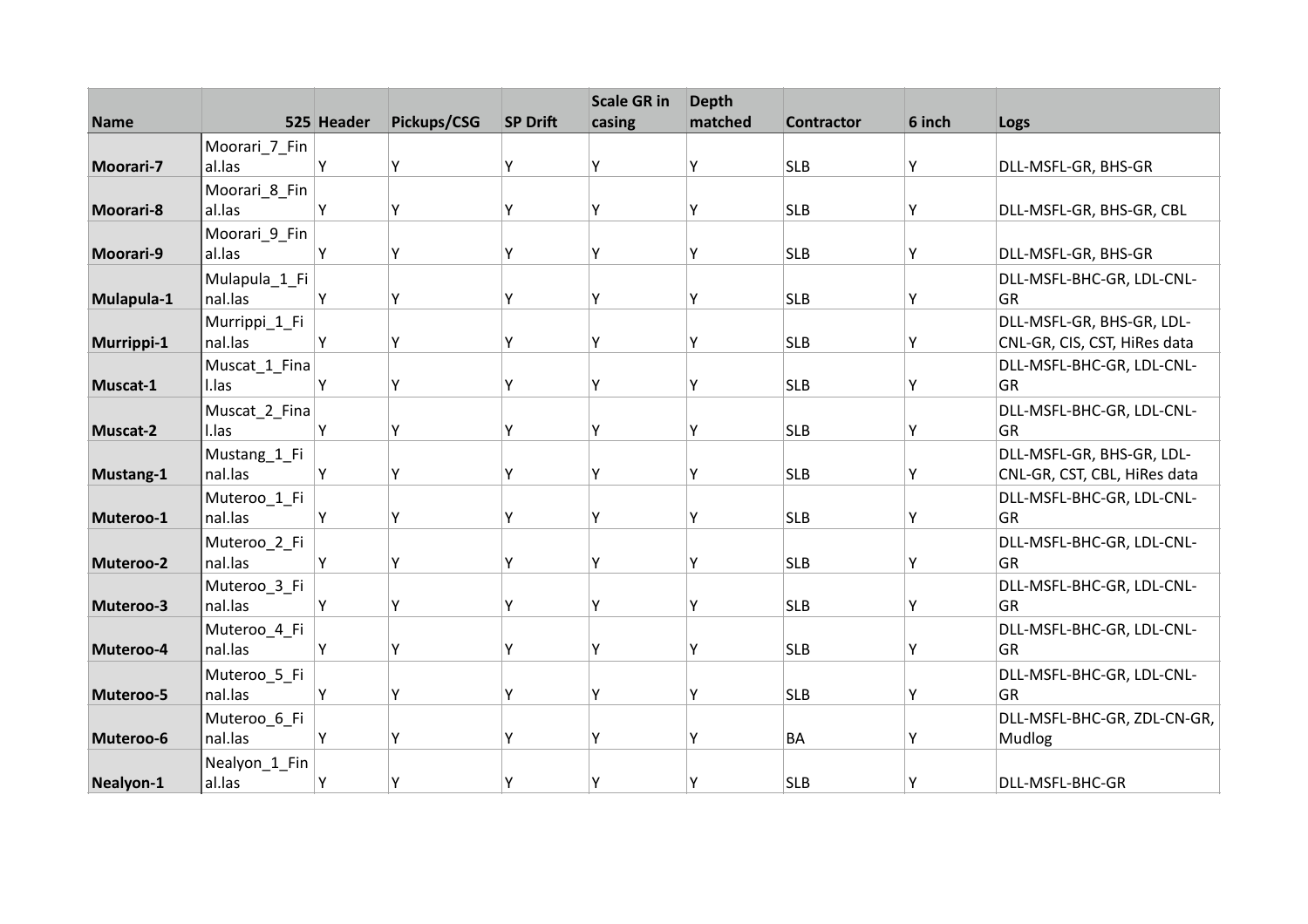| <b>Name</b>                 |                         | 525 Header | Pickups/CSG | <b>SP Drift</b> | <b>Scale GR in</b><br>casing | <b>Depth</b><br>matched | <b>Contractor</b> | 6 inch |                                 |
|-----------------------------|-------------------------|------------|-------------|-----------------|------------------------------|-------------------------|-------------------|--------|---------------------------------|
|                             |                         |            |             |                 |                              |                         |                   |        | Logs                            |
| Padulla-2                   | Padulla_2_Fina<br>I.las | Y          | Υ           | Y               | ٧                            | Υ                       | <b>SLB</b>        | Y      | DLL-MSFL-BHC-GR, LDL-CNL-<br>GR |
|                             | Padulla_3_Fina          |            |             |                 |                              |                         |                   |        | DLL-MSFL-BHC-GR, LDL-CNL-       |
| Padulla-3                   | I.las                   | Y          | Y           | Υ               | Υ                            | Υ                       | <b>SLB</b>        | Υ      | GR, Gaslog                      |
|                             | Padulla_4_Fina          |            |             |                 |                              |                         |                   |        | DLL-MSFL-BHC-GR, LDL-CNL-       |
| Padulla-4                   | I.las                   | Y          | Υ           | Y               | γ                            | Υ                       | <b>SLB</b>        | Υ      | GR, Gaslog                      |
|                             | Padulla_7_Fina          |            |             |                 |                              |                         |                   |        | DLL-MSFL-BHC-GR, LDL-CNL-       |
| Padulla-7                   | I.las                   | Y          | Υ           | Y               | ٧                            | Υ                       | <b>SLB</b>        | Υ      | GR, Gaslog                      |
|                             | Pandieburra 1           |            |             |                 |                              |                         |                   |        |                                 |
| Pandieburra-1               | Final.las               | Y          | Y           | Υ               | Υ                            | Y                       | <b>SLB</b>        | Y      | <b>BHC-GR-SP</b>                |
|                             | Pando_1_Final           |            |             |                 |                              |                         |                   |        |                                 |
| Pando-1                     | .las                    | Υ          | Υ           | Υ               | γ                            | Υ                       | <b>SLB</b>        | Υ      | LAT-SN-LN-BHC-GR, RHOB          |
|                             | Pando_2_Final           |            |             |                 |                              |                         |                   |        |                                 |
| Pando-2                     | .las                    | Υ          | Υ           | Y               | ٧                            | Υ                       | <b>SLB</b>        | Y      | <b>BHC-GR-SP</b>                |
|                             | Pando_North_            |            |             |                 |                              |                         |                   |        |                                 |
| Pando North-1   1 Final.las |                         | Y          | Υ           | Υ               | γ                            | Υ                       | <b>SLB</b>        | Y      | DLL-MSFL-BHC-GR                 |
|                             | Pando_South_            |            |             |                 |                              |                         |                   |        |                                 |
| Pando South-1   1 Final.las |                         | Y          | Υ           | γ               | ۷                            | Υ                       | <b>SLB</b>        | Y      | DLL-MSFL-BHC-GR                 |
|                             | Pandruannie_1           |            |             |                 |                              |                         |                   |        | DLL-MSFL-BHC-GR, LDL-GR,        |
| Pandruannie-1               | Final.las               | Υ          | Υ           | Υ               | ٧                            | Υ                       | <b>SLB</b>        | Υ      | Gaslog                          |
|                             | Papyrus_1_Fin           |            |             |                 |                              |                         |                   |        |                                 |
| Papyrus-1                   | al.las                  | Y          | Y           | Υ               | ٧                            | Υ                       | <b>SLB</b>        | Y      | DLL-MSFL-BHC-GR                 |
|                             | Paranta_1ST1_           |            |             |                 |                              |                         |                   |        |                                 |
| Paranta-1ST1                | Final.las               | Υ          | Υ           | Υ               | γ                            | Υ                       | <b>Baker</b>      | Υ      | DLL-MSFL-BHC-GR, ZDL-CN-GR      |
|                             | parham_1_fina           |            |             |                 |                              |                         |                   |        | GR-HDIL-MLL-MAC-ZDL-CN-         |
| Parham-1                    | I.las                   | Y          | Υ           | Υ               | ٧                            | Υ                       | <b>Baker</b>      | Υ      | CAL                             |
|                             | parsons-1_fina          |            |             |                 |                              |                         |                   |        |                                 |
| Parsons-1                   | I.las                   | Y          | Υ           | Υ               | ۷                            | Υ                       | <b>SLB</b>        | Υ      | HALS-PEX-BHC-GR-S               |
|                             | parsons-2_fina          |            |             |                 |                              |                         |                   |        |                                 |
| Parsons-2                   | I.las                   | Y          | Y           | Υ               | γ                            | Υ                       | <b>SLB</b>        | Y      | HALS-PEX-BHC-GR-S               |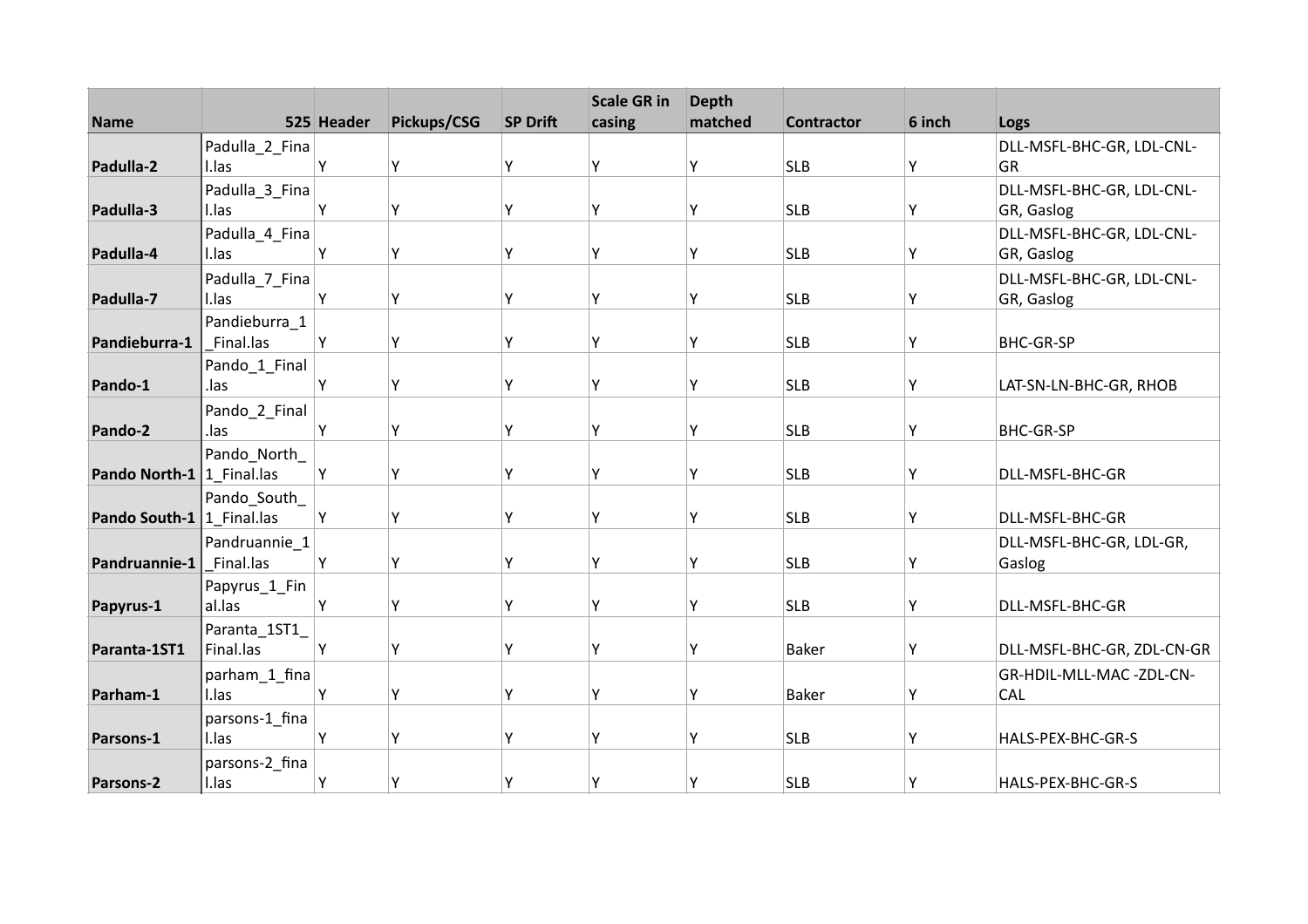| <b>Name</b> |                | 525 Header | Pickups/CSG | <b>SP Drift</b> | <b>Scale GR in</b><br>casing | <b>Depth</b><br>matched | <b>Contractor</b> | 6 inch | Logs                       |
|-------------|----------------|------------|-------------|-----------------|------------------------------|-------------------------|-------------------|--------|----------------------------|
|             | parsons-3_fina |            |             |                 |                              |                         |                   |        | GR-HDIL-MLL-MAC-ZDL-CN-    |
| Parsons-3   | I.las          | Υ          | Υ           | Y               | Υ                            | Υ                       | <b>Baker</b>      | Υ      | <b>CAL</b>                 |
|             | parsons-4_fina |            |             |                 |                              |                         |                   |        | GR-HDIL-MLL-MAC-ZDL-CN-    |
| Parsons-4   | I.las          | Y          | Y           | Υ               | Y                            | Υ                       | <b>Baker</b>      | Y      | CAL                        |
|             | parsons-5_fina |            |             |                 |                              |                         |                   |        | GR-HDIL-MLL-MAC-ZDL-CN-    |
| Parsons-5   | I.las          | Υ          | Υ           | Υ               | Υ                            | Υ                       | <b>Baker</b>      | Υ      | <b>CAL</b>                 |
|             | Patron_1_Final |            |             |                 |                              |                         |                   |        | DLL-MSFL-BHC-GR, LDL-CNL-  |
| Patron-1    | .las           | Υ          | Υ           | Y               | Υ                            | Υ                       | <b>SLB</b>        | Υ      | GR                         |
|             | Pecos_1_Final. |            |             |                 |                              |                         |                   |        | DLL-MSFL-BHC-GR, LDL-CNL-  |
| Pecos-1     | las            | Y          | Υ           | Y               | Y                            | Υ                       | <b>SLB</b>        | Υ      | GR, Mudlog                 |
|             | Pelican_1_Fina |            |             |                 |                              |                         |                   |        | DLL-MSFL-BHC-GR, LDL-CNL-  |
| Pelican-1   | I.las          | Υ          | Υ           | Y               | Υ                            | Υ                       | <b>SLB</b>        | Υ      | GR                         |
|             | Pelican_10_Fin |            |             |                 |                              |                         |                   |        |                            |
| Pelican-10  | al.las         | Y          | Υ           | Υ               | Y                            | Υ                       | <b>Baker</b>      | Y      | DLL-MSFL-BHC-GR            |
|             | Pelican_11_Fin |            |             |                 |                              |                         |                   |        |                            |
| Pelican-11  | al.las         | Y          | Y           | Y               | γ                            | Υ                       | <b>Baker</b>      | Y      | DLL-MSFL-BHC-GR, ZDL-CN-GR |
|             | Pelican_12_Fin |            |             |                 |                              |                         |                   |        |                            |
| Pelican-12  | al.las         | Y          | Υ           | Y               | Υ                            | Υ                       | <b>Baker</b>      | Y      | <b>MWD</b>                 |
|             | Pelican_2_Fina |            |             |                 |                              |                         |                   |        | DLL-MSFL-BHC-GR, LDL-CNL-  |
| Pelican-2   | I.las          | Y          | Υ           | Y               | Υ                            | Υ                       | <b>SLB</b>        | Υ      | GR                         |
|             | Pelican_3_Fina |            |             |                 |                              |                         |                   |        | DLL-MSFL-BHC-GR, LDL-CNL-  |
| Pelican-3   | I.las          | Y          | Y           | Υ               | Y                            | Υ                       | <b>SLB</b>        | Y      | GR                         |
|             | Pelican_4_Fina |            |             |                 |                              |                         |                   |        |                            |
| Pelican-4   | I.las          | Υ          | Υ           | Υ               | Υ                            | Υ                       | <b>SLB</b>        | Y      | DLL-MSFL-BHC-GR            |
|             | Pelican_5_Fina |            |             |                 |                              |                         |                   |        |                            |
| Pelican-5   | I.las          | Y          | Υ           | Y               | Υ                            | Υ                       | <b>SLB</b>        | Υ      | DLL-MSFL-BHC-GR            |
|             | Pelican_6_Fina |            |             | Υ               | Y                            |                         |                   |        |                            |
| Pelican-6   | I.las          | Υ          | Υ           |                 |                              | Υ                       | <b>SLB</b>        | Υ      | DLL-MSFL-BHC-GR            |
| Pelican-7   | Pelican_7_Fina | Y          | Υ           | Υ               | Υ                            | Υ                       | <b>Baker</b>      |        |                            |
|             | I.las          |            |             |                 |                              |                         |                   | Υ      | DLL-MSFL-BHC-GR, ZDL-CN-GR |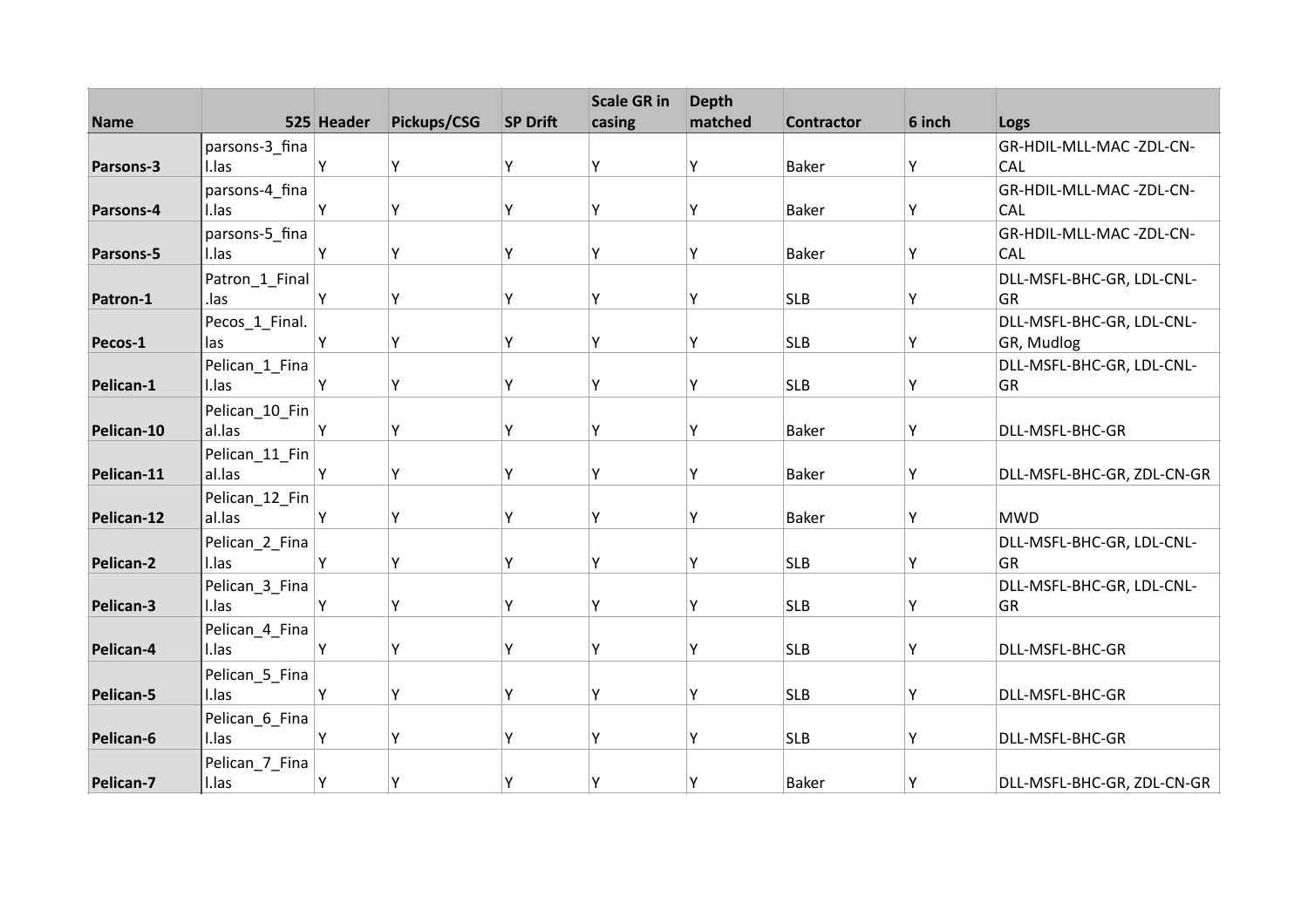|                   |                     |            |             |                 | <b>Scale GR in</b> | <b>Depth</b> |                   |        |                             |
|-------------------|---------------------|------------|-------------|-----------------|--------------------|--------------|-------------------|--------|-----------------------------|
| <b>Name</b>       |                     | 525 Header | Pickups/CSG | <b>SP Drift</b> | casing             | matched      | <b>Contractor</b> | 6 inch | Logs                        |
|                   | Pelican_8_Fina      |            |             |                 |                    |              |                   |        |                             |
| Pelican-8         | I.las               | Y          | Y           | Υ               | γ                  | Υ            | <b>Baker</b>      | Υ      | DLL-MSFL-BHC-GR, ZDL-CN-GR  |
|                   | Pelican_9_Fina      |            |             |                 |                    |              |                   |        |                             |
| Pelican-9         | I.las               | Υ          | Υ           | Υ               | γ                  | Υ            | <b>Baker</b>      | Υ      | DLL-MSFL-BHC-GR, ZDL-CN-GR  |
| Pelican           | Pelican South       |            |             |                 |                    |              |                   |        |                             |
| South-1           | 1 Final.las         | Y          | Υ           | Υ               | γ                  | Υ            | <b>SLB</b>        | Y      | DLL-MSFL-BHC-GR             |
| Perlubie          | perlubie south      |            |             |                 |                    |              |                   |        |                             |
| South-1           | -1 final.las        | Y          | Υ           | Υ               | γ                  | Υ            | <b>SLB</b>        | Υ      | HALS-PEX-BHC-GR-S           |
|                   | perlubie-1_fin      |            |             |                 |                    |              |                   |        |                             |
| Perlubie-1        | al.las              | Y          | Y           | Υ               | γ                  | Υ            | <b>SLB</b>        | Υ      | HALS-PEX-BHC-GR-S           |
|                   | perlubie-2_fin      |            |             |                 |                    |              |                   |        |                             |
| <b>Perlubie-2</b> | al.las              | Y          | Υ           | Y               | Υ                  | Υ            | <b>Baker</b>      | Y      | GR-HDIL-MLL-DAC-ZDL-CN      |
|                   | Pintari_1_Final     |            |             |                 |                    |              |                   |        |                             |
| Pintari-1         | .las                | Y          | Υ           | Υ               | ٧                  | Υ            | <b>SLB</b>        | Υ      | DLL-MSFL-BHC-GR, LDL-GR     |
| Pintari           | Pintari_North_      |            |             |                 |                    |              |                   |        | DLL-MSFL-BHC-GR, LDL-CNL-   |
| North-1           | 1 Final.las         | Υ          | Υ           | Υ               | ۷                  | Υ            | <b>SLB</b>        | Y      | GR                          |
|                   | Pogona_1_Fin        |            |             |                 |                    |              |                   |        | DLL-MSFL-BHC-GR, LDL-CNL-   |
| Pogona-1          | al.las              | Y          | Y           | Υ               | ٧                  | Y            | <b>SLB</b>        | Y      | GR                          |
|                   | Quartpot_1_Fi       |            |             |                 |                    |              |                   |        | DLL-MSFL-GR, BHS-GR, LDL-   |
| Quartpot-1        | nal.las             | Y          | Υ           | Υ               | Υ                  | Υ            | <b>SLB</b>        | Υ      | CNL-GR, CST                 |
|                   | Rainbird_1_Fin      |            |             |                 |                    |              |                   |        | DLL-MSFL-BHC-GR, LDL-CNL-   |
| Rainbird-1        | al.las              | Y          | Υ           | γ               | ٧                  | Υ            | <b>SLB</b>        | Y      | GR, Gas, HiRes              |
|                   | Rakoona_1_Fi        |            |             |                 |                    |              |                   |        |                             |
| Rakoona-1         | nal.las             | no Mud     | Υ           | γ               | ٧                  | Υ            | ???               | Y      | DLL-MSFL-GR, BHS-GR, Mudlog |
|                   | Reglet_1_Final      |            |             |                 |                    |              |                   |        |                             |
| Reglet-1          | .las                | Υ          | Υ           | Υ               | γ                  | Y            | <b>SLB</b>        | Υ      | DLL-MSFL-BHC-GR, Gas        |
| Riley-1           | riley-1_final.las Y |            | Y           | Y               | Υ                  | Y            | <b>Baker</b>      | Y      | GR-RTex-MLL-DAC-ZDL-CN-CAL  |
| Rincon            | rincon north-1      |            |             |                 |                    |              |                   |        | DMLL-RtEX-XMAC-ZDLCN-GR,    |
| North-1           | final.las           | Υ          | Υ           | Y               |                    | Υ            | <b>Baker</b>      | Υ      | <b>GR-CCL, STAR-ORIT-GR</b> |
|                   | Rincon-1_Final      |            |             |                 |                    |              |                   |        | GR-SP-HDIL-4MLL-MAC-ZDL-    |
| Rincon-1          | .las                | Υ          | Y           | Υ               | Υ                  | Υ            | <b>Baker</b>      | Υ      | CN-CAL, FMT-GR              |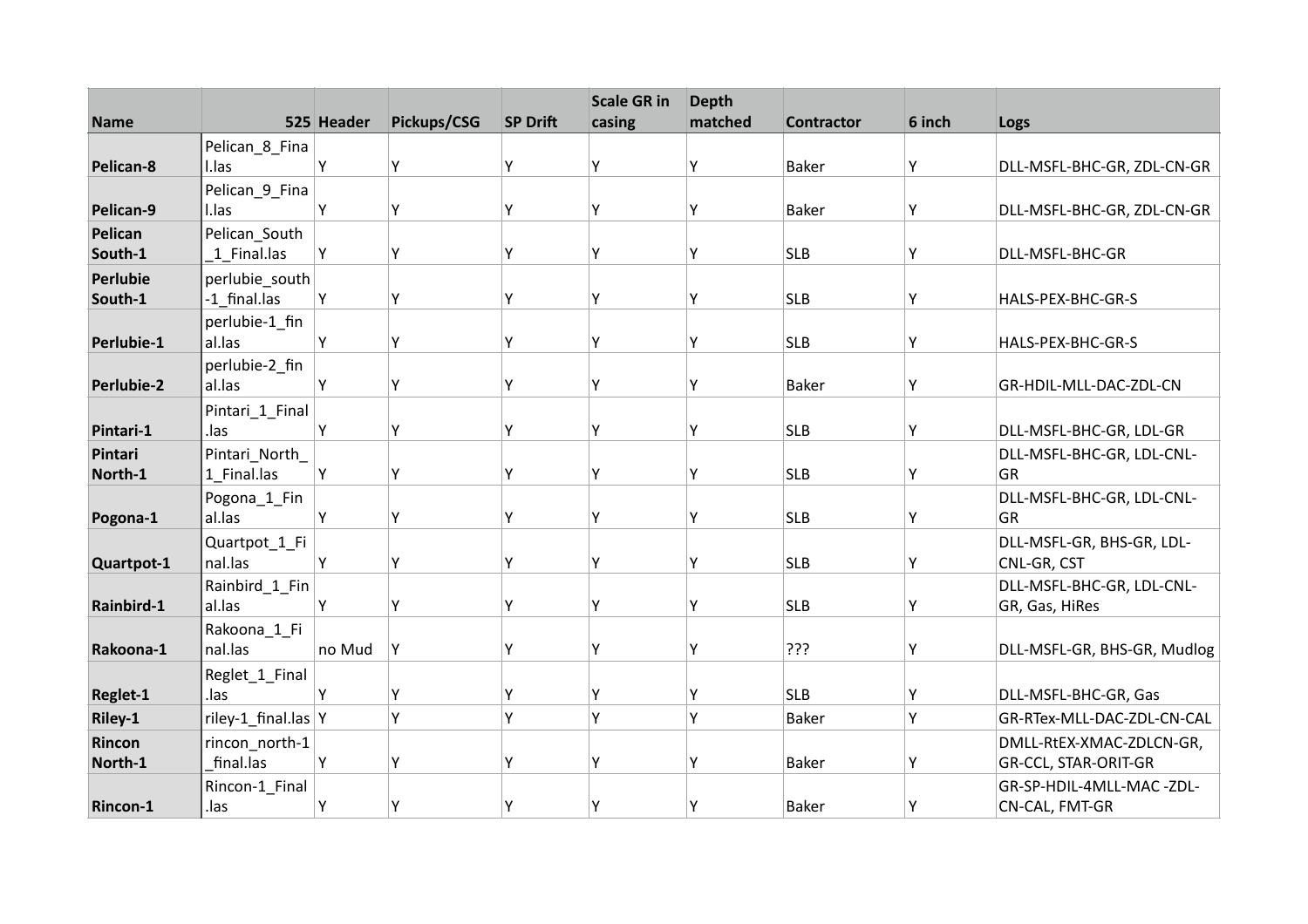| <b>Name</b>           |                   | 525 Header | Pickups/CSG | <b>SP Drift</b> | <b>Scale GR in</b><br>casing | <b>Depth</b><br>matched | <b>Contractor</b> | 6 inch | Logs                         |
|-----------------------|-------------------|------------|-------------|-----------------|------------------------------|-------------------------|-------------------|--------|------------------------------|
|                       |                   |            |             |                 |                              |                         |                   |        | DLS-MLL-CSS-SP-GR            |
|                       | Sellicks-1_final  |            |             |                 |                              |                         |                   |        | CNS PDS SCG TAC              |
| Sellicks-1            | .las              | Υ          | Y           | Υ               | v                            |                         | Reeves            | Υ      |                              |
|                       | sellicks-2 final. |            |             |                 |                              |                         |                   |        |                              |
| Sellicks-2            | las               | Υ          | Υ           | γ               | γ                            | Υ                       | <b>SLB</b>        | Υ      | HALS-PEX-BHC-GR-S            |
|                       | sellicks-3_final. |            |             |                 |                              |                         |                   |        |                              |
| Sellicks-3            | las               | Υ          | Y           | Υ               | Υ                            | γ                       | <b>SLB</b>        | Y      | HALS-PEX-BHC-GR-S            |
|                       | sharples-1_fin    |            |             |                 |                              |                         |                   |        |                              |
| Sharples-1            | al.las            | Y          | Υ           | γ               | ٧                            | Υ                       | <b>Baker</b>      | Y      | MLL-RtEX-DAL-ZDL-CNGR        |
|                       | sheringa-1_fin    |            |             |                 |                              |                         |                   |        |                              |
| Sheringa-1            | al.las            | Υ          | Υ           | Υ               | ٧                            | Υ                       | <b>SLB</b>        | Υ      | HALS-PEX-BHC-GR-S            |
|                       | Shiraz_1_Final.   |            |             |                 |                              |                         |                   |        | DLL-MSFL-BHC-GR, LDL-CNL-    |
| Shiraz-1              | las               | Y          | Y           | γ               | γ                            | γ                       | <b>SLB</b>        | Y      | GR                           |
|                       | silver-           |            |             |                 |                              |                         |                   |        |                              |
|                       | sands-1_final.l   |            |             |                 |                              |                         |                   |        |                              |
| <b>Silver Sands-1</b> | as                | Y          | Υ           | γ               | γ                            | γ                       | <b>SLB</b>        | Y      | HALS-PEX-BHC-GR-S            |
|                       | Snatcher_1_Fi     |            |             |                 |                              |                         |                   |        | DLL-MSFL-GR, BHS-GR, LDL-    |
| Snatcher-1            | nal.las           | Υ          | Υ           | γ               | ٧                            | ٧                       | <b>SLB</b>        | Y      | CNL-GR, CST                  |
|                       | Snatcher 10 F     |            |             |                 |                              |                         |                   |        | DLL-MSFL-GR, BHS-GR, LDL-    |
| Snatcher-10           | inal.las          | Υ          | Y           | Y               | γ                            | Υ                       | Weatherford       | Y      | CNL-GR, MWD, Gas, HiRes data |
|                       | Snatcher_2_Fi     |            |             |                 |                              |                         |                   |        | DLL-MSFL-GR, BHS-GR, LDL-    |
| Snatcher-2            | nal.las           | Υ          | Υ           | Y               | γ                            | γ                       | <b>SLB</b>        | Y      | CNL-GR, Dev                  |
|                       | Snatcher_3_Fi     |            |             |                 |                              |                         |                   |        | DLL-MSFL-GR, BHS-GR, LDL-    |
| Snatcher-3            | nal.las           | Y          | Y           | γ               | Υ                            | Υ                       | <b>SLB</b>        | Υ      | CNL-GR, Dev, Gas             |
|                       | Snatcher_4_Fi     |            |             |                 |                              |                         |                   |        | DLL-MSFL-GR, BHS-GR, LDL-    |
| Snatcher-4            | nal.las           | Y          | Υ           | Y               | v                            | γ                       | Weatherford       | Y      | CNL-GR, Dev, Gas, HiRes data |
|                       | Snatcher_5_Fi     |            |             |                 |                              |                         |                   |        | DLL-MSFL-GR, BHS-GR, LDL-    |
| Snatcher-5            | nal.las           | Υ          | Y           | γ               | ٧                            | ٧                       | Weatherford       | Υ      | CNL-GR, Gas, HiRes data      |
|                       |                   |            |             |                 |                              |                         |                   |        | DLL-MSFL-GR, BHS-GR, LDL-    |
|                       | Snatcher_6_Fi     |            |             |                 |                              |                         |                   |        | CNL-GR, Survey, Gas, HiRes   |
| Snatcher-6            | nal.las           | Υ          | Y           | Υ               | Υ                            | Υ                       | Weatherford       | Υ      | data                         |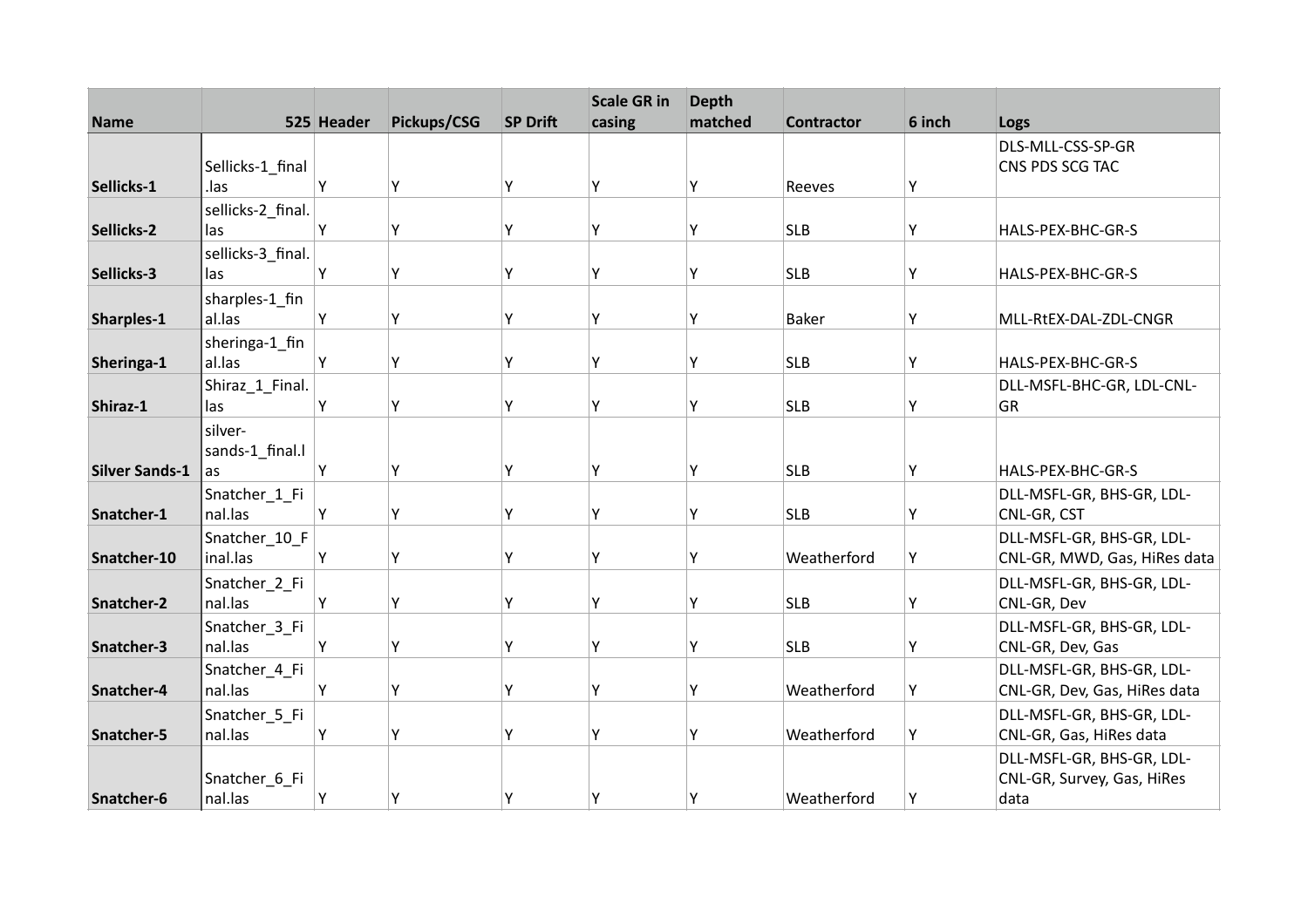| <b>Name</b> |                          | 525 Header | Pickups/CSG | <b>SP Drift</b> | <b>Scale GR in</b><br>casing | <b>Depth</b><br>matched | <b>Contractor</b> | 6 inch | Logs                                                      |
|-------------|--------------------------|------------|-------------|-----------------|------------------------------|-------------------------|-------------------|--------|-----------------------------------------------------------|
|             | Snatcher_7_Fi            |            |             |                 |                              |                         |                   |        | DLL-MSFL-GR, BHS-GR, LDL-                                 |
| Snatcher-7  | nal.las                  | Y          | Y           | Υ               | ٧                            | γ                       | Weatherford       | Υ      | CNL-GR, MWD, Gas, HiRes data                              |
|             | Snatcher_8_Fi            |            |             |                 |                              |                         |                   |        | DLL-MSFL-GR, BHS-GR, LDL-                                 |
| Snatcher-8  | nal.las                  | Y          | Υ           | γ               | γ                            | γ                       | Weatherford       | Υ      | CNL-GR, MWD, Gas, HiRes data                              |
| Snatcher-9  | Snatcher_9_Fi<br>nal.las | Υ          | Y           | Υ               | γ                            | Υ                       | Weatherford       | Υ      | DLL-MSFL-GR, BHS-GR, LDL-<br>CNL-GR, MWD, Gas, HiRes data |
|             | snowden-1 fin            |            |             |                 |                              |                         |                   |        |                                                           |
| Snowden-1   | al.las                   | Y          | Υ           | Y               | γ                            | Υ                       | <b>SLB</b>        | Υ      | HALS-PEX-BHC-GR-S                                         |
| Somerton-1  | somerton-1 fi<br>nal.las | Y          | Υ           | Υ               | ٧                            | Υ                       | <b>SLB</b>        | Υ      | HALS-PEX-BHC-GR-S                                         |
|             | Spectre_1_Fin            |            |             |                 |                              |                         |                   |        | DLL-MSFL-GR, BHS-GR, LDL-                                 |
| Spectre-1   | al.las                   | Y          | Υ           | Υ               | γ                            | Υ                       | <b>SLB</b>        | Υ      | CNL-GR, Gas                                               |
|             | Spencer_1_Fin            |            |             |                 |                              |                         |                   |        |                                                           |
| Spencer-1   | al.las                   | Y          | Υ           | Υ               | ٧                            | γ                       | <b>SLB</b>        | Y      | SN-LN-BHC-GR,                                             |
| Spencer-10  | Spencer_10_Fi<br>nal.las | Y          | Y           | γ               | γ                            | γ                       | <b>SLB</b>        | Y      | DLL-MSFL-BHC-GR, LDL-CNL-<br>GR                           |
| Spencer-11  | Spencer_11_Fi<br>nal.las | Y          | Υ           | Y               | γ                            | γ                       | <b>SLB</b>        | Υ      | DLL-MSFL-BHC-GR, LDL-CNL-<br>GR, HiRes                    |
|             |                          |            |             |                 |                              |                         |                   |        |                                                           |
| Spencer-12  | Spencer_12_Fi<br>nal.las | Y          | Υ           | Y               | ٧                            | γ                       | <b>SLB</b>        | Υ      | DLL-MSFL-BHC-GR, LDL-CNL-<br><b>GR</b>                    |
| Spencer-13  | Spencer_13_Fi<br>nal.las | Y          | Υ           | Υ               | γ                            | Υ                       | <b>BA</b>         | Υ      | DLL-MSFL-BHC-GR, ZDL-CN-GR,<br><b>MWD</b>                 |
|             | Spencer_2_Fin            |            |             |                 |                              |                         |                   |        | DLL-MSFL-BHC-GR, LDL-CNL-                                 |
| Spencer-2   | al.las                   | Y          | Υ           | Υ               | Υ                            | Υ                       | <b>SLB</b>        | Υ      | GR                                                        |
|             | Spencer_3_Fin            |            |             |                 |                              |                         |                   |        | DLL-MSFL-BHC-GR, LDL-CNL-                                 |
| Spencer-3   | al.las                   | Υ          | Υ           | Y               | γ                            | γ                       | <b>SLB</b>        | Υ      | GR                                                        |
| Spencer-4   | Spencer_4_Fin<br>al.las  | Y          | Y           | γ               | ٧                            | ٧                       | <b>SLB</b>        | Υ      | DLL-MSFL-BHC-GR, LDL-CNL-<br>GR                           |
| Spencer-7   | Spencer_7_Fin<br>al.las  | Y          | Y           | Υ               | γ                            |                         | <b>SLB</b>        | Y      | DLL-MSFL-BHC-GR, LDL-CNL-<br>GR                           |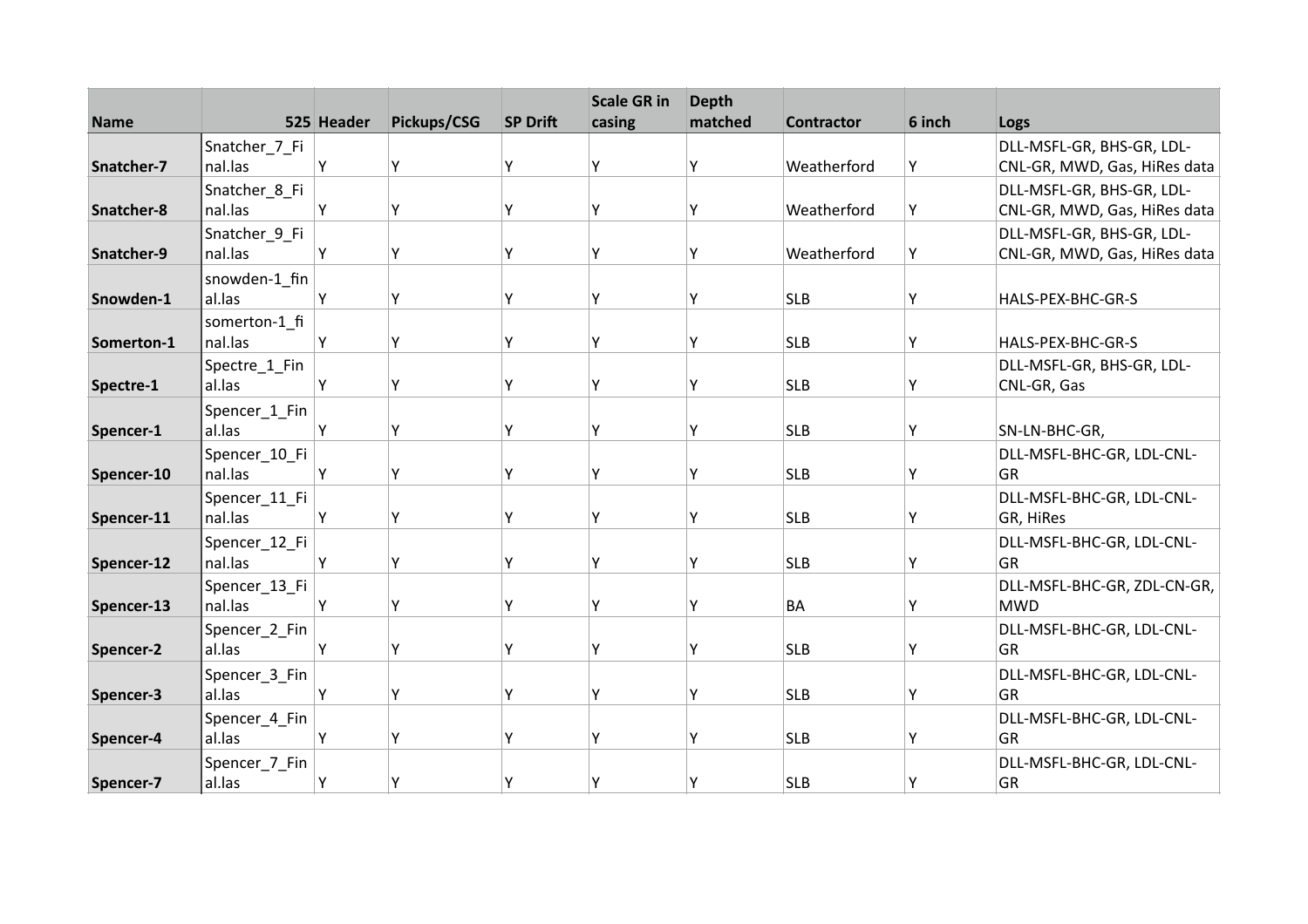| <b>Name</b>         |                 | 525 Header | Pickups/CSG | <b>SP Drift</b> | <b>Scale GR in</b><br>casing | <b>Depth</b><br>matched | <b>Contractor</b> | 6 inch |                                 |
|---------------------|-----------------|------------|-------------|-----------------|------------------------------|-------------------------|-------------------|--------|---------------------------------|
|                     |                 |            |             |                 |                              |                         |                   |        | Logs                            |
|                     | Spencer_8_Fin   |            |             |                 | ۷                            |                         |                   |        | DLL-MSFL-BHC-GR, LDL-CNL-       |
| Spencer-8           | al.las          | Υ          | Υ           | Υ               |                              | Υ                       | <b>SLB</b>        | Υ      | GR                              |
|                     | Spencer_9_Fin   |            |             |                 |                              |                         |                   |        | DLL-MSFL-BHC-GR, LDL-CNL-       |
| Spencer-9           | al.las          | Υ          | Y           | Y               | γ                            | Υ                       | <b>SLB</b>        | Y      | GR                              |
| <b>Spencer</b>      | Spencer_West    |            |             |                 |                              |                         |                   |        | DLL-MSFL-BHC-GR, LDL-CNL-       |
| West-1              | 1 Final.las     | Y          | Υ           | Υ               | Υ                            | Υ                       | <b>SLB</b>        | Υ      | GR                              |
| <b>Spencer</b>      | Spencer_West    |            |             |                 |                              |                         |                   |        | DLL-MSFL-BHC-GR, LDL-CNL-       |
| West-3              | 3 Final.las     | Υ          | Y           | Y               | ٧                            | Υ                       | <b>BA</b>         | Υ      | GR, Mudlog, HiRes               |
|                     | Spitfire_2_Fina |            |             |                 |                              |                         |                   |        | DLL-MSFL-GR, BHS-GR, LDL-       |
| Spitfire-2          | I.las           | Υ          | Υ           | γ               | ٧                            | Υ                       | Weatherford       | Υ      | CNL-GR, MWD, Gas, HiRes data    |
|                     | stenhouse-1_fi  |            |             |                 |                              |                         |                   |        | GR-SP-HDIL-MLL-MAC-ZDL-         |
| Stenhouse-1         | nal.las         | Υ          | Υ           | Υ               | Υ                            | Υ                       | <b>Baker</b>      | Y      | <b>CN-CAL</b>                   |
|                     | Stormbird_1_F   |            |             |                 |                              |                         |                   |        | DLL-MSFL-GR, BHS-GR, LDL-       |
| Stormbird-1         | inal.las        | Υ          | Υ           | Y               | γ                            | Υ                       | <b>SLB</b>        | Υ      | CNL-GR, Gas                     |
|                     | Sturt_2_Final.l |            |             |                 |                              |                         |                   |        | DLL-MSFL-BHC-GR, LDL-CNL-       |
| Sturt-2             | as              | Υ          | Y           | Υ               | γ                            | Υ                       | <b>SLB</b>        | Υ      | <b>GR</b>                       |
|                     | Sturt_3_Final.l |            |             |                 |                              |                         |                   |        | DLL-MSFL-BHC-GR, LDL-CNL-       |
| Sturt-3             | as              | Υ          | Υ           | Υ               | γ                            | Υ                       | <b>SLB</b>        | Υ      | GR                              |
|                     | Sturt_5_Final.l |            |             |                 |                              |                         |                   |        | DLL-MSFL-BHC-GR, LDL-CNL-       |
| Sturt-5             | as              | Υ          | Υ           | Υ               | ٧                            | Υ                       | <b>SLB</b>        | Υ      | GR                              |
|                     | Sturt_6_Final.l |            |             |                 |                              |                         |                   |        | DLL-MSFL-BHC-GR, LDL-CNL-       |
| Sturt-6             | as              | Υ          | Y           | Υ               | Y                            | Υ                       | <b>SLB</b>        | Υ      | GR                              |
|                     |                 |            |             |                 |                              |                         |                   |        |                                 |
| Sturt-7             | Sturt_7_Final.l | Υ          | Y           | Y               | Υ                            | Υ                       | <b>SLB</b>        | Υ      | DLL-MSFL-BHC-GR, LDL-CNL-<br>GR |
|                     | as              |            |             |                 |                              |                         |                   |        |                                 |
|                     | Sturt_8_Final.l |            |             |                 |                              |                         |                   |        | DLL-MSFL-BHC-GR, LDL-CNL-       |
| Sturt-8             | as              | Υ          | Υ           | Υ               | ٧                            | Υ                       | <b>SLB</b>        | Υ      | GR                              |
|                     | Sturt_East_2_F  |            |             |                 |                              |                         |                   |        |                                 |
| <b>Sturt East-2</b> | inal.las        | Υ          | Y           | γ               | ۷                            | Υ                       | <b>SLB</b>        | Y      | DLL-MSFL-BHC-GR                 |
|                     | Sturt_East_3_F  |            |             |                 |                              |                         |                   |        | DLL-MSFL-BHC-GR, LDL-CNL-       |
| <b>Sturt East-3</b> | inal.las        | Υ          | Υ           | γ               | γ                            | Υ                       | <b>SLB</b>        | Y      | GR                              |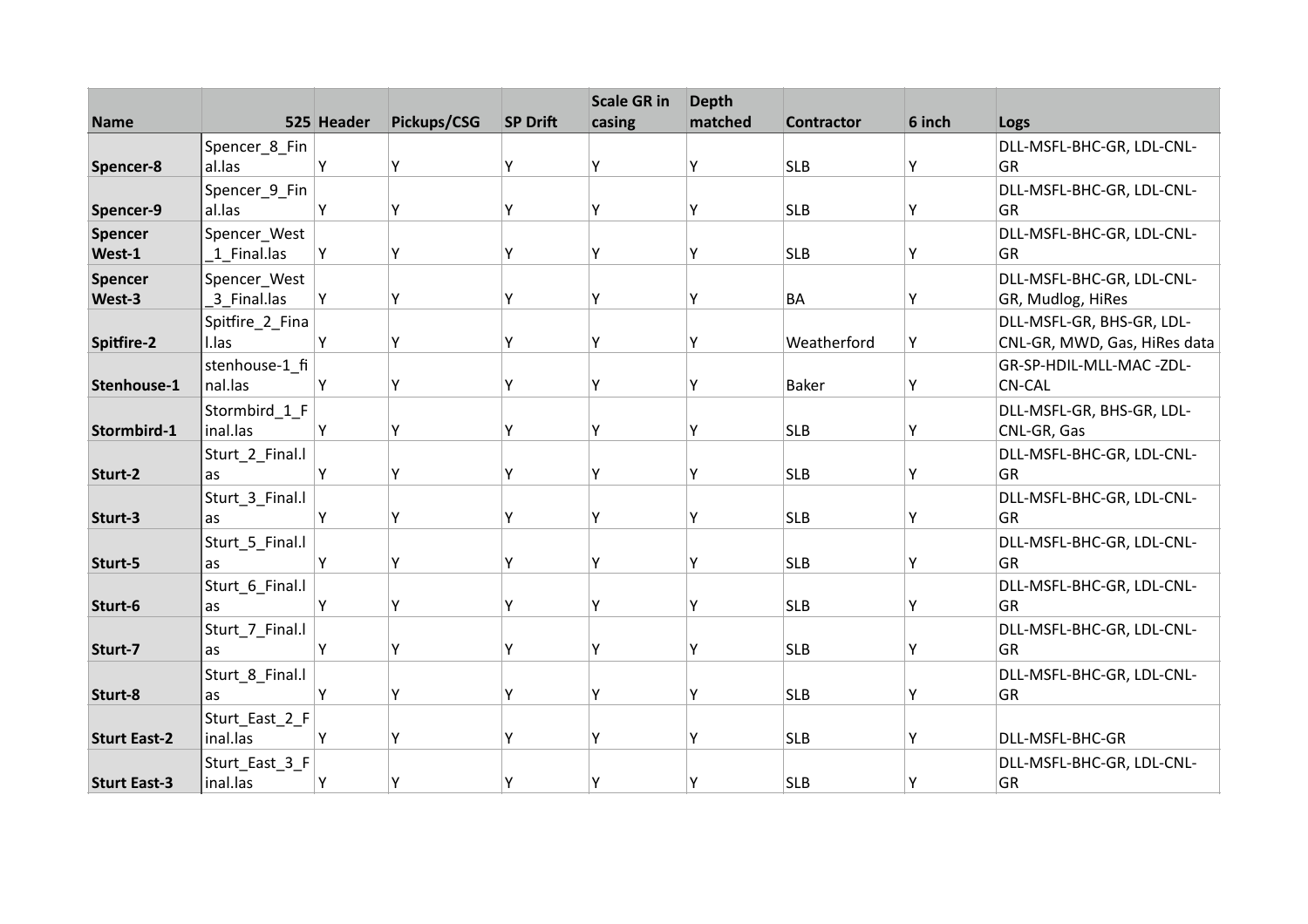| <b>Name</b>         |                           | 525 Header | Pickups/CSG | <b>SP Drift</b> | <b>Scale GR in</b><br>casing | <b>Depth</b><br>matched | <b>Contractor</b> | 6 inch | Logs                            |
|---------------------|---------------------------|------------|-------------|-----------------|------------------------------|-------------------------|-------------------|--------|---------------------------------|
|                     | Sturt_East_4_F            |            |             |                 |                              |                         |                   |        |                                 |
| <b>Sturt East-4</b> | inal.las                  | Υ          | Y           | Y               | Υ                            | Υ                       | <b>SLB</b>        | Y      | DLL-MSFL-BHC-GR                 |
|                     | Subzero_1_Fin             |            |             |                 |                              |                         |                   |        |                                 |
| Subzero-1           | al.las                    | Y          | Y           | Υ               | Υ                            | γ                       | <b>Baker</b>      | Υ      | DLL-MSFL-BHC-GR, ZDL-CN-GR      |
|                     | Talia_1_Final.l           |            |             |                 |                              |                         |                   |        | DLL-MSFL-BHC-GR, LDL-CNL-       |
| Talia-1             | as                        | Y          | Υ           | Y               | Υ                            | Υ                       | <b>SLB</b>        | Υ      | GR                              |
|                     | Taloola_1_Fina            |            |             |                 |                              |                         |                   |        | DLL-MSFL-BHC-GR, LDL-CNL-       |
| Taloola-1           | I.las                     | Y          | Y           | Υ               | Υ                            | γ                       | <b>SLB</b>        | Y      | GR                              |
|                     | Taloola_2_Fina            |            |             |                 |                              |                         |                   |        | DLL-MSFL-BHC-GR, LDL-CNL-       |
| Taloola-2           | I.las                     | Y          | Y           | Y               | Y                            | Υ                       | <b>SLB</b>        | Υ      | GR                              |
|                     | Taloola_3_Fina            |            |             |                 |                              |                         |                   |        | DLL-MSFL-BHC-GR, LDL-CNL-       |
| Taloola-3           | I.las                     | Υ          | Y           | Υ               | Υ                            | Υ                       | <b>SLB</b>        | Υ      | GR                              |
|                     | Taloola_4_Fina            |            |             |                 |                              |                         |                   |        | DLL-MSFL-BHC-GR, LDL-CNL-       |
| Taloola-4           | I.las                     | Y          | Υ           | Y               | Υ                            | Υ                       | <b>SLB</b>        | Y      | GR                              |
|                     | Tantanna_1_Fi             |            |             |                 |                              |                         |                   |        | DLL-MSFL-BHC-GR, LDL-CNL-       |
| Tantanna-1          | nal.las                   | Y          | Y           | Υ               | γ                            | ٧                       | <b>SLB</b>        | Υ      | GR                              |
|                     | Tantanna_10_F             |            |             |                 |                              |                         |                   |        | DLL-MSFL-BHC-GR, LDL-CNL-       |
| Tantanna-10         | inal.las                  | Υ          | Y           | Υ               | γ                            | γ                       | <b>SLB</b>        | Υ      | GR                              |
|                     | Tantanna_11_F             |            |             |                 |                              |                         |                   |        | DLL-MSFL-BHC-GR, LDL-CNL-       |
| Tantanna-11         | inal.las                  | Υ          | Y           | Y               | Υ                            | γ                       | <b>SLB</b>        | Y      | GR                              |
|                     | Tantanna_12_F             |            |             |                 |                              |                         |                   |        | DLL-MSFL-BHC-GR, LDL-CNL-       |
| Tantanna-12         | inal.las                  | Y          | Y           | Υ               | γ                            | γ                       | <b>SLB</b>        | Υ      | GR                              |
|                     | Tantanna_13_F<br>inal.las |            |             | Y               | Υ                            |                         |                   |        | DLL-MSFL-BHC-GR, LDL-CNL-       |
| Tantanna-13         |                           | Υ          | Υ           |                 |                              | Υ                       | <b>SLB</b>        | Υ      | GR, HiRes                       |
|                     | Tantanna_3_Fi             |            |             |                 | Υ                            | Υ                       |                   |        | DLL-MSFL-BHC-GR, LDL-CNL-<br>GR |
| Tantanna-3          | nal.las                   | Y          | Υ           | Υ               |                              |                         | <b>SLB</b>        | Υ      |                                 |
|                     | Tantanna_4_Fi<br>nal.las  | Y          | Y           | Υ               | ٧                            | γ                       | <b>SLB</b>        | Υ      | DLL-MSFL-BHC-GR, LDL-CNL-<br>GR |
| Tantanna-4          |                           |            |             |                 |                              |                         |                   |        |                                 |
|                     | Tantanna_5_Fi             |            |             | Υ               | Υ                            | γ                       |                   |        | DLL-MSFL-BHC-GR, LDL-CNL-       |
| Tantanna-5          | nal.las                   | Y          | Y           |                 |                              |                         | <b>SLB</b>        | Υ      | GR                              |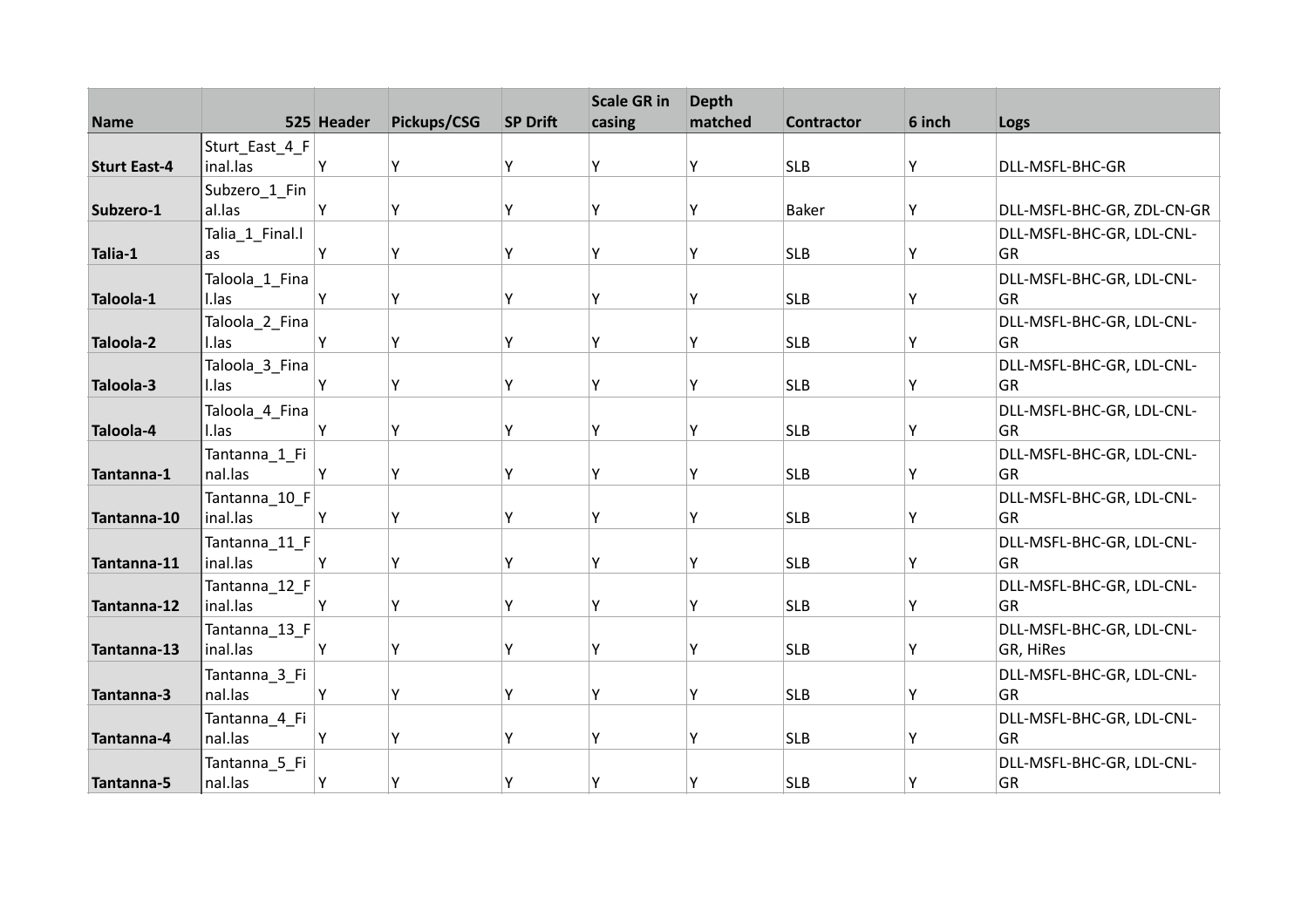|                  |                         |            |             |                 | <b>Scale GR in</b> | <b>Depth</b> |                   |        |                             |
|------------------|-------------------------|------------|-------------|-----------------|--------------------|--------------|-------------------|--------|-----------------------------|
| <b>Name</b>      |                         | 525 Header | Pickups/CSG | <b>SP Drift</b> | casing             | matched      | <b>Contractor</b> | 6 inch | Logs                        |
|                  | Tantanna_6_Fi           |            |             |                 |                    |              |                   |        | DLL-MSFL-BHC-GR, LDL-CNL-   |
| Tantanna-6       | nal.las                 | Υ          | Y           | Υ               | Υ                  | Υ            | <b>SLB</b>        | Υ      | GR                          |
|                  | Tantanna_7_Fi           |            |             |                 |                    |              |                   |        | DLL-MSFL-BHC-GR, LDL-CNL-   |
| Tantanna-7       | nal.las                 | Υ          | Υ           | Υ               | Υ                  | Υ            | <b>SLB</b>        | Υ      | GR                          |
|                  | Tantanna_8_Fi           |            |             |                 |                    |              |                   |        | DLL-MSFL-BHC-GR, LDL-CNL-   |
| Tantanna-8       | nal.las                 | Υ          | Y           | γ               | ٧                  | Υ            | <b>SLB</b>        | Υ      | GR                          |
|                  | Tantanna_9_Fi           |            |             |                 |                    |              |                   |        | DLL-MSFL-BHC-GR, LDL-CNL-   |
| Tantanna-9       | nal.las                 | Υ          | Y           | Y               | Υ                  | γ            | <b>SLB</b>        | Υ      | GR                          |
|                  | Tarragon_1_Fi           |            |             |                 |                    |              |                   |        | DLL-MSFL-BHC-GR, LDL-CNL-   |
| Tarragon-1       | nal.las                 | Υ          | Y           | γ               | ٧                  | γ            | <b>SLB</b>        | Y      | <b>GR</b>                   |
|                  | Tawriffic-              |            |             |                 |                    |              |                   |        |                             |
| <b>Tawriffic</b> | East-1_Final.la         |            |             |                 |                    |              |                   |        | DLL-MSFL-BHC-GR, LDL-CNL-   |
| East-1           | S.                      | Υ          | Υ           | Υ               | Υ                  | Υ            | <b>SLB</b>        | Y      | GR, Mudgaslog               |
| Thunderchief-    | Thunderchief            |            |             |                 |                    |              |                   |        | DLL-MSFL-GR,DAC-GR,ZDL-     |
| 1                | 1 Final.las             | Υ          | Υ           | Υ               | ٧                  | γ            | <b>Baker</b>      | Y      | CNL-GR, Gas                 |
|                  | Thurakinna_1_           |            |             |                 |                    |              |                   |        | DLL-MSFL-BHC-GR, LDL-CNL-   |
| Thurakinna-1     | Final.las               | Y          | Υ           | Υ               | ٧                  | Υ            | <b>SLB</b>        | Y      | <b>GR</b>                   |
|                  | Thurakinna_2_           |            |             |                 |                    |              |                   |        | DLL-MSFL-BHC-GR, LDL-CNL-   |
| Thurakinna-2     | Final.las               | Υ          | Υ           | Y               | Υ                  | γ            | <b>SLB</b>        | Y      | <b>GR</b>                   |
|                  | Thurakinna_3_           |            |             |                 |                    |              |                   |        | DLL-MSFL-BHC-GR, LDL-CNL-   |
| Thurakinna-3     | Final.las               | Y          | Y           | γ               | ٧                  | γ            | <b>SLB</b>        | Y      | GR                          |
|                  | Thurakinna_4_           |            |             |                 |                    |              |                   |        | DLL-MSFL-BHC-GR, LDL-CNL-   |
| Thurakinna-4     | Final.las               | Y          | Υ           | Υ               | Υ                  | γ            | <b>SLB</b>        | Y      | GR                          |
|                  | Thurakinna_5_           |            |             |                 |                    |              |                   |        | DLL-MSFL-BHC-GR, LDL-CNL-   |
| Thurakinna-5     | Final.las               | Y          | Υ           | Υ               | Υ                  | Υ            | <b>SLB</b>        | Υ      | GR                          |
|                  | Thurakinna <sub>6</sub> |            |             |                 |                    |              |                   |        | DLL-MSFL-BHC-GR, ZDL-CN-GR, |
| Thurakinna-6     | Final.las               | Y          | Y           | γ               | γ                  | γ            | <b>BA</b>         | Υ      | <b>MWD</b>                  |
|                  | Tibouchina_1_           |            |             |                 |                    |              |                   |        | DLL-MSFL-BHC-GR, LDL-CNL-   |
| Tibouchina-1     | Final.las               | Υ          | Υ           | γ               | ٧                  | Υ            | <b>SLB</b>        | Y      | GR                          |
|                  | Tigercat_1_Fin          |            |             |                 |                    |              |                   |        | DLL-MSFL-GR, BHS-GR, LDL-   |
| Tigercat-1       | al.las                  | Υ          | Y           | Υ               | γ                  | Υ            | <b>SLB</b>        | Υ      | CNL-GR, Gas                 |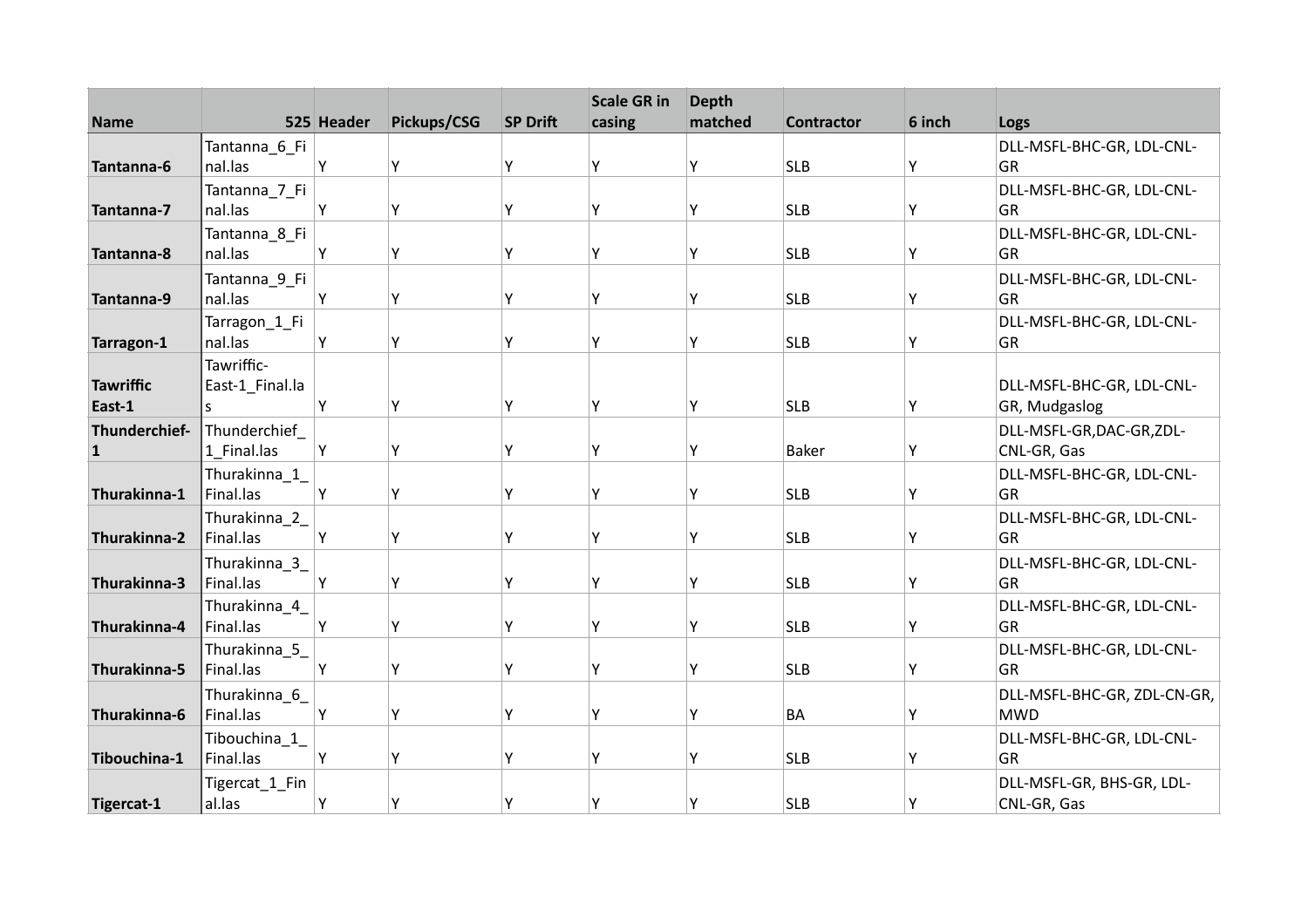| <b>Name</b>        |                            | 525 Header | Pickups/CSG | <b>SP Drift</b> | <b>Scale GR in</b><br>casing | <b>Depth</b><br>matched | <b>Contractor</b> | 6 inch | Logs                               |
|--------------------|----------------------------|------------|-------------|-----------------|------------------------------|-------------------------|-------------------|--------|------------------------------------|
|                    | Tigercat_2_Fin             |            |             |                 |                              |                         |                   |        | DLL-MSFL-GR, BHS-GR, LDL-          |
| <b>Tigercat-2</b>  | al.las                     | Υ          | Υ           | Y               | Υ                            | Υ                       | <b>SLB</b>        | Υ      | CNL-GR, Gas                        |
|                    | tigershark_1_F             |            |             |                 |                              |                         |                   |        |                                    |
| Tigershark-1       | inal.las                   | Υ          | N/A         | Υ               | N/A                          | OK                      | <b>SLB</b>        | Υ      | PEX, Mudlogs; Survey; MDT          |
|                    | tinah-1_final.la           |            |             |                 |                              |                         |                   |        |                                    |
| Tinah-1            |                            | Υ          | Υ           | Y               | Υ                            | Υ                       | <b>Baker</b>      | Υ      | MLL-RTex-DAL-ZDL-CN-GR             |
|                    | Tindilpie_1_Fin            |            |             |                 |                              |                         |                   |        |                                    |
| Tindilpie-1        | al.las                     | Υ          | Υ           | Y               | ٧                            | Υ                       | <b>SLB</b>        | Υ      | PROX-LL-BHC-FDC-GR, Gas            |
|                    | Tindilpie_12_Fi            |            |             |                 |                              |                         |                   |        | DLL-MSFL-BHC-GR, ZDL-CN-GR,        |
| Tindilpie-12       | nal.las                    | Y          | Y           | Υ               | ٧                            | Υ                       | <b>Baker</b>      | Υ      | Gas                                |
|                    | Tindilpie_13_Fi            |            |             |                 |                              |                         |                   |        | DLL-MSFL-BHC-GR, ZDL-CN-GR,        |
| Tindilpie-13       | nal.las                    | Υ          | Υ           | γ               | γ                            | Υ                       | Baker             | Υ      | Gas                                |
|                    | Tindilpie_14_Fi            |            |             |                 |                              |                         |                   |        | DLL-MSFL-BHC-GR, ZDL-CN-GR,        |
| Tindilpie-14       | nal.las                    | Υ          | Υ           | Υ               | ٧                            | Υ                       | <b>Baker</b>      | Υ      | Gas                                |
|                    | Tindilpie_16_Fi            |            |             |                 |                              |                         |                   |        |                                    |
| Tindilpie-16       | nal.las                    | Υ          | Υ           | γ               | ٧                            | Υ                       | <b>Baker</b>      | Y      | <b>MWD</b>                         |
|                    | Tindilpie_17_Fi            |            | Υ           | Y               | ۷                            |                         |                   |        | DLL-MSFL-BHC-GR, ZDL-CN-GR,        |
| Tindilpie-17       | nal.las                    | Υ          |             |                 |                              | Υ                       | <b>Baker</b>      | Y      | Gas                                |
|                    | Tindilpie_18_Fi<br>nal.las | Υ          | Υ           | Y               | ٧                            | Υ                       | <b>Baker</b>      |        | DLL-MSFL-BHC-GR, ZDL-CN-GR,<br>Gas |
| Tindilpie-18       |                            |            |             |                 |                              |                         |                   | Υ      |                                    |
| <b>Tindilpie-2</b> | Tindilpie_2_Fin<br>al.las  | Υ          | Υ           | Y               | ۷                            | Υ                       | <b>SLB</b>        | Y      | DLL-MSFL-BHC-GR, LDL-CNL-<br>GR    |
|                    | Tindilpie_7_Fin            |            |             |                 |                              |                         |                   |        |                                    |
| Tindilpie-7        | al.las                     | Υ          | Υ           | Υ               | γ                            | Υ                       | <b>Baker</b>      | Υ      | DLL-MSFL-BHC-GR, ZDL-CN-GR         |
|                    | Tirrawarra_1_F             |            |             |                 |                              |                         |                   |        |                                    |
| Tirrawarra-1       | inal.las                   | Υ          | Υ           | Υ               | ٧                            | Υ                       | <b>SLB</b>        | Υ      | LL7-GR, BHS-GR, PML-MLC            |
|                    | Tirrawarra_10              |            |             |                 |                              |                         |                   |        |                                    |
| Tirrawarra-10      | Final.las                  | Υ          | Y           | N/A             | ۷                            | Υ                       | <b>SLB</b>        | Υ      | LL9-GR, BHS-GR, PML                |
|                    | Tirrawarra_11              |            |             |                 |                              |                         |                   |        |                                    |
| Tirrawarra-11      | Final.las                  | Υ          | Υ           | N/A             | γ                            | Y                       | <b>SLB</b>        | Υ      | LL9-GR, BHS-GR, FDC, PML           |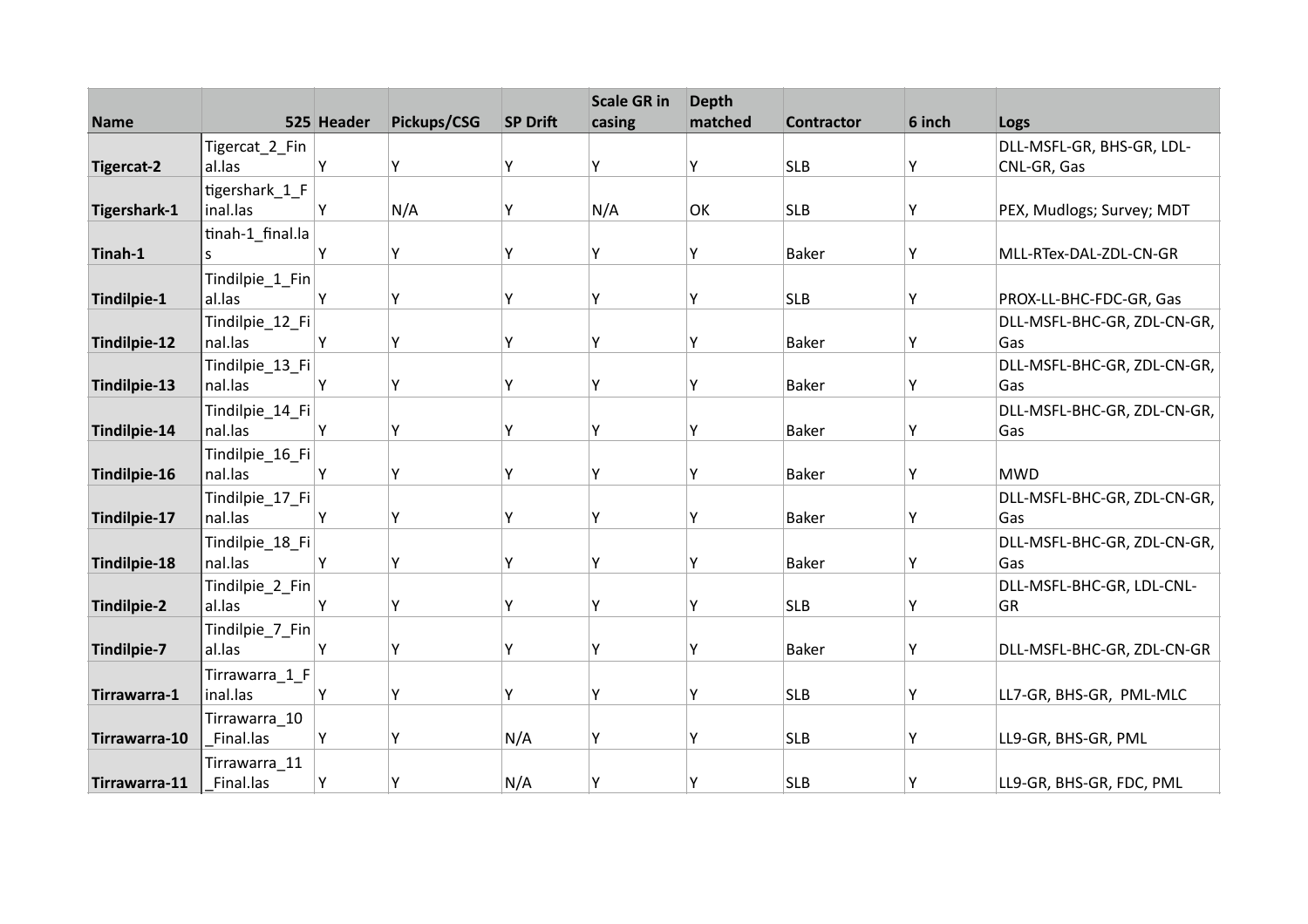| <b>Name</b>   |                            | 525 Header | Pickups/CSG | <b>SP Drift</b> | <b>Scale GR in</b><br>casing | <b>Depth</b><br>matched | <b>Contractor</b> | 6 inch | Logs                                     |
|---------------|----------------------------|------------|-------------|-----------------|------------------------------|-------------------------|-------------------|--------|------------------------------------------|
|               |                            |            |             |                 |                              |                         |                   |        |                                          |
| Tirrawarra-12 | Tirrawarra_12<br>Final.las | Υ          | Υ           | Y               | ٧                            | Υ                       | <b>SLB</b>        | Υ      | DLL-MSFL-GR, SLS-GR, FDC-<br>CNL-GR, CST |
|               | Tirrawarra_13              |            |             |                 |                              |                         |                   |        | DLL-MSFL-GR, SLS-GR, LDL-                |
| Tirrawarra-13 | Final.las                  | Y          | Υ           | γ               | ٧                            | Υ                       | <b>SLB</b>        | Y      | CNL-GR, HDT                              |
|               | Tirrawarra_14              |            |             |                 |                              |                         |                   |        | DLL-MSFL-GR, SLS-GR, FDC-                |
| Tirrawarra-14 | Final.las                  | Υ          | Υ           | Y               | ۷                            | Υ                       | <b>SLB</b>        | Y      | CNL-GR                                   |
|               | Tirrawarra_15              |            |             |                 |                              |                         |                   |        | DLL-MSFL-GR, SLS-GR, LDL-                |
| Tirrawarra-15 | Final.las                  | Y          | Υ           | N/A             | ٧                            | Υ                       | <b>SLB</b>        | Υ      | CNL-GR                                   |
|               | Tirrawarra_16              |            |             |                 |                              |                         |                   |        | DLL-MSFL-GR, SLS-GR, LDL-                |
| Tirrawarra-16 | Final.las                  | Y          | Υ           | Y               | ۷                            | Υ                       | <b>SLB</b>        | Y      | CNL-GR                                   |
|               | Tirrawarra_17              |            |             |                 |                              |                         |                   |        | DLL-MSFL-GR, SLS-GR, LDL-                |
| Tirrawarra-17 | Final.las                  | Y          | Υ           | Υ               | γ                            | Υ                       | <b>SLB</b>        | Υ      | CNL-GR                                   |
|               | Tirrawarra_18              |            |             |                 |                              |                         |                   |        | DLL-MSFL-GR, SLS-GR, LDL-                |
| Tirrawarra-18 | Final.las                  | Y          | Υ           | Υ               | v                            | Y                       | <b>SLB</b>        | Υ      | CNL-GR                                   |
|               | Tirrawarra 19              |            |             |                 |                              |                         |                   |        | DLL-MSFL-GR, SLS-GR, LDL-                |
| Tirrawarra-19 | Final.las                  | Y          | Υ           | Υ               | ٧                            | Υ                       | <b>SLB</b>        | Υ      | CNL-GR(N/A in digital format)            |
|               | Tirrawarra_2_F             |            |             |                 |                              |                         |                   |        | IES-GR, BHS-GR, FDC-GR, SNP-             |
| Tirrawarra-2  | inal.las                   | Υ          | Υ           | N/A             | γ                            | Υ                       | <b>SLB</b>        | Υ      | GR                                       |
|               | Tirrawarra 20              |            |             |                 |                              |                         |                   |        | DLL-MSFL-GR, SLS-GR, LDL-                |
| Tirrawarra-20 | Final.las                  | Υ          | Υ           | Y               | ۷                            | Υ                       | <b>SLB</b>        | Υ      | CNL-GR                                   |
|               | Tirrawarra 21              |            |             |                 |                              |                         |                   |        | DLL-MSFL-GR, SLS-GR, LDL-                |
| Tirrawarra-21 | Final.las                  | Y          | Y           | Υ               | ٧                            | Υ                       | <b>SLB</b>        | Υ      | CNL-GR                                   |
|               | Tirrawarra_22              |            |             |                 |                              |                         |                   |        | DLL-MSFL-GR, SLS-GR, LDL-                |
| Tirrawarra-22 | Final.las                  | Y          | Υ           | γ               | γ                            | Υ                       | <b>SLB</b>        | Υ      | CNL-GR                                   |
|               | Tirrawarra 23              |            |             |                 |                              |                         |                   |        | DLL-MSFL-GR, SLS-GR, LDL-                |
| Tirrawarra-23 | Final.las                  | Υ          | Υ           | Υ               | ٧                            | Υ                       | <b>SLB</b>        | Υ      | CNL-GR                                   |
|               | Tirrawarra 24              |            |             |                 |                              |                         |                   |        | DLL-MSFL-GR, SLS-GR, LDL-                |
| Tirrawarra-24 | Final.las                  | Υ          | γ           | Y               | ٧                            | Υ                       | <b>SLB</b>        | Y      | CNL-GR                                   |
|               | Tirrawarra_25              |            |             |                 |                              |                         |                   |        | DLL-MSFL-GR, SLS-GR, LDL-                |
| Tirrawarra-25 | Final.las                  | Υ          |             | Υ               |                              | Υ                       | <b>SLB</b>        | Y      | CNL-GR                                   |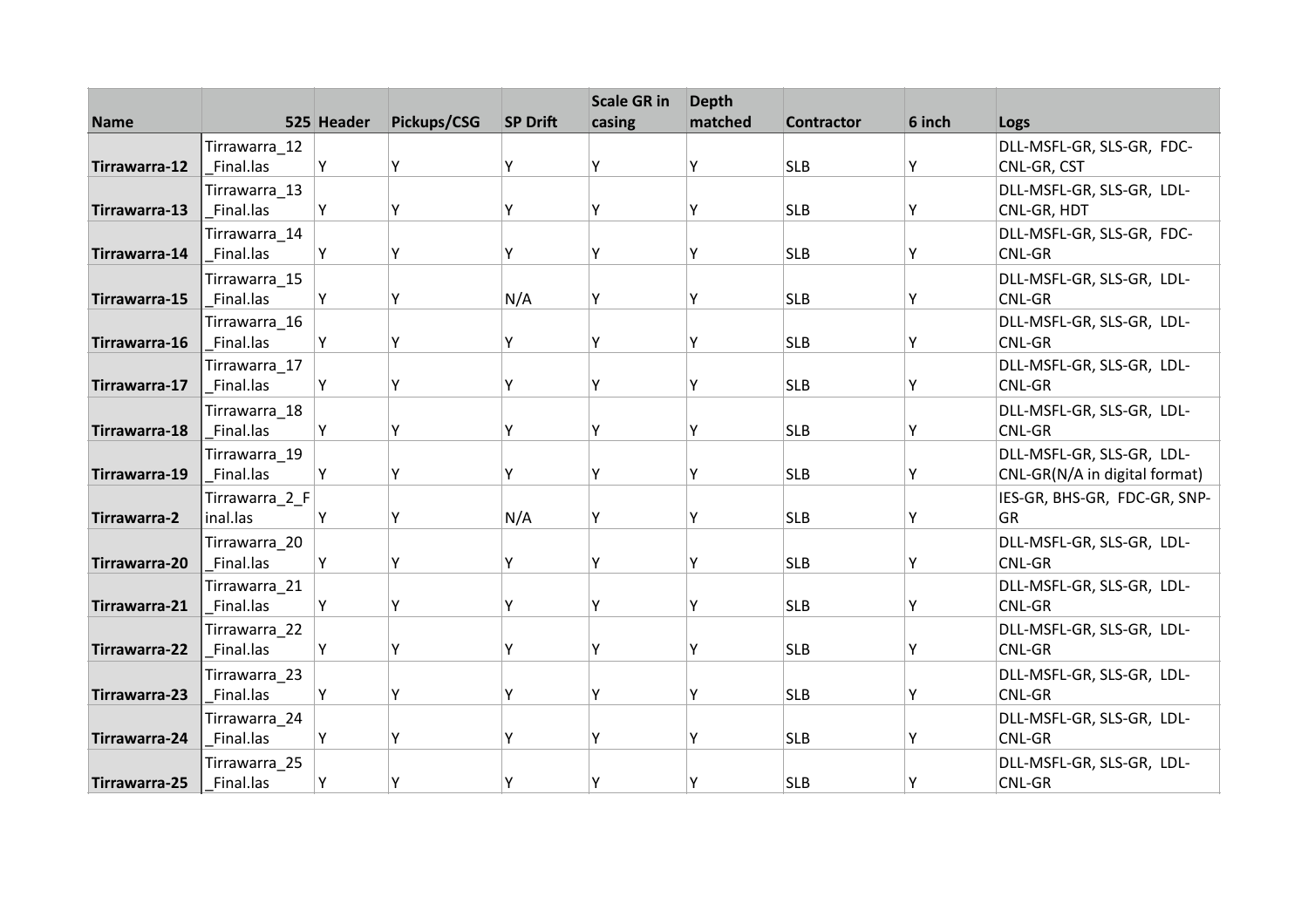| <b>Name</b>   |                            | 525 Header | Pickups/CSG | <b>SP Drift</b> | <b>Scale GR in</b><br>casing | <b>Depth</b><br>matched | <b>Contractor</b> | 6 inch |                                     |
|---------------|----------------------------|------------|-------------|-----------------|------------------------------|-------------------------|-------------------|--------|-------------------------------------|
|               |                            |            |             |                 |                              |                         |                   |        | Logs                                |
|               | Tirrawarra_26              |            |             |                 | Υ                            |                         |                   |        | DLL-MSFL-GR, SLS-GR, LDL-           |
| Tirrawarra-26 | Final.las                  | Υ          | Y           | Y               |                              | γ                       | <b>SLB</b>        | Y      | <b>CNL-GR</b>                       |
|               | Tirrawarra_27              |            |             | Υ               | γ                            |                         |                   |        | DLL-MSFL-GR, SLS-GR, LDL-           |
| Tirrawarra-27 | Final.las                  | Y          | Υ           |                 |                              | Υ                       | <b>SLB</b>        | Υ      | CNL-GR                              |
|               | Tirrawarra_28<br>Final.las |            | Υ           | Υ               | Υ                            | Υ                       | <b>SLB</b>        |        | DLL-MSFL-GR, SLS-GR, LDL-<br>CNL-GR |
| Tirrawarra-28 |                            | Y          |             |                 |                              |                         |                   | Y      |                                     |
|               | Tirrawarra_29              |            |             |                 |                              |                         |                   |        | DLL-MSFL-GR, SLS-GR, LDL-           |
| Tirrawarra-29 | Final.las                  | no Mud     | Y           | Y               | Υ                            | γ                       | <b>SLB</b>        | Υ      | CNL-GR                              |
|               | Tirrawarra 3 F             |            |             |                 |                              |                         |                   |        | IES-GR, BHS-GR, FDC-GR, SNP-        |
| Tirrawarra-3  | inal.las                   | Y          | Υ           | N/A             | Ý                            | Υ                       | <b>SLB</b>        | Υ      | <b>GR</b>                           |
|               | Tirrawarra_30              |            |             |                 |                              |                         |                   |        |                                     |
| Tirrawarra-30 | Final.las                  | Υ          | Υ           | Υ               | γ                            | Υ                       | <b>SLB</b>        | Υ      | DLL-MSFL-GR, SLS-GR                 |
|               | Tirrawarra_31              |            |             |                 |                              |                         |                   |        | DLL-MSFL-GR, SLS-GR, LDL-           |
| Tirrawarra-31 | Final.las                  | Υ          | Υ           | Υ               | v                            | γ                       | <b>SLB</b>        | Y      | <b>CNL-GR</b>                       |
|               | Tirrawarra_32              |            |             |                 |                              |                         |                   |        | DLL-MSFL-GR, SLS-GR, LDL-           |
| Tirrawarra-32 | Final.las                  | Y          | Υ           | γ               | ٧                            | γ                       | <b>SLB</b>        | Y      | CNL-GR                              |
|               | Tirrawarra_33              |            |             |                 |                              |                         |                   |        | DLL-MSFL-GR, SLS-GR, LDL-           |
| Tirrawarra-33 | Final.las                  | Y          | Υ           | Y               | Υ                            | Υ                       | <b>SLB</b>        | Y      | <b>CNL-GR</b>                       |
|               | Tirrawarra_34              |            |             |                 |                              |                         |                   |        | DLL-MSFL-GR, SLS-GR, LDL-           |
| Tirrawarra-34 | Final.las                  | Υ          | Υ           | Υ               | ٧                            | γ                       | <b>SLB</b>        | Y      | <b>CNL-GR</b>                       |
|               | Tirrawarra_35              |            |             |                 |                              |                         |                   |        |                                     |
| Tirrawarra-35 | Final.las                  | Y          | Υ           | Υ               | γ                            | Υ                       | <b>SLB</b>        | Υ      | DLL-MSFL-GR, SLS-GR                 |
|               | Tirrawarra 36              |            |             |                 |                              |                         |                   |        |                                     |
| Tirrawarra-36 | Final.las                  | Υ          | Υ           | Υ               | γ                            | Υ                       | <b>SLB</b>        | Υ      | DLL-MSFL-GR, SLS-GR                 |
|               | Tirrawarra 37              |            |             |                 |                              |                         |                   |        |                                     |
| Tirrawarra-37 | Final.las                  | Υ          | Υ           | Y               | γ                            | Υ                       | <b>SLB</b>        | Υ      | DLL-MSFL-GR, SLS-GR                 |
|               | Tirrawarra_38              |            |             |                 |                              |                         |                   |        |                                     |
| Tirrawarra-38 | Final.las                  | Υ          | Y           | γ               | ٧                            | Υ                       | <b>SLB</b>        | Υ      | DLL-MSFL-GR, SLS-GR                 |
|               | Tirrawarra_39              |            |             |                 |                              |                         |                   |        |                                     |
| Tirrawarra-39 | Final.las                  | Υ          | Υ           | Υ               | ٧                            |                         | <b>SLB</b>        | Y      | DLL-MSFL-GR, SLS-GR                 |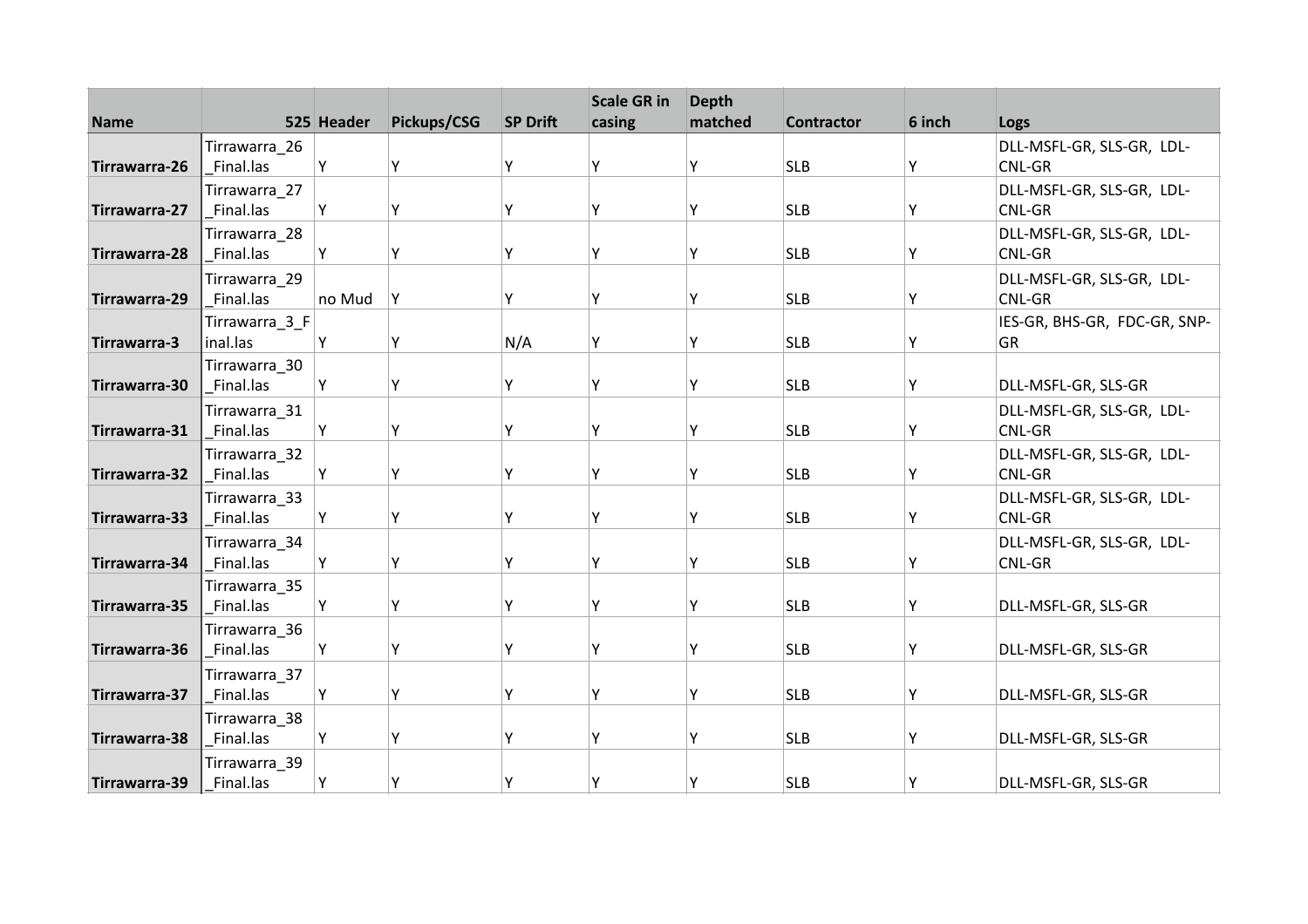| <b>Name</b>   |                            | 525 Header | Pickups/CSG | <b>SP Drift</b> | <b>Scale GR in</b><br>casing | <b>Depth</b><br>matched | <b>Contractor</b> | 6 inch | Logs                      |
|---------------|----------------------------|------------|-------------|-----------------|------------------------------|-------------------------|-------------------|--------|---------------------------|
|               | Tirrawarra_4_F             |            |             |                 |                              |                         |                   |        |                           |
| Tirrawarra-4  | inal.las                   | Υ          | Y           | N/A             | Υ                            | Υ                       | <b>SLB</b>        | Υ      | LL9-GR, BHS-GR, PML       |
|               | Tirrawarra_40              |            |             |                 |                              |                         |                   |        |                           |
| Tirrawarra-40 | Final.las                  | Y          | Υ           | Υ               | Υ                            | Υ                       | <b>SLB</b>        | Υ      | DLL-MSFL-GR, SLS-GR       |
|               | Tirrawarra_41              |            |             |                 |                              |                         |                   |        | DLL-MSFL-GR, SLS-GR, LDL- |
| Tirrawarra-41 | Final.las                  | Y          | Υ           | Υ               | Υ                            | Υ                       | <b>SLB</b>        | Y      | CNL-GR                    |
|               | Tirrawarra_42              |            |             |                 |                              |                         |                   |        |                           |
| Tirrawarra-42 | Final.las                  | Υ          | Υ           | Y               | Υ                            | Υ                       | <b>SLB</b>        | Υ      | DLL-MSFL-GR, SLS-GR       |
|               | Tirrawarra 43              |            |             |                 |                              |                         |                   |        |                           |
| Tirrawarra-43 | Final.las                  | Y          | Υ           | Υ               | Y                            | Υ                       | <b>SLB</b>        | Υ      | DLL-MSFL-GR, SLS-GR       |
|               | Tirrawarra_44              |            |             |                 |                              |                         |                   |        |                           |
| Tirrawarra-44 | Final.las                  | Υ          | Υ           | γ               | Υ                            | Υ                       | <b>SLB</b>        | Υ      | DLL-MSFL-GR, SLS-GR       |
| Tirrawarra-45 | Tirrawarra_45<br>Final.las | Υ          | Υ           | Υ               | v                            | γ                       | <b>SLB</b>        | Y      | DLL-MSFL-GR, SLS-GR       |
|               |                            |            |             |                 |                              |                         |                   |        |                           |
| Tirrawarra-46 | Tirrawarra_46<br>Final.las | Y          | Y           | Υ               | γ                            | γ                       | <b>SLB</b>        | Y      | DLL-MSFL-GR, SLS-GR       |
|               | Tirrawarra_47              |            |             |                 |                              |                         |                   |        |                           |
| Tirrawarra-47 | Final.las                  | Υ          | Υ           | Υ               | Υ                            | Υ                       | <b>SLB</b>        | Υ      | DLL-MSFL-GR, SLS-GR       |
|               | Tirrawarra_48              |            |             |                 |                              |                         |                   |        | DLL-MSFL-GR, SLS-GR, LDL- |
| Tirrawarra-48 | Final.las                  | Υ          | Υ           | Y               | v                            | γ                       | <b>SLB</b>        | Y      | CNL-GR                    |
|               | Tirrawarra_49              |            |             |                 |                              |                         |                   |        |                           |
| Tirrawarra-49 | Final.las                  | Υ          | Υ           | Y               | γ                            | Υ                       | <b>SLB</b>        | Υ      | DLL-MSFL-GR, SLS-GR       |
|               | Tirrawarra_5_F             |            |             |                 |                              |                         |                   |        |                           |
| Tirrawarra-5  | inal.las                   | Υ          | Υ           | N/A             | Υ                            | Υ                       | <b>SLB</b>        | Υ      | LL9-GR, BHS-GR, FDC, PML  |
|               | Tirrawarra_50              |            |             |                 |                              |                         |                   |        |                           |
| Tirrawarra-50 | Final.las                  | Υ          | Υ           | Y               | γ                            | Υ                       | <b>SLB</b>        | Υ      | DLL-MSFL-GR, SLS-GR       |
|               | Tirrawarra_51              |            |             |                 |                              |                         |                   |        |                           |
| Tirrawarra-51 | Final.las                  | Υ          | Y           | Υ               | ٧                            | Υ                       | <b>SLB</b>        | Υ      | DLL-MSFL-GR, SLS-GR       |
|               | Tirrawarra_52              |            |             |                 |                              |                         |                   |        |                           |
| Tirrawarra-52 | Final.las                  | Υ          | Υ           | Υ               | γ                            | Υ                       | <b>SLB</b>        | Y      | DLL-MSFL-GR, SLS-GR       |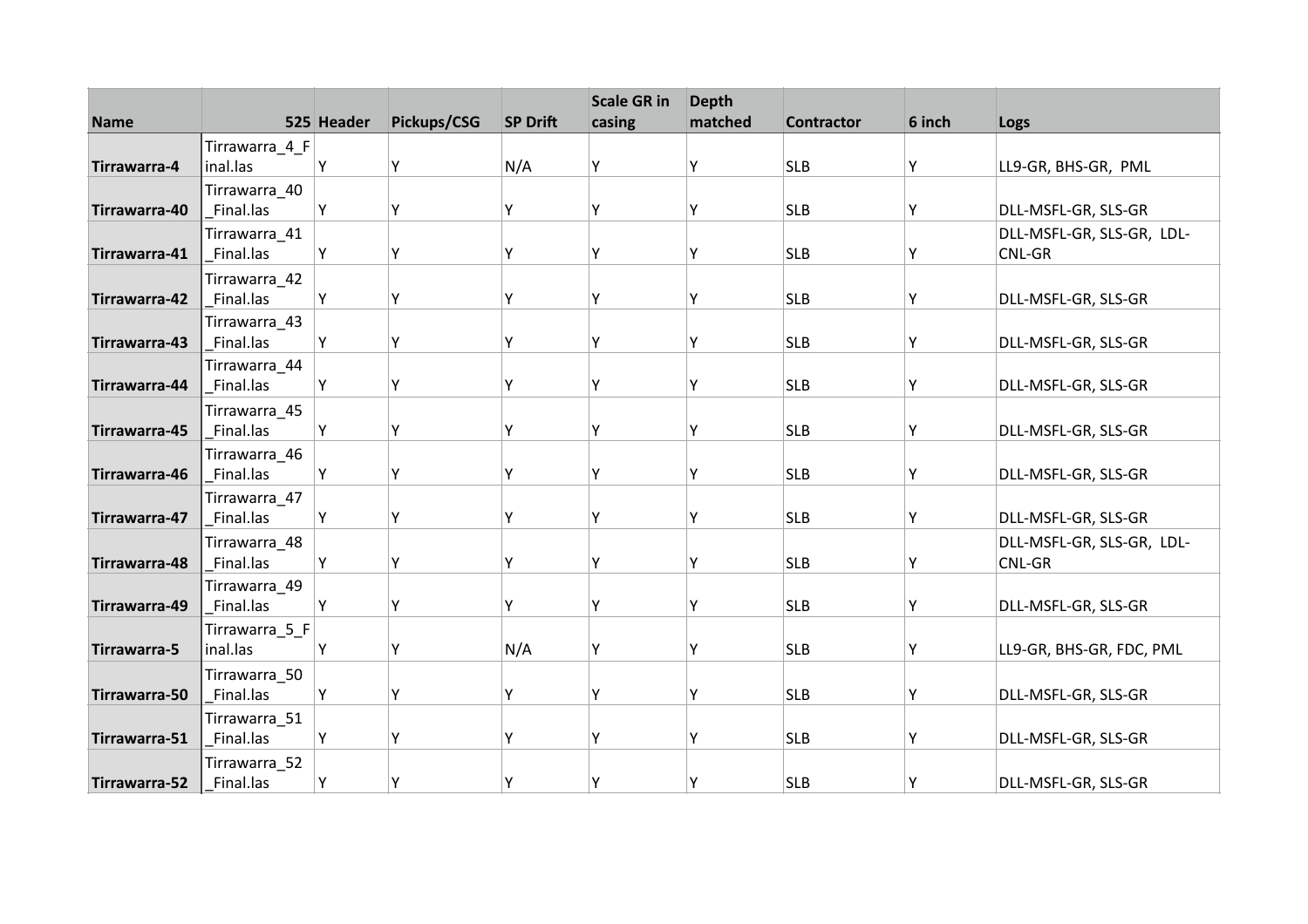| <b>Name</b>   |                            | 525 Header | Pickups/CSG | <b>SP Drift</b> | <b>Scale GR in</b><br>casing | <b>Depth</b><br>matched | <b>Contractor</b> | 6 inch | Logs                          |
|---------------|----------------------------|------------|-------------|-----------------|------------------------------|-------------------------|-------------------|--------|-------------------------------|
|               | Tirrawarra_53              |            |             |                 |                              |                         |                   |        |                               |
| Tirrawarra-53 | Final.las                  | Y          | Y           | Y               | ۷                            | Υ                       | <b>SLB</b>        | Υ      | DLL-MSFL-GR, SLS-GR           |
|               | Tirrawarra_54              |            |             |                 |                              |                         |                   |        |                               |
| Tirrawarra-54 | Final.las                  | Y          | Y           | Υ               | ۷                            | Υ                       | <b>SLB</b>        | Υ      | DLL-MSFL-GR, SLS-GR           |
|               | Tirrawarra_55              |            |             |                 |                              |                         |                   |        |                               |
| Tirrawarra-55 | Final.las                  | Υ          | Υ           | Y               | γ                            | Υ                       | <b>SLB</b>        | Υ      | DLL-MSFL-GR, SLS-GR           |
|               | Tirrawarra 56              |            |             |                 |                              |                         |                   |        |                               |
| Tirrawarra-56 | Final.las                  | Υ          | Υ           | Y               | ٧                            | Υ                       | <b>SLB</b>        | Υ      | DLL-MSFL-GR, SLS-GR           |
|               | Tirrawarra 57              |            |             |                 |                              |                         |                   |        |                               |
| Tirrawarra-57 | Final.las                  | Y          | Υ           | Υ               | γ                            | Υ                       | <b>SLB</b>        | Υ      | DLL-MSFL-GR, SLS-GR           |
|               | Tirrawarra_58              |            |             |                 |                              |                         |                   |        |                               |
| Tirrawarra-58 | Final.las                  | Υ          | Υ           | Υ               | Υ                            | Υ                       | <b>SLB</b>        | Υ      | DLL-MSFL-GR, SLS-GR           |
| Tirrawarra-59 | Tirrawarra_59<br>Final.las | Υ          | Y           | Y               | v                            | Υ                       | <b>SLB</b>        | Υ      | DLL-MSFL-GR, SLS-GR           |
|               |                            |            |             |                 |                              |                         |                   |        |                               |
| Tirrawarra-6  | Tirrawarra_6_F<br>inal.las | Y          | Y           | N/A             | ٧                            | Υ                       | <b>SLB</b>        | Y      | LL9-GR, BHS-GR, FDC, PML, CST |
|               | Tirrawarra_60              |            |             |                 |                              |                         |                   |        |                               |
| Tirrawarra-60 | Final.las                  | Υ          | Υ           | Υ               | γ                            | Υ                       | <b>SLB</b>        | Υ      | DLL-MSFL-GR, SLS-GR           |
|               | Tirrawarra_61              |            |             |                 |                              |                         |                   |        |                               |
| Tirrawarra-61 | Final.las                  | Υ          | Y           | Y               | ٧                            | Υ                       | <b>SLB</b>        | Υ      | DLL-MSFL-GR, SLS-GR           |
|               | Tirrawarra_62              |            |             |                 |                              |                         |                   |        |                               |
| Tirrawarra-62 | Final.las                  | Y          | Y           | Υ               | ۷                            | Υ                       | <b>SLB</b>        | Υ      | DLL-MSFL-GR, SLS-GR           |
|               | Tirrawarra 63              |            |             |                 |                              |                         |                   |        |                               |
| Tirrawarra-63 | Final.las                  | Υ          | Υ           | Y               | γ                            | Υ                       | <b>SLB</b>        | Υ      | DLL-MSFL-GR, SLS-GR           |
|               | Tirrawarra 64              |            |             |                 |                              |                         |                   |        |                               |
| Tirrawarra-64 | Final.las                  | Υ          | Υ           | Y               | ٧                            | Υ                       | <b>SLB</b>        | Υ      | DLL-MSFL-GR, SLS-GR           |
|               | Tirrawarra_65              |            |             |                 |                              |                         |                   |        | DLL-MSFL-GR, SLS-GR, LDL-     |
| Tirrawarra-65 | Final.las                  | Υ          | Y           | Υ               | ٧                            | Υ                       | <b>SLB</b>        | Υ      | CNL-GR                        |
|               | Tirrawarra_66              |            |             |                 |                              |                         |                   |        |                               |
| Tirrawarra-66 | Final.las                  | Υ          | Υ           | Υ               | ۷                            | Υ                       | <b>SLB</b>        | Υ      | DLL-MSFL-GR, SLS-GR           |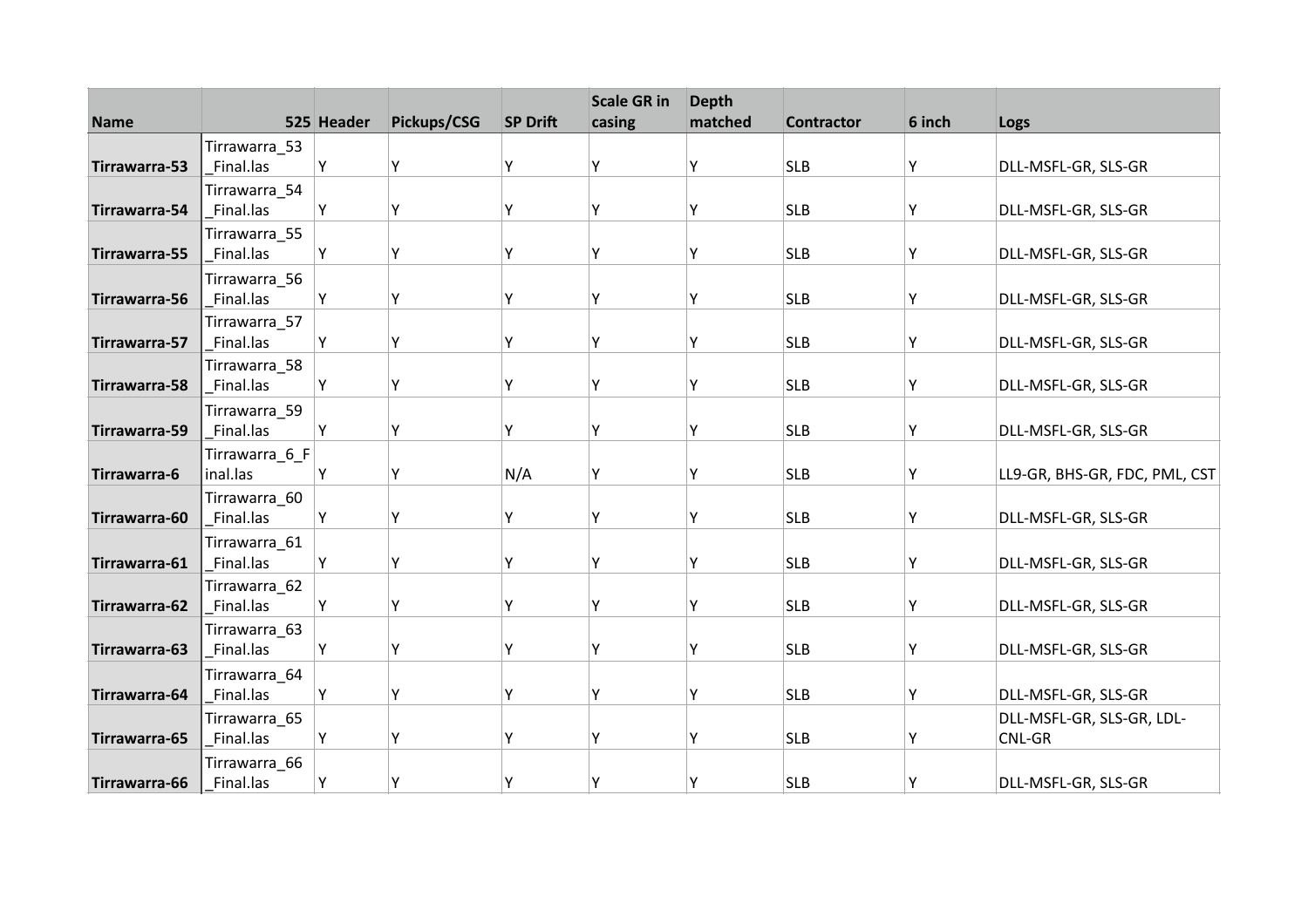| <b>Name</b>   |                            | 525 Header | Pickups/CSG | <b>SP Drift</b> | <b>Scale GR in</b><br>casing | <b>Depth</b><br>matched | <b>Contractor</b> | 6 inch | Logs                                      |
|---------------|----------------------------|------------|-------------|-----------------|------------------------------|-------------------------|-------------------|--------|-------------------------------------------|
|               |                            |            |             |                 |                              |                         |                   |        |                                           |
| Tirrawarra-67 | Tirrawarra_67<br>Final.las | Υ          | Y           | Y               | Y                            | Υ                       | <b>SLB</b>        | Υ      | DLL-MSFL-GR, SLS-GR                       |
|               | Tirrawarra_68              |            |             |                 |                              |                         |                   |        |                                           |
| Tirrawarra-68 | Final.las                  | Υ          | Υ           | Υ               | Υ                            | Υ                       | <b>SLB</b>        | Υ      | DLL-MSFL-GR, SLS-GR                       |
|               | Tirrawarra 69              |            |             |                 |                              |                         |                   |        |                                           |
| Tirrawarra-69 | Final.las                  | Υ          | Υ           | Υ               | γ                            | Υ                       | <b>SLB</b>        | Υ      | DLL-MSFL-GR, SLS-GR                       |
|               | Tirrawarra_7_F             |            |             |                 |                              |                         |                   |        |                                           |
| Tirrawarra-7  | inal.las                   | Υ          | Υ           | Υ               | ٧                            | γ                       | <b>SLB</b>        | Υ      | DLL-MSFL-GR, SLS-GR                       |
|               | Tirrawarra_70              |            |             |                 |                              |                         |                   |        |                                           |
| Tirrawarra-70 | Final.las                  | Y          | Υ           | Υ               | γ                            | γ                       | <b>SLB</b>        | Υ      | DLL-MSFL-GR, SLS-GR                       |
|               | Tirrawarra_71              |            |             |                 |                              |                         |                   |        | DLL-MSFL-GR,DAC-GR,ZDL-                   |
| Tirrawarra-71 | Final.las                  | Y          | Y           | Υ               | ٧                            | Υ                       | <b>Baker</b>      | Υ      | <b>CNL-GR</b>                             |
|               | Tirrawarra_72              |            |             |                 |                              |                         |                   |        | DLL-MSFL-GR, DAC-GR, ZDL-                 |
| Tirrawarra-72 | Final.las                  | Υ          | Υ           | Υ               | ٧                            | Υ                       | <b>Baker</b>      | Υ      | <b>CNL-GR</b>                             |
|               | Tirrawarra 73              |            |             |                 | γ                            |                         |                   |        | DLL-MSFL-GR,DAC-GR,ZDL-                   |
| Tirrawarra-73 | Final.las                  | Υ          | Υ           | Υ               |                              | Υ                       | <b>Baker</b>      | Υ      | CNL-GR, Mudlog                            |
| Tirrawarra-74 | Tirrawarra_74<br>Final.las | Υ          | Υ           | Υ               | γ                            | Υ                       | <b>Baker</b>      | Υ      | DLL-MSFL-GR,DAC-GR,ZDL-<br>CNL-GR, Mudlog |
|               |                            |            |             |                 |                              |                         |                   |        |                                           |
| Tirrawarra-75 | Tirrawarra 75<br>Final.las | Y          | Υ           | Υ               | ٧                            | γ                       | <b>Baker</b>      | Υ      | DLL-MSFL-GR,DAC-GR,ZDL-<br>CNL-GR, Mudlog |
|               | Tirrawarra_76              |            |             |                 |                              |                         |                   |        |                                           |
| Tirrawarra-76 | Final.las                  | Y          | Υ           | Υ               | γ                            | γ                       | <b>Baker</b>      | Υ      | DLL-MSFL-GR, ZDL-CNL-GR                   |
|               | Tirrawarra_77              |            |             |                 |                              |                         |                   |        | DLL-MSFL-GR, DAC-GR, ZDL-                 |
| Tirrawarra-77 | Final.las                  | Y          | Υ           | Υ               | γ                            | Υ                       | <b>Baker</b>      | Υ      | CNL-GR, Mudlog                            |
|               | Tirrawarra 78              |            |             |                 |                              |                         |                   |        | DLL-MSFL-GR,DAC-GR,ZDL-                   |
| Tirrawarra-78 | Final.las                  | Y          | Υ           | Υ               | ٧                            | γ                       | <b>Baker</b>      | Υ      | CNL-GR, Mudlog                            |
|               | Tirrawarra_79              |            |             |                 |                              |                         |                   |        | DLL-MSFL-GR,DAC-GR,ZDL-                   |
| Tirrawarra-79 | Final.las                  | Υ          | Υ           | γ               | ٧                            | γ                       | <b>Baker</b>      | Υ      | CNL-GR, Mudlog                            |
|               | Tirrawarra_8_F             |            |             |                 |                              |                         |                   |        |                                           |
| Tirrawarra-8  | inal.las                   | Y          | Υ           |                 | ٧                            |                         | <b>SLB</b>        | Y      | DLL-MSFL-GR, SLS-GR                       |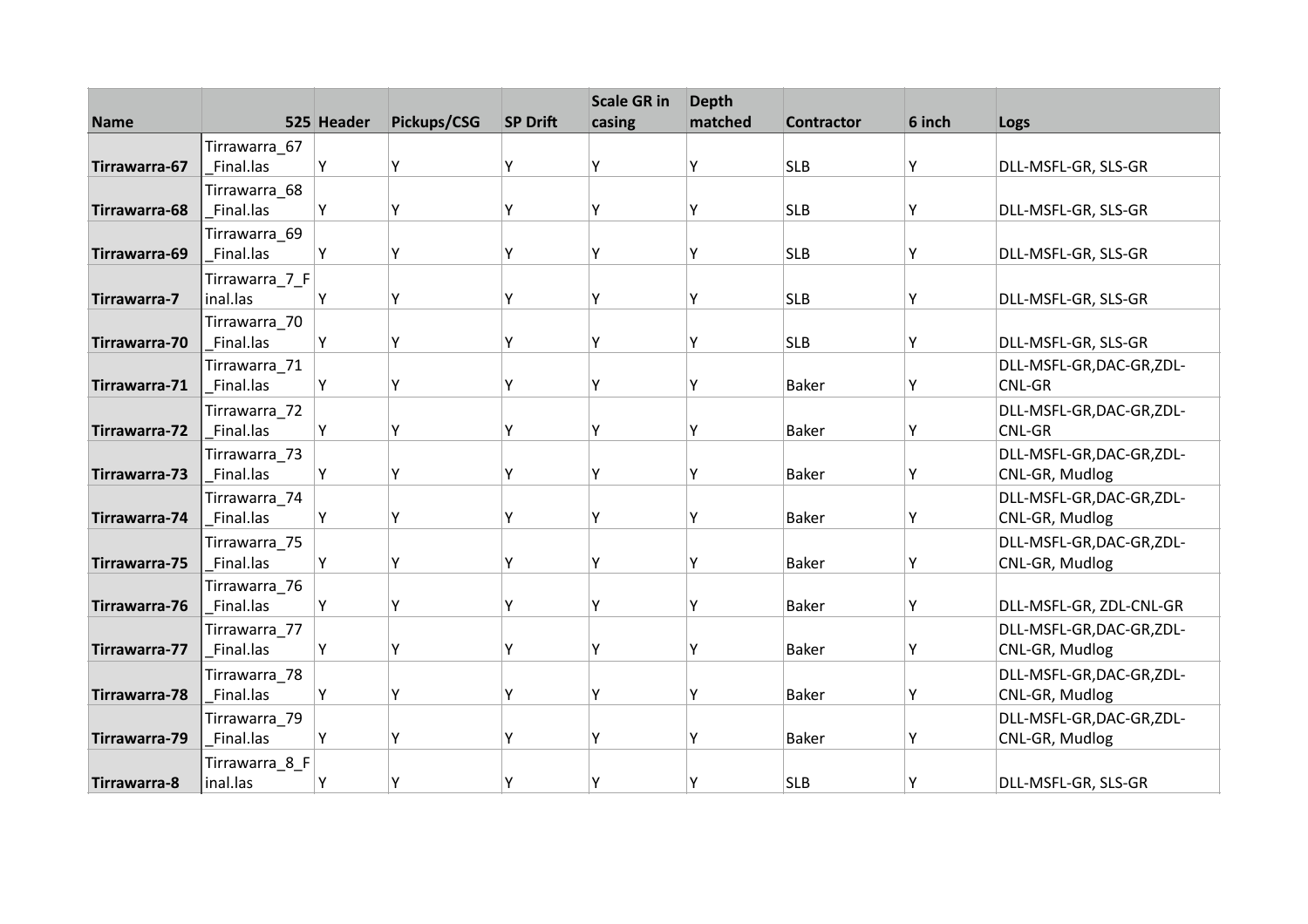| <b>Name</b>                  |                                    | 525 Header | Pickups/CSG | <b>SP Drift</b> | <b>Scale GR in</b><br>casing | <b>Depth</b><br>matched | <b>Contractor</b> | 6 inch | Logs                                             |
|------------------------------|------------------------------------|------------|-------------|-----------------|------------------------------|-------------------------|-------------------|--------|--------------------------------------------------|
|                              | Tirrawarra_80                      |            |             |                 |                              |                         |                   |        | DLL-MSFL-GR, DAC-GR, ZDL-                        |
| Tirrawarra-80                | Final.las                          | Y          | Υ           | Y               | ٧                            | Υ                       | <b>Baker</b>      | Υ      | CNL-GR, Mudlog                                   |
| Tirrawarra-9                 | Tirrawarra_9_F<br>inal.las         | Y          | Y           | Υ               | Υ                            | Υ                       | <b>SLB</b>        | Υ      | DLL-MSFL-GR, SLS-GR                              |
| <b>Tirrawarra</b><br>North-1 | Tirrawarra No<br>rth_1_Final.las Y |            | Υ           | Υ               | Υ                            | Υ                       | <b>SLB</b>        | Υ      | DLL-MSFL-GR, BHS-GR, LDL-<br>CNL-GR, CBL-GR, Gas |
| <b>Tirrawarra</b><br>South-1 | Tirrawarra_So<br>uth_1_Final.las Y |            | Υ           | Υ               | ٧                            | Υ                       | <b>Baker</b>      | Υ      | DLL-MSFL-GR,DAC-GR,ZDL-<br>CNL-GR                |
| <b>Tirrawarra</b><br>West-1  | Tirrawarra_We<br>st_1_Final.las    | Y          | Υ           | Υ               | γ                            | Υ                       | <b>SLB</b>        | Y      | DLL-MSFL-GR, BHS-GR, LDL-<br>CNL-GR, CBL-GR      |
| Titan-1                      | Titan_1_Final.l<br>as              | Υ          | Υ           | γ               | ۷                            | Υ                       | <b>SLB</b>        | Y      | DLL-MSFL-SLS-GR, LDL-CNL-GR,<br>CST, CIS         |
| Tomcat-1                     | Tomcat_1_Fina<br>I.las             | Y          | Υ           | Y               | ۷                            | Υ                       | <b>Baker</b>      | Υ      | DLL-MSFL-GR,DAC-GR,ZDL-<br>CNL-GR, Mudlog        |
| Toonman-1                    | Toonman 1 Fi<br>nal.las            | Y          | Y           | Υ               | γ                            | Υ                       | <b>SLB</b>        | Υ      | DLL-MSFL-SLS-GR, LDL-CNL-GR,<br>CST, CIS         |
| Topwee-1                     | Topwee_1_Fin<br>al.las             | Υ          | Y           | Υ               | γ                            | Υ                       | <b>SLB</b>        | Υ      | LL7, BHC, PML                                    |
| Touriga-1                    | Touriga_1_Fina<br>I.las            | Υ          | Υ           | γ               | ٧                            | γ                       | <b>SLB</b>        | Y      | DLL-MSFL-BHC-GR, LDL-CNL-<br><b>GR</b>           |
| Trebbiano-1                  | Trebbiano_1_F<br>inal.las          | Y          | γ           | Υ               | ٧                            | Υ                       | <b>SLB</b>        | Y      | HILT-PEX-SDT-GR                                  |
| Tumby-1                      | tumby-1_final.l<br>as              | Y          | Υ           | γ               | ۷                            | Υ                       | <b>SLB</b>        | Y      | HALS-PEX-BHC-GR-S                                |
| Turban-1                     | Turban_1_Fina<br>I.las             | Y          | Υ           | Y               | ٧                            | Υ                       | <b>SLB</b>        | Υ      | DLL-MSFL-BHC-GR, LDL-CNL-<br><b>GR</b>           |
| Turton-1                     | turton_1_final.<br>las             | Y          | Y           | Υ               | ٧                            | Υ                       | <b>Baker</b>      | Y      | MLL-RTex-DAL-ZDL-CN-GR                           |
| Tyringa-1                    | Tyringa_1_Fina<br>I.las            | Y          | Υ           | Υ               | γ                            | Υ                       | <b>SLB</b>        | Y      | PEX-BHC                                          |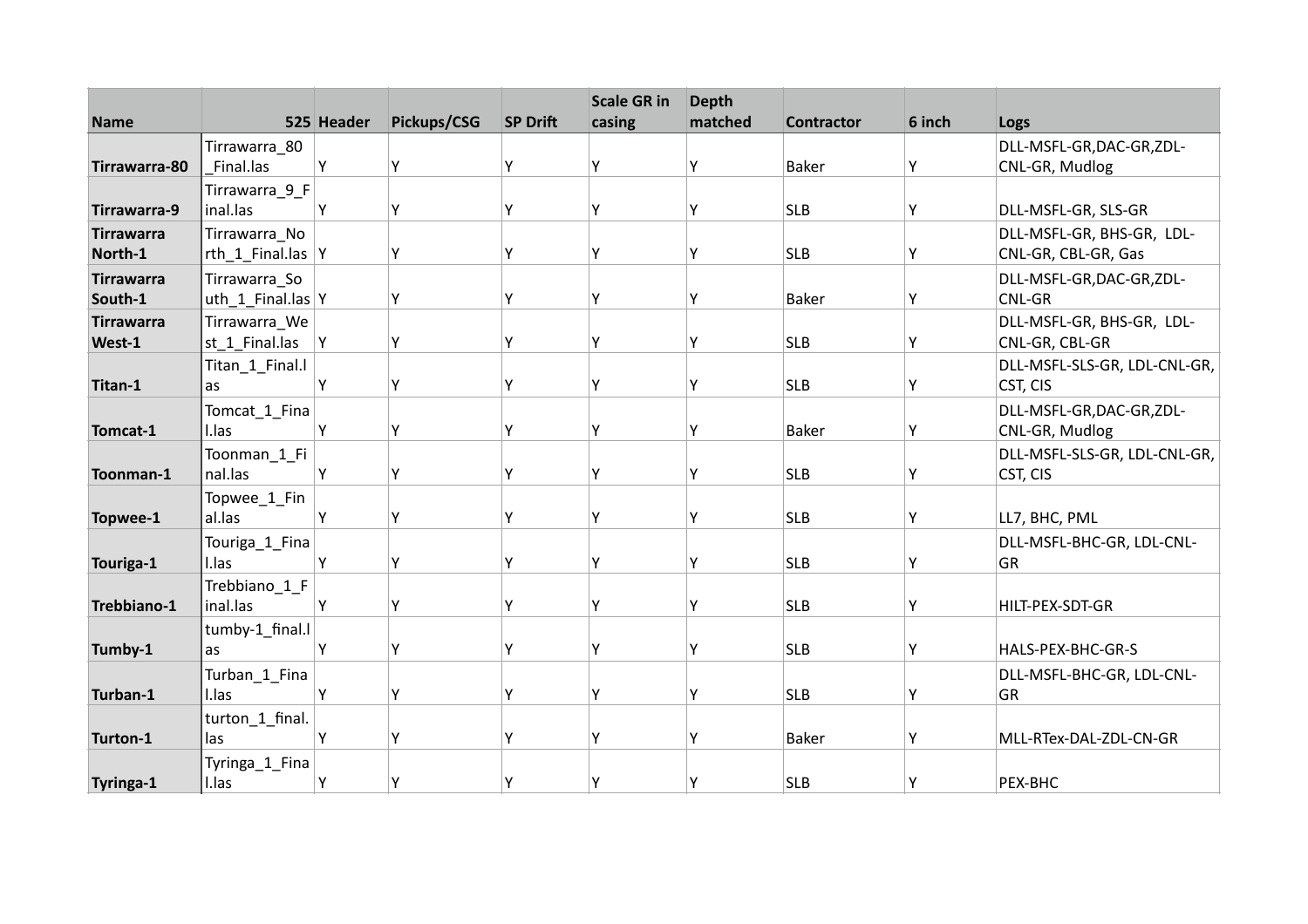| <b>Name</b>          |                          | 525 Header | Pickups/CSG | <b>SP Drift</b> | <b>Scale GR in</b><br>casing | <b>Depth</b><br>matched | <b>Contractor</b> | 6 inch | Logs                            |
|----------------------|--------------------------|------------|-------------|-----------------|------------------------------|-------------------------|-------------------|--------|---------------------------------|
|                      | Vatore_1_Final           |            |             |                 |                              |                         |                   |        | DLL-MSFL-BHC-GR, LDL-CNL-       |
| Vatore-1             | .las                     | Υ          | Y           | Y               | ٧                            | γ                       | <b>SLB</b>        | Y      | GR, Gas                         |
|                      | Vatore_East_1            |            |             |                 |                              |                         |                   |        | DLL-MSFL-BHC-GR, LDL-CNL-       |
| <b>Vatore East-1</b> | Final.las                | Y          | Υ           | Υ               | γ                            | Υ                       | <b>SLB</b>        | Y      | <b>GR</b>                       |
|                      | Verdelho_1_Fi            |            |             |                 |                              |                         |                   |        |                                 |
| Verdelho-1           | nal.las                  | Υ          | Υ           | Y               | Υ                            | Υ                       | <b>SLB</b>        | Y      | DLL-MSFL-BHC-GR                 |
|                      | Wancoocha 1              |            |             |                 |                              |                         |                   |        |                                 |
| Wancoocha-1          | Final.las                | Υ          | Υ           | Y               | ٧                            | γ                       | <b>SLB</b>        | Υ      | PROX-LL7-BHC-GR                 |
|                      | Wancoocha 2              |            |             |                 |                              |                         |                   |        | DLL-MSFL-BHC-GR, LDL-CNL-       |
| Wancoocha-2          | Final.las                | Y          | Υ           | Υ               | ٧                            | Υ                       | <b>SLB</b>        | Y      | GR, Gas                         |
|                      | Wancoocha 3              |            |             |                 |                              |                         |                   |        | DLL-MSFL-BHC-GR, LDL-CNL-       |
| Wancoocha-3          | Final.las                | Υ          | Υ           | Υ               | γ                            | Υ                       | <b>SLB</b>        | Y      | <b>GR</b>                       |
| Wancoocha-4          | Wancoocha 4<br>Final.las | Υ          | Υ           | Υ               | v                            | γ                       | <b>SLB</b>        | Y      | DLL-MSFL-BHC-GR, LDL-CNL-<br>GR |
|                      |                          |            |             |                 |                              |                         |                   |        |                                 |
| Wancoocha-5          | Wancoocha 5<br>Final.las | Y          | Y           | γ               | ٧                            | γ                       | <b>SLB</b>        | Y      | DLL-MSFL-BHC-GR, LDL-CNL-<br>GR |
|                      | Wancoocha_6              |            |             |                 |                              |                         |                   |        | DLL-MSFL-BHC-GR, LDL-CNL-       |
| Wancoocha-6          | Final.las                | Υ          | Υ           | Y               | Υ                            | γ                       | <b>SLB</b>        | Y      | <b>GR</b>                       |
|                      | Wancoocha 7              |            |             |                 |                              |                         |                   |        | DLL-MSFL-BHC-GR, CDL-CNS-       |
| Wancoocha-7          | Final.las                | Υ          | Υ           | Υ               | ٧                            | γ                       | <b>HLS</b>        | Y      | GR                              |
|                      | Warhawk_1_Fi             |            |             |                 |                              |                         |                   |        | DLL-MSFL-SLS-GR, LDL-CNL-GR,    |
| Warhawk-1            | nal.las                  | Υ          | Υ           | Υ               | ٧                            | Υ                       | <b>SLB</b>        | Υ      | CST, CIS                        |
|                      | Warki_1_Final.           |            |             |                 |                              |                         |                   |        | DLL-MSFL-BHC-GR, LDL-CNL-       |
| Warki-1              | las                      | Υ          | Υ           | Υ               | γ                            | Υ                       | <b>SLB</b>        | Y      | <b>GR</b>                       |
|                      | Waukatanna_1             |            |             |                 |                              |                         |                   |        | DLL-MSFL-BHC-GR, LDL-CNL-       |
| Waukatanna-1         | Final.las                | Υ          | Υ           | Y               | γ                            | γ                       | <b>SLB</b>        | Υ      | GR                              |
|                      | Waukatanna_2             |            |             |                 |                              |                         |                   |        |                                 |
| Waukatanna-2         | Final.las                | Υ          | Y           | γ               | ٧                            | ٧                       | <b>BA</b>         | Υ      | Casedhole GR only               |
|                      | Waukatanna_3             |            |             |                 |                              |                         |                   |        | DLL-MSFL-BHC-GR, ZDL-CN-GR,     |
| Waukatanna-3         | Final.las                | Y          | Υ           | Υ               | ٧                            |                         | <b>BA</b>         | Y      | Gaslog                          |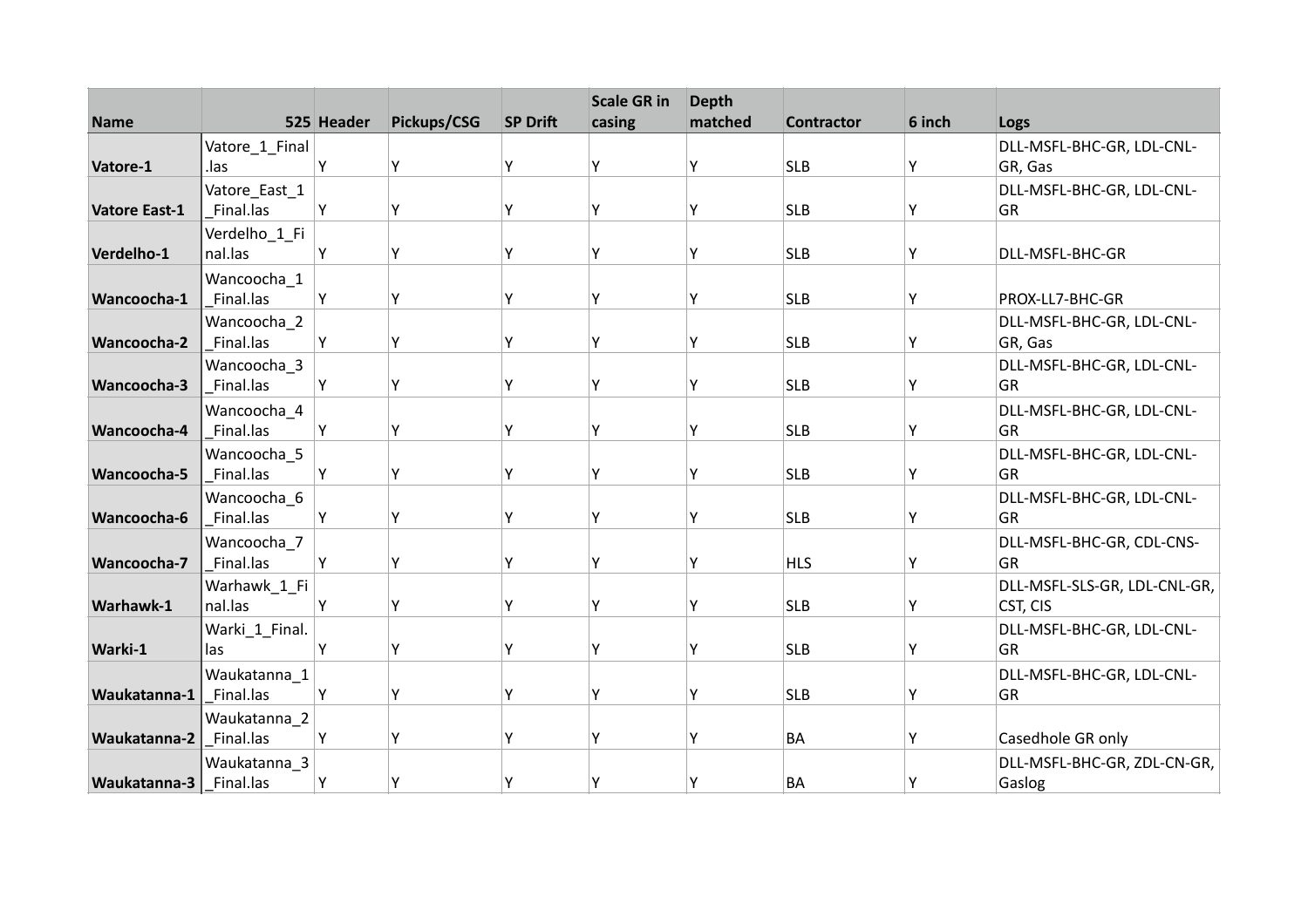| <b>Name</b>                   |                                | 525 Header | Pickups/CSG | <b>SP Drift</b> | <b>Scale GR in</b><br>casing | <b>Depth</b><br>matched | <b>Contractor</b> | 6 inch |                                 |
|-------------------------------|--------------------------------|------------|-------------|-----------------|------------------------------|-------------------------|-------------------|--------|---------------------------------|
|                               |                                |            |             |                 |                              |                         |                   |        | Logs                            |
|                               | Waukatanna_4                   |            |             |                 |                              |                         |                   |        | DLL-MSFL-BHC-GR, ZDL-CN-GR,     |
| Waukatanna-4                  | Final.las                      | Υ          | Υ           | Y               | ٧                            | Υ                       | <b>BA</b>         | Υ      | Gaslog                          |
|                               | Waukatanna_5                   |            |             |                 |                              |                         |                   |        |                                 |
| Waukatanna-5                  | Final.las                      | Υ          | Υ           | Y               | γ                            | Υ                       | BA                | Υ      | DLL-MSFL-BHC-GR, ZDL-CN-GR      |
|                               | westall_1_final                |            |             |                 |                              |                         |                   |        | GR-SP-HDIL-4MLL-MAC-ZDL-        |
| Westall-1                     | .las                           | Υ          | Υ           | γ               | γ                            | Υ                       | <b>Baker</b>      | Υ      | <b>CN-CAL</b>                   |
|                               | wheatons-1_fi                  |            |             |                 |                              |                         |                   |        | GR-SP-HDIL-4MLL-MAC-ZDL-        |
| Wheatons-1                    | nal.las                        | Υ          | Υ           | Υ               | ٧                            | Υ                       | <b>Baker</b>      | Υ      | <b>CN-CAL</b>                   |
|                               | willunga-1_fin                 |            |             |                 |                              |                         |                   |        |                                 |
| Willunga-1                    | al.las                         | Y          | Y           | γ               | ٧                            | Υ                       | <b>SLB</b>        | Y      | HALS-PPC-PEX-BHC-NUCLEAR        |
|                               | windmill-1_fin                 |            |             |                 |                              |                         |                   |        | GR-SP-HDIL-4MLL-MAC-ZDL-        |
| Windmill-1                    | al.las                         | Υ          | Υ           | Y               | γ                            | Υ                       | <b>Baker</b>      | Y      | <b>CN-CAL</b>                   |
|                               | Wirrarie_1_Fin                 |            |             |                 |                              |                         |                   |        |                                 |
| <b>Wirrarie-1</b>             | al.las                         | Υ          | Υ           | Y               | ۷                            | Υ                       | <b>SLB</b>        | Υ      | LL7, BHC, PML                   |
|                               | Wirrarie_2_Fin                 |            |             |                 |                              |                         |                   |        |                                 |
| <b>Wirrarie-2</b>             | al.las                         | Υ          | Υ           | Y               | ۷                            | Υ                       | <b>SLB</b>        | Y      | DLL-MSFL-BHC-GR                 |
|                               | Wirrarie_East_                 |            |             |                 |                              |                         |                   |        |                                 |
| Wirrarie East-1   1 Final.las |                                | Υ          | Y           | γ               | γ                            | Υ                       | <b>BA</b>         | Υ      | DLL-MSFL-BHC-GR                 |
| <b>Wirrarie</b>               |                                |            |             |                 |                              |                         |                   |        |                                 |
| North-1                       | Wirrarie_Nort<br>h 1 Final.las | Υ          | Υ           | Y               | ٧                            | γ                       | <b>SLB</b>        | Y      | DLL-MSFL-BHC-GR, LDL-CNL-<br>GR |
|                               |                                |            |             |                 |                              |                         |                   |        |                                 |
| <b>Wirrarie</b>               | Wirrarie_Nort                  |            | Υ           | Υ               | ٧                            |                         | <b>SLB</b>        |        | DLL-MSFL-BHC-GR, LDL-CNL-       |
| North-2                       | h_2_Final.las                  | Y          |             |                 |                              | Υ                       |                   | Y      | GR                              |
|                               | Wirraway_1_Fi                  |            |             |                 |                              |                         |                   |        | DLL-MSFL-BHC-GR, LDL-CNL-       |
| Wirraway-1                    | nal.las                        | Υ          | Υ           | Υ               | ۷                            | Υ                       | <b>SLB</b>        | Y      | GR, CST                         |
|                               | Woolkina 1 Fi                  |            |             |                 |                              |                         |                   |        | DLL-MSFL-BHC-GR, LDL-CNL-       |
| Woolkina-1                    | nal.las                        | Υ          | Υ           | Y               | ۷                            | Υ                       | <b>SLB</b>        | Υ      | GR, CST                         |
|                               | Woolkina_2_Fi                  |            |             |                 |                              |                         |                   |        | DLL-MSFL-BHC-GR, LDL-CNL-       |
| <b>Woolkina-2</b>             | nal.las                        | Υ          | Y           | γ               | ٧                            | Υ                       | <b>SLB</b>        | Υ      | GR, CST                         |
|                               | Wooloo_1_Fin                   |            |             |                 |                              |                         |                   |        |                                 |
| Wooloo-1                      | al.las                         | Υ          | Y           | Υ               | γ                            | Υ                       | <b>SLB</b>        | Y      | DLL-MSFL-BHC-GR,FDC-CNL-GR      |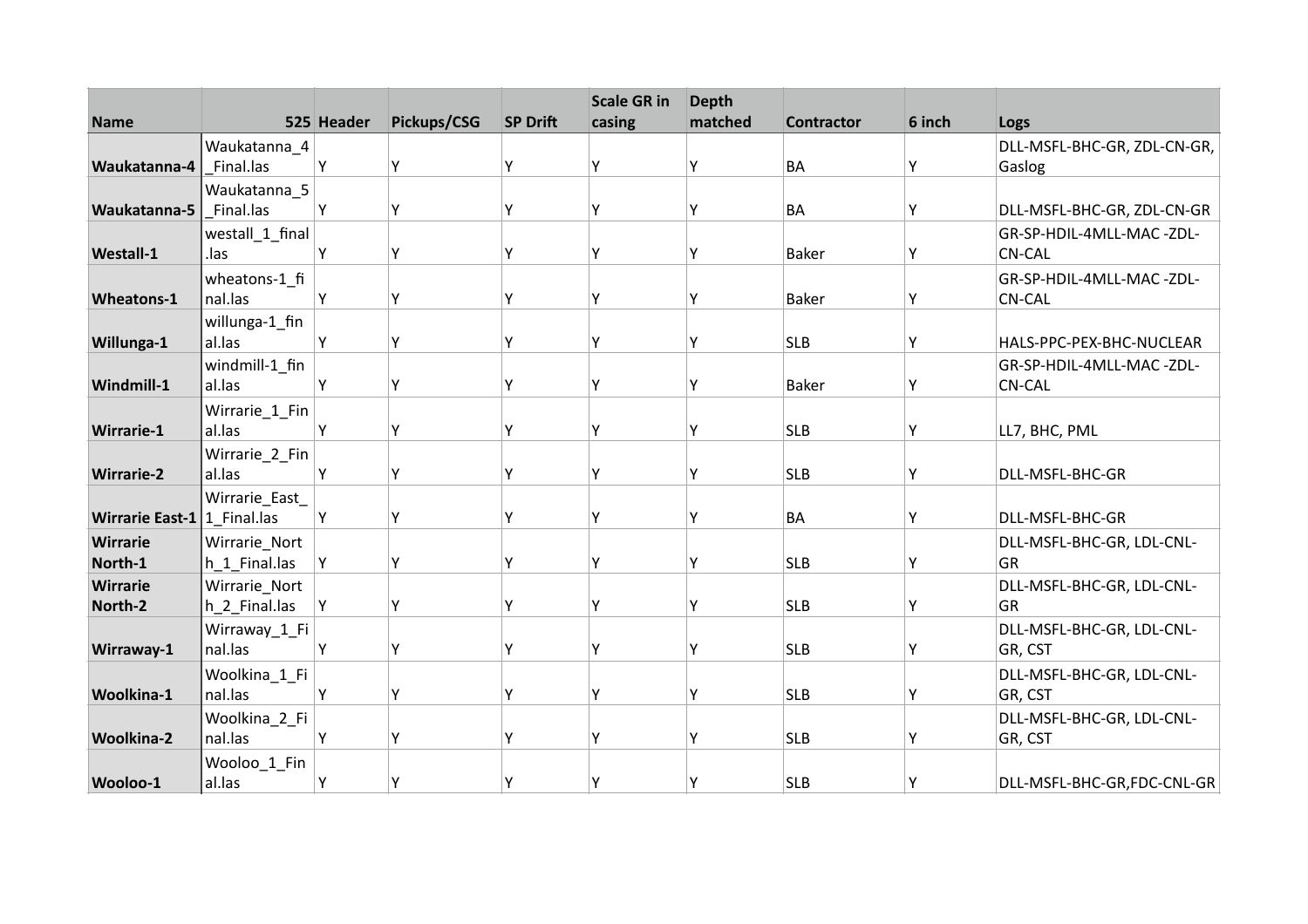| <b>Name</b>      |                          | 525 Header | Pickups/CSG | <b>SP Drift</b> | <b>Scale GR in</b><br>casing | <b>Depth</b><br>matched | <b>Contractor</b> | 6 inch | Logs                                   |
|------------------|--------------------------|------------|-------------|-----------------|------------------------------|-------------------------|-------------------|--------|----------------------------------------|
| <b>Wooloo</b>    | Wooloo_South             |            |             |                 |                              |                         |                   |        |                                        |
| South-1          | 1 Final.las              | Υ          | Υ           | Y               | Υ                            | γ                       | <b>SLB</b>        | Υ      | DLL-MSFL-BHC-GR, LDL-GR                |
|                  | Worrior_1_Fin            |            |             |                 |                              |                         |                   |        | DLL-MSFL-BHC-GR, LDL-CNL-              |
| <b>Worrior-1</b> | al.las                   | Y          | Υ           | Υ               | Υ                            | γ                       | <b>SLB</b>        | Υ      | GR, Gas                                |
|                  | Worrior_2_Fin            |            |             |                 |                              |                         |                   |        | DLL-MSFL-BHC-GR, LDL-CNL-              |
| <b>Worrior-2</b> | al.las                   | Y          | Υ           | Υ               | Υ                            | Υ                       | <b>SLB</b>        | Υ      | GR, Gas                                |
|                  | Worrior_3_Fin            |            |             |                 |                              |                         |                   |        | DLL-MSFL-BHC-GR, LDL-CNL-              |
| <b>Worrior-3</b> | al.las                   | Y          | Υ           | Y               | Υ                            | Υ                       | <b>SLB</b>        | Y      | GR, Gas                                |
|                  | Worrior_4_Fin            |            |             |                 |                              |                         |                   |        | DLL-MSFL-BHC-GR, LDL-CNL-              |
| <b>Worrior-4</b> | al.las                   | Υ          | Υ           | Υ               | Y                            | Υ                       | <b>SLB</b>        | Y      | GR, Gas                                |
|                  | Worrior_5_Fin            |            |             |                 |                              |                         |                   |        | DLL-MSFL-BHC-GR, LDL-CNL-              |
| <b>Worrior-5</b> | al.las                   | Υ          | Υ           | Y               | Υ                            | Υ                       | <b>SLB</b>        | Y      | GR, HiRes, Gas                         |
|                  | Worrior_6_Fin            |            |             |                 |                              |                         |                   |        | DLL-MSFL-BHC-GR, LDL-CNL-              |
| <b>Worrior-6</b> | al.las                   | Y          | Υ           | Y               | Υ                            | Υ                       | <b>SLB</b>        | Y      | GR, HiRes, Gas                         |
|                  | Worrior_7_Fin            |            |             |                 |                              |                         |                   |        | DLL-MSFL-BHC-GR, ZDL-CN-GR,            |
| <b>Worrior-7</b> | al.las                   | Y          | Υ           | Υ               | γ                            | Υ                       | <b>Baker</b>      | Y      | Gas                                    |
|                  | Worrior_8_Fin            |            |             | Y               | Υ                            |                         |                   |        | DLL-MSFL-BHC-GR, ZDL-CN-GR,            |
| <b>Worrior-8</b> | al.las                   | Υ          | Υ           |                 |                              | Υ                       | Baker/SLB         | Υ      | Gas, MWD                               |
|                  | Wronsky_1_Fi             |            |             |                 | Υ                            |                         |                   |        |                                        |
| Wronsky-1        | nal.las                  | Υ          | Υ           | Y               |                              | Υ                       | <b>SLB</b>        | Υ      | DLL-MSFL-BHC-GR,FDC-CNL-GR             |
|                  | wyomi-1_final.           | Y          | Υ           | Υ               | Υ                            | Υ                       |                   | Y      | GR-SP-HDIL-4MLL-MAC-ZDL-               |
| Wyomi-1          | las                      |            |             |                 |                              |                         | <b>Baker</b>      |        | <b>CN-CAL</b>                          |
| Yalcumma-1       | Yalcumma 1 F<br>inal.las | Υ          | Υ           | Υ               | Υ                            | Υ                       | <b>SLB</b>        | Υ      | DLL-MSFL-BHC-GR,FDC-CNL-GR             |
|                  |                          |            |             |                 |                              |                         |                   |        |                                        |
| Yalcumma-2       | Yalcumma 2 F<br>inal.las | Υ          | Υ           | Υ               | Υ                            | γ                       | <b>SLB</b>        | Υ      | DLL-MSFL-BHC-GR, LDL-CNL-<br>GR        |
|                  |                          |            |             |                 |                              |                         |                   |        |                                        |
|                  | Yapeni_1_Final           | Y          | Υ           | ۷               | ٧                            | ۷                       |                   | Υ      | DLL-MSFL-BHC-GR, LDL-CNL-<br><b>GR</b> |
| Yapeni-1         | .las                     |            |             |                 |                              |                         | <b>SLB</b>        |        |                                        |
|                  | Yapeni_2_Final           |            |             |                 |                              |                         |                   |        | DLL-MSFL-BHC-GR, LDL-CNL-              |
| Yapeni-2         | .las                     | Y          | Y           | Υ               | Υ                            | Υ                       | <b>SLB</b>        | Y      | GR                                     |